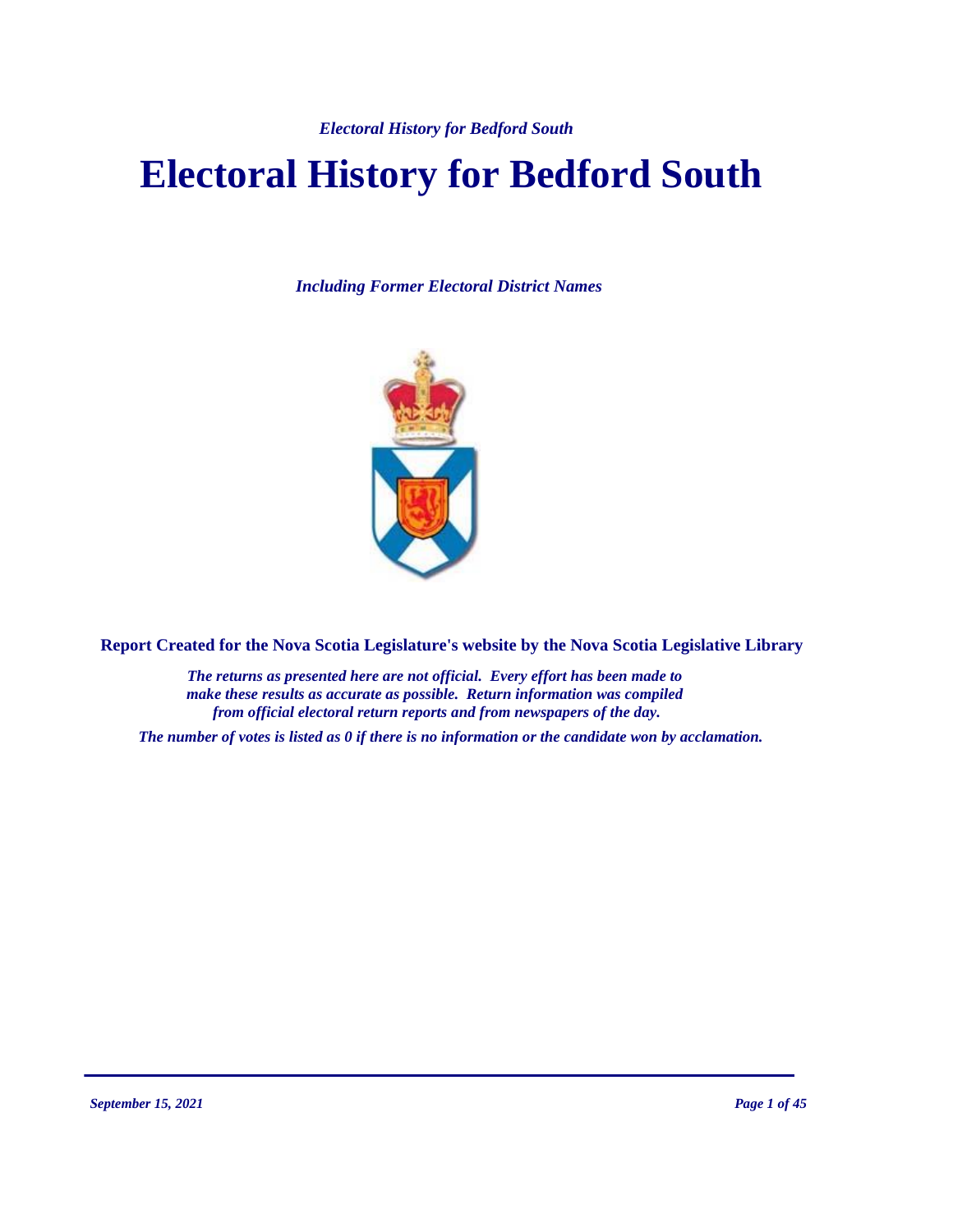#### *Electoral History for Bedford South*

# *Bedford South*

*In 2021, Bedford South was created from portions of Bedford west of Highway 2 and south of Southgate Drive. Small sections of Hammonds Plains-Lucasville were incorporated, as well as parts of Birch Cove, from Clayton Park West and Timberlea.*

| <b>Member Elected</b> | <b>Election Date</b>     | <b>Party Elected</b> |
|-----------------------|--------------------------|----------------------|
| Clark, Braedon        | 17-Aug-2012              | Liberal              |
|                       | Majority:<br>(1230)      |                      |
| <b>Candidate</b>      | <b>Party</b>             | <b>Votes</b>         |
| Clark, Braedon        | Liberal                  | 3568                 |
| Hadad, Sura           | Progressive Conservative | 2338                 |
| Paterson, David       | New Democratic Party     | 1763                 |
| Parker, Ron G.        | <b>Green Party</b>       | 140                  |
| Nightingale, Alan     | Atlantica                | 55                   |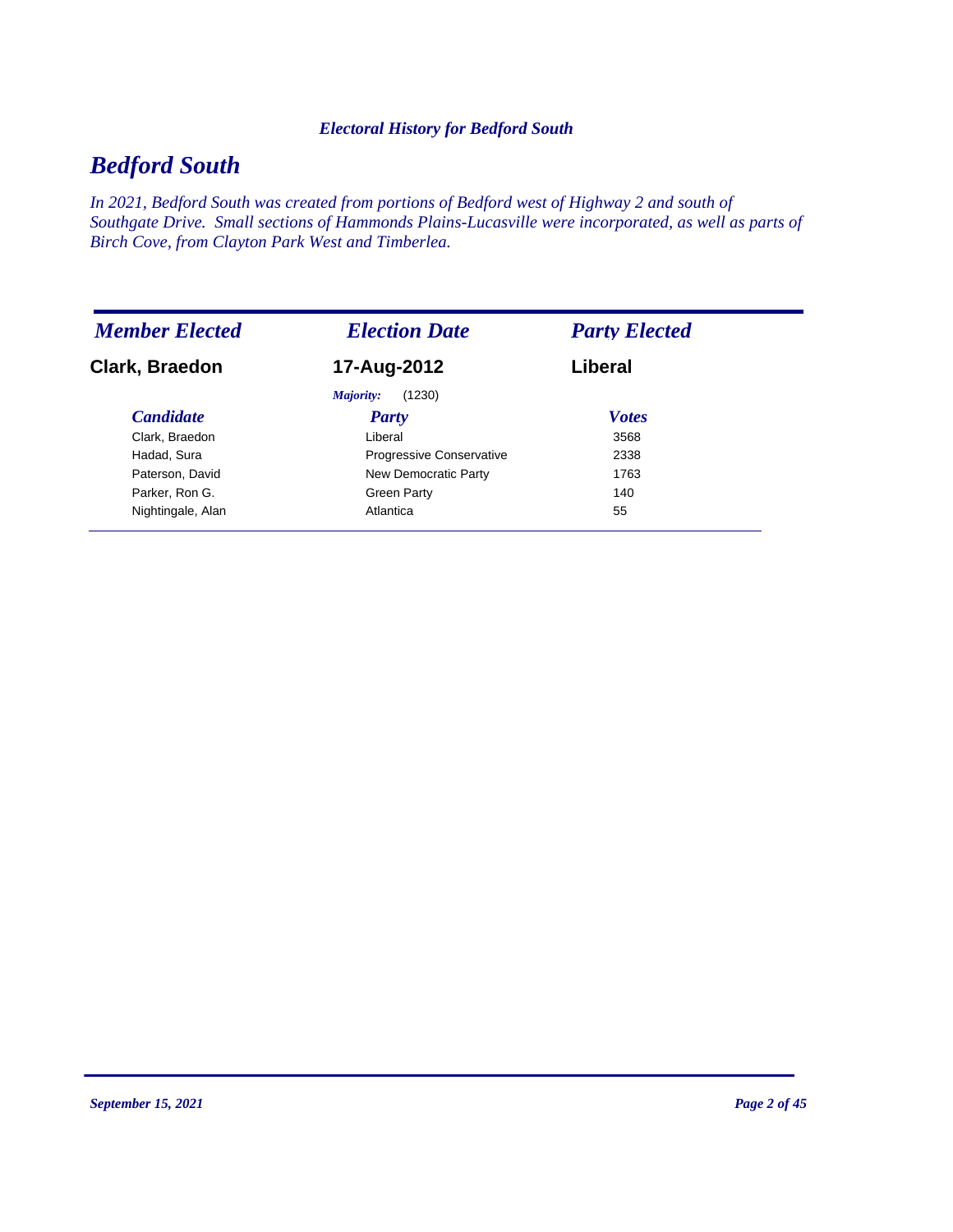*Electoral History for Bedford (2013)*

# **Electoral History for Bedford (2013)**

*Including Former Electoral District Names*



**Report Created for the Nova Scotia Legislature's website by the Nova Scotia Legislative Library**

*The returns as presented here are not official. Every effort has been made to make these results as accurate as possible. Return information was compiled from official electoral return reports and from newspapers of the day.*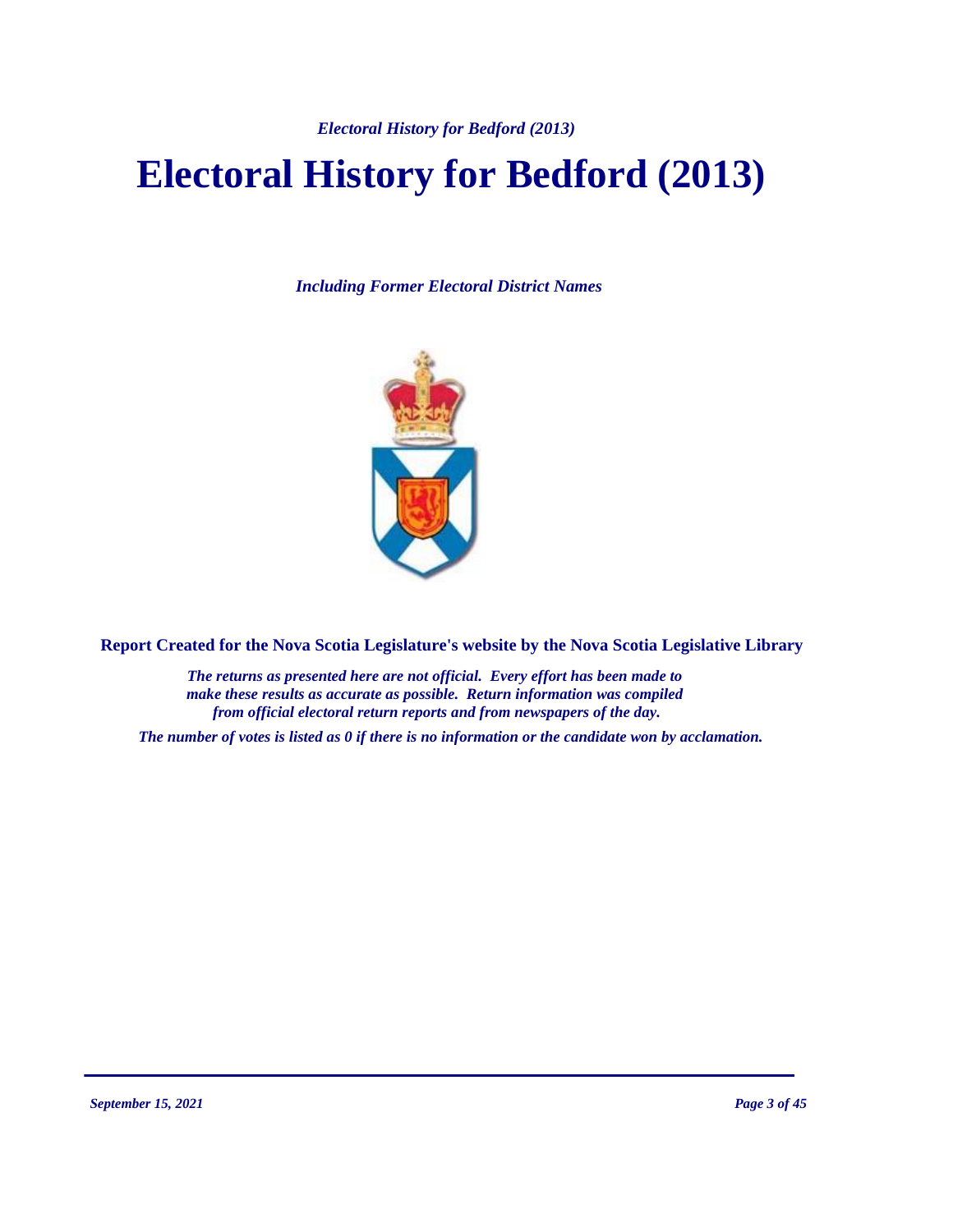#### *Electoral History for Bedford (2013)*

# *Bedford (2013)*

*In 2013, following the recommendations of the 2012 Electoral Boundaries Commission, Bedford-Birch Cove was renamed Bedford. The new district lost the Kearney Lake area and the majority of Birch Cove to Clayton Park West. In 2021, Bedford was divided into Bedford Basin and Bedford South.*

| <b>Member Elected</b> | <b>Election Date</b>     | <b>Party Elected</b> |
|-----------------------|--------------------------|----------------------|
| Regan, Kelly Maureen  | 30-May-2017              | Liberal              |
|                       | (2443)<br>Majority:      |                      |
| <b>Candidate</b>      | <b>Party</b>             | <b>Votes</b>         |
| Regan, Kelly          | Liberal                  | 5831                 |
| White, Valerie        | Progressive Conservative | 3388                 |
| Wright, Blake         | New Democratic Party     | 1362                 |
| Hanshaw, Michealle    | <b>Green Party</b>       | 485                  |
| Regan, Kelly Maureen  | 08-Oct-2013              | Liberal              |
|                       | Majority:<br>(4055)      |                      |
| <b>Candidate</b>      | <b>Party</b>             | <b>Votes</b>         |
| Regan, Kelly          | Liberal                  | 6081                 |
| Christie, Joan        | Progressive Conservative | 2026                 |
| Poworoznyk, Mike      | New Democratic Party     | 1701                 |
| Charles, Ian          | <b>Green Party</b>       | 217                  |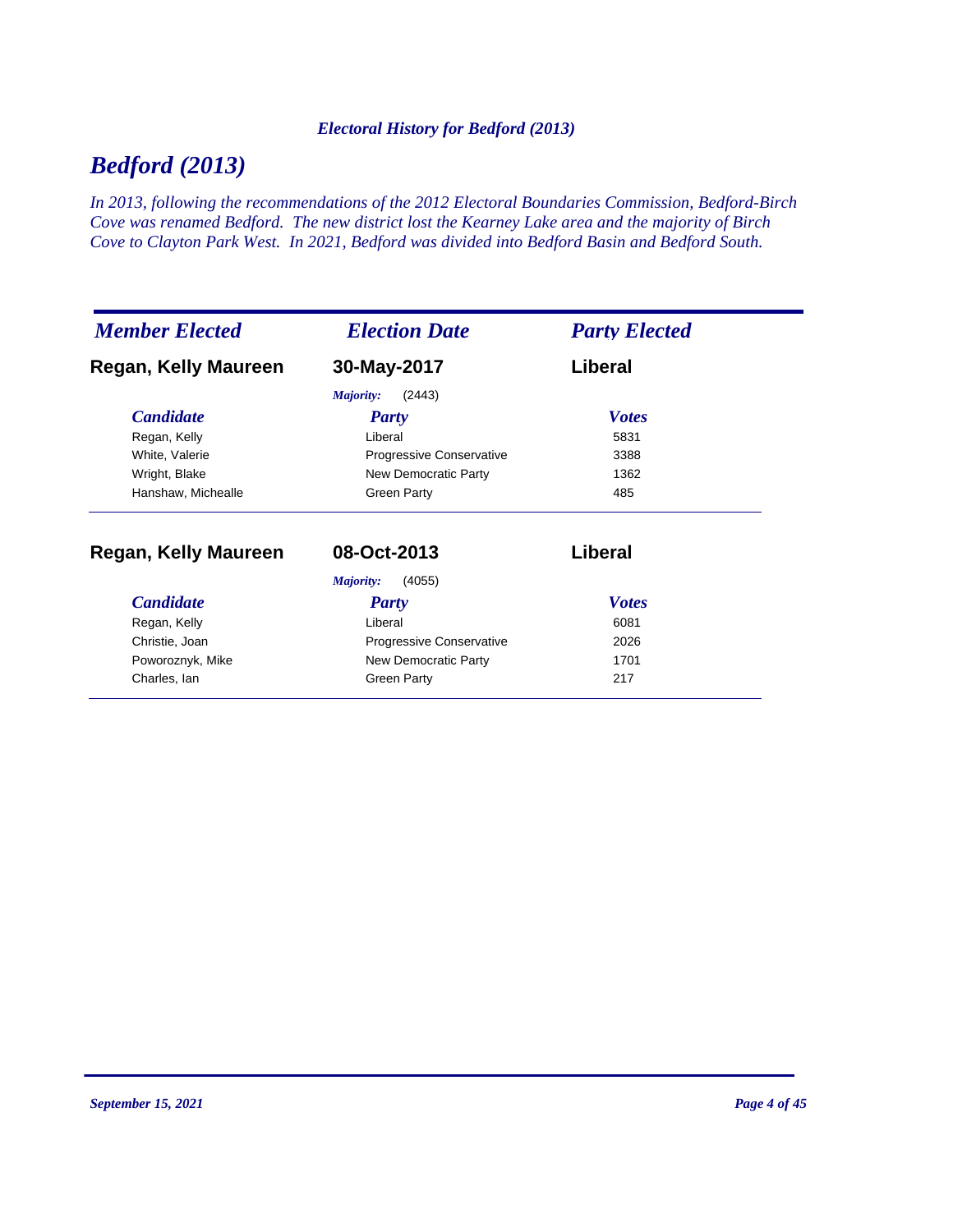# **Electoral History for Hammonds Plains-Lucasville**

*Including Former Electoral District Names*



**Report Created for the Nova Scotia Legislature's website by the Nova Scotia Legislative Library**

*The returns as presented here are not official. Every effort has been made to make these results as accurate as possible. Return information was compiled from official electoral return reports and from newspapers of the day.*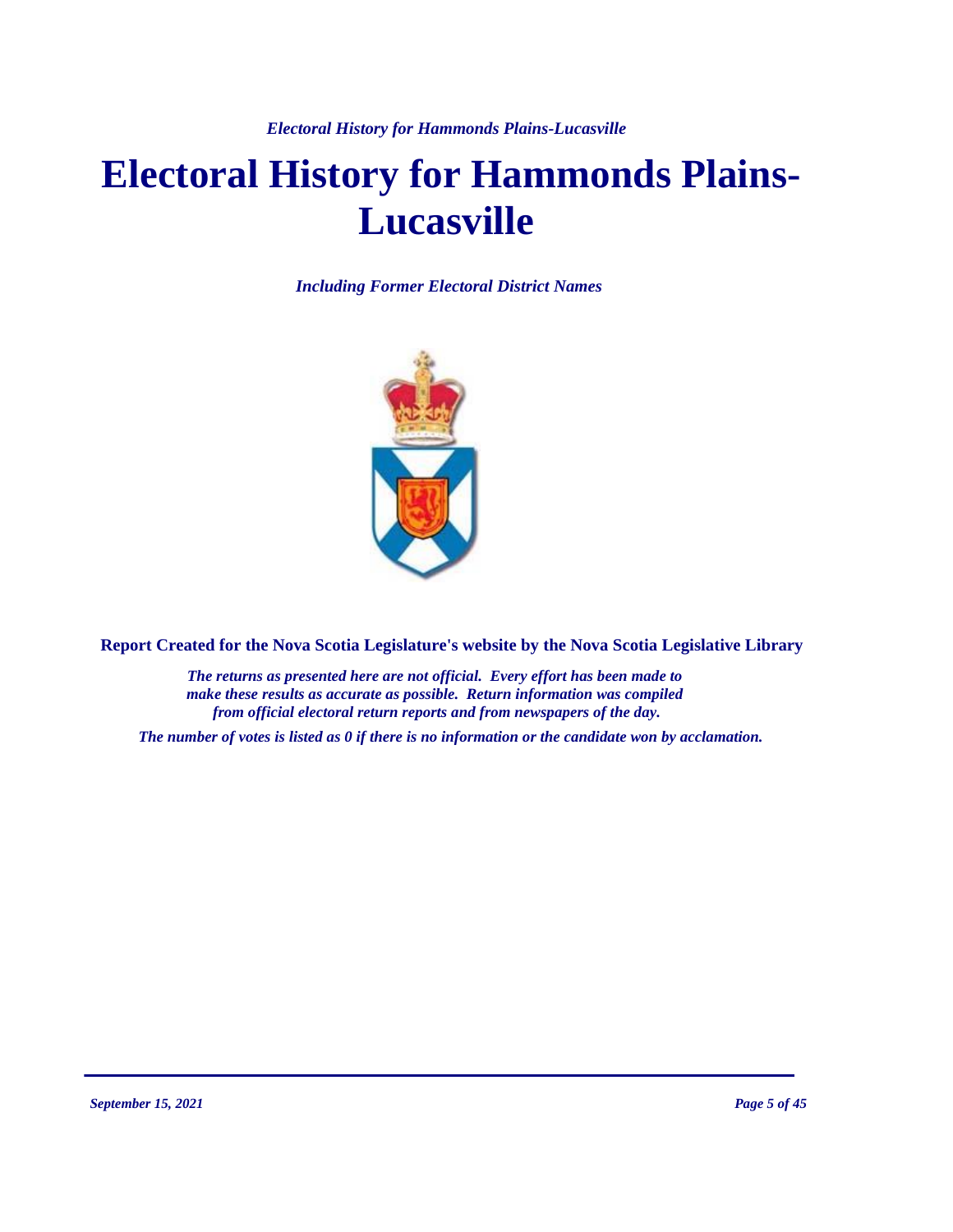#### *Electoral History for Hammonds Plains-Lucasville*

## *Hammonds Plains-Lucasville*

*In 2013, following the recommendations of the 2012 Electoral Boundaries Commission, this district was renamed from Hammonds Plains-Upper Sackville and lost the area east of Highway 101, including the Upper Sackville area, to the new constituency of Sackville. It also lost the Kearney Lake area to Clayton Park West. It expanded slightly westward to gain the Upper Tantallon area north of Highway 103 from Chester-St. Margaret's and it expanded slightly southward to gain the Stillwater Lake area from Timberlea-Prospect.*

| <b>Member Elected</b>             | <b>Election Date</b>     | <b>Party Elected</b> |
|-----------------------------------|--------------------------|----------------------|
| Jessome, Benjamin<br>Thomas (Ben) | 17-Aug-2021              | Liberal              |
|                                   | (832)<br>Majority:       |                      |
| <b>Candidate</b>                  | <b>Party</b>             | <b>Votes</b>         |
| Jessome, Benjamin                 | Liberal                  | 3697                 |
| Chaisson, Julie                   | Progressive Conservative | 2865                 |
| Downey, Angela                    | New Democratic Party     | 1333                 |
| Embrett, Mark                     | <b>Green Party</b>       | 131                  |
| Jessome, Benjamin<br>Thomas (Ben) | 30-May-2017              | Liberal              |
|                                   | (1011)<br>Majority:      |                      |
| <b>Candidate</b>                  | <b>Party</b>             | <b>Votes</b>         |
| Jessome, Benjamin                 | Liberal                  | 3432                 |
| Whitman, Matt                     | Progressive Conservative | 2421                 |
| McGuinness, Paul                  | New Democratic Party     | 1157                 |
| Alexander, Jessica                | <b>Green Party</b>       | 340                  |
| Jessome, Benjamin                 | 08-Oct-2013              | Liberal              |
| Thomas (Ben)                      |                          |                      |
|                                   | (1818)<br>Majority:      |                      |
| <b>Candidate</b>                  | <b>Party</b>             | <b>Votes</b>         |
| Jessome, Benjamin                 | Liberal                  | 3402                 |
| Lund, Peter                       | New Democratic Party     | 1584                 |
| Byrne, Gina                       | Progressive Conservative | 1423                 |
| Dean, Jonathan G.                 | Independent (Atlantica)  | 104                  |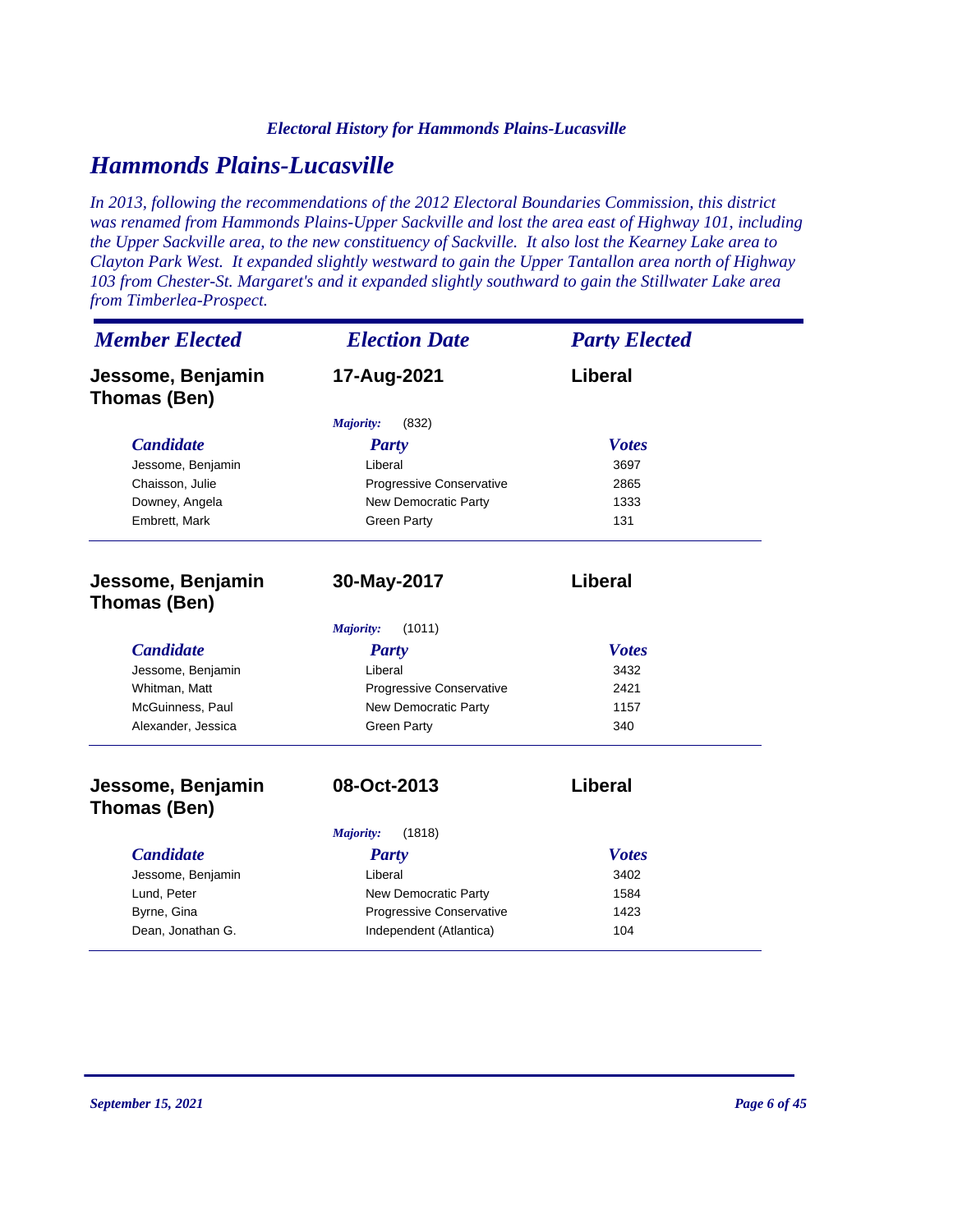*Electoral History for Clayton Park West*

# **Electoral History for Clayton Park West**

*Including Former Electoral District Names*



**Report Created for the Nova Scotia Legislature's website by the Nova Scotia Legislative Library**

*The returns as presented here are not official. Every effort has been made to make these results as accurate as possible. Return information was compiled from official electoral return reports and from newspapers of the day.*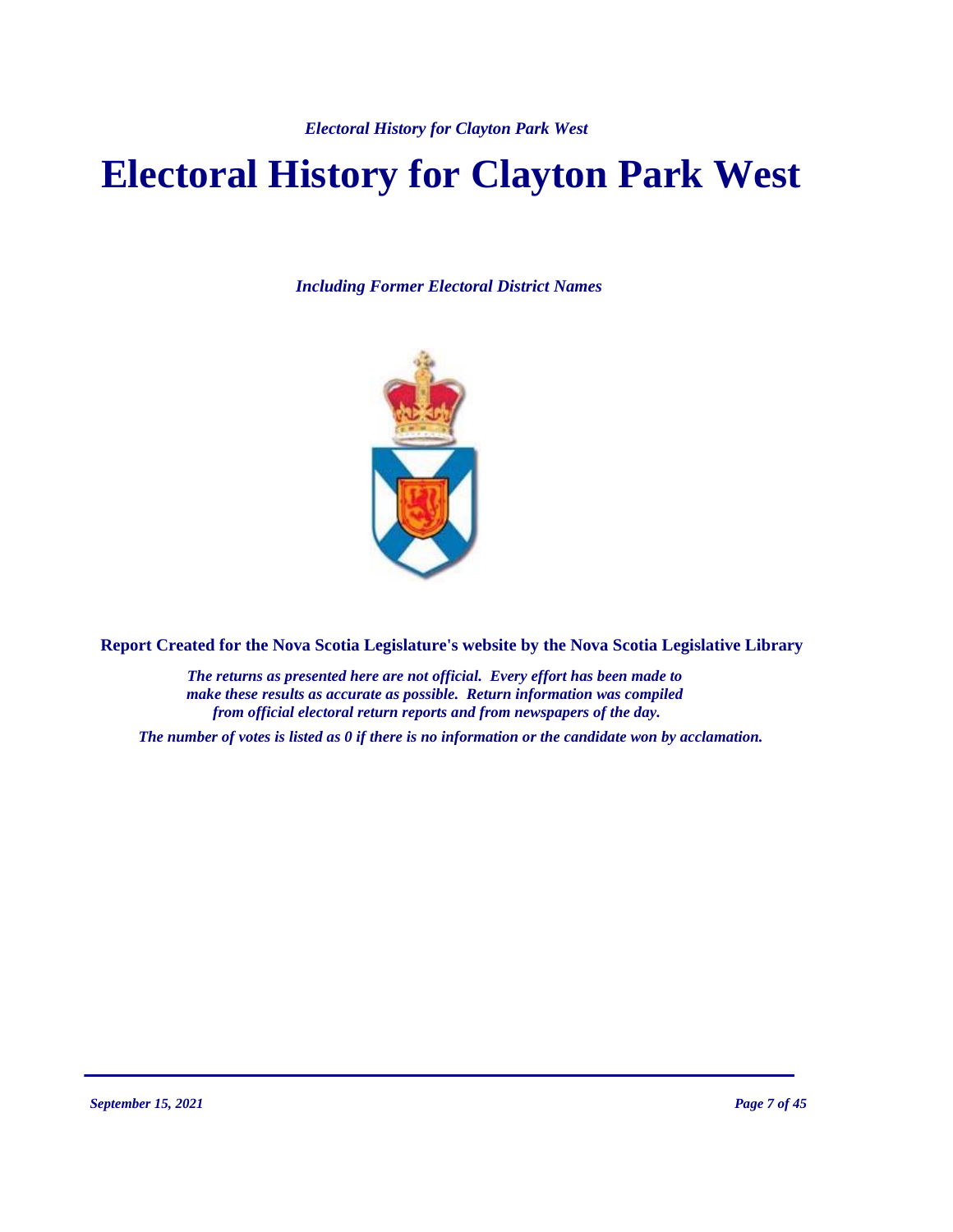#### *Electoral History for Clayton Park West*

## *Clayton Park West*

*In 2013, following the recommendations of the 2012 Electoral Boundaries Commission, Halifax Clayton Park was renamed Clayton Park West. It gained Birch Cove and Kearney Lake areas from Bedford-Birch Cove and the Kearney Lake area from Hammonds Plains-Upper Sackville. It lost the Susies Lake and Quarrie Lake areas to Timberlea-Propect; the areas south of Mount Saint Vincent University and Lacewood Drive as well as the Washmill Lake Drive area became part of Fairview-Clayton Park.* 

*In 2021, Clayton Park West lost Birch Cove to Bedford South and it lost Timberlea to Timberlea-Prospect.*

| <b>Member Elected</b>         | <b>Election Date</b>            | <b>Party Elected</b> |
|-------------------------------|---------------------------------|----------------------|
| DiCostanzo, Rafah             | 17-Aug-2021                     | Liberal              |
|                               | Majority:<br>(1728)             |                      |
| <b>Candidate</b>              | <b>Party</b>                    | <b>Votes</b>         |
| DiCostanzo, Rafah             | Liberal                         | 3603                 |
| DeMolitor, Nargis             | <b>Progressive Conservative</b> | 1875                 |
| Davis, Reena                  | <b>New Democratic Party</b>     | 1836                 |
| Zurawski, Richard             | <b>Green Party</b>              | 210                  |
| Lau, Helen                    | Atlantica                       | 46                   |
| DiCostanzo, Rafah             | 30-May-2017                     | Liberal              |
|                               | (1731)<br>Majority:             |                      |
| <b>Candidate</b>              | Party                           | <b>Votes</b>         |
| DiCostanzo, Rafah             | Liberal                         | 4035                 |
| Kimball, Paul                 | Progressive Conservative        | 2304                 |
| Zaman, Rana                   | New Democratic Party            | 1764                 |
| Trappenberg, Thomas           | <b>Green Party</b>              | 506                  |
| Dean, Jonathan G.             | Atlantica                       | 154                  |
| <b>Whalen, Diana Caroline</b> | 08-Oct-2013                     | Liberal              |
|                               | Majority:<br>(4414)             |                      |
| <b>Candidate</b>              | <b>Party</b>                    | <b>Votes</b>         |
| Whalen, Diana Caroline        | Liberal                         | 5929                 |
| Wright, Blake                 | New Democratic Party            | 1515                 |
| Allen, Jaime                  | Progressive Conservative        | 1299                 |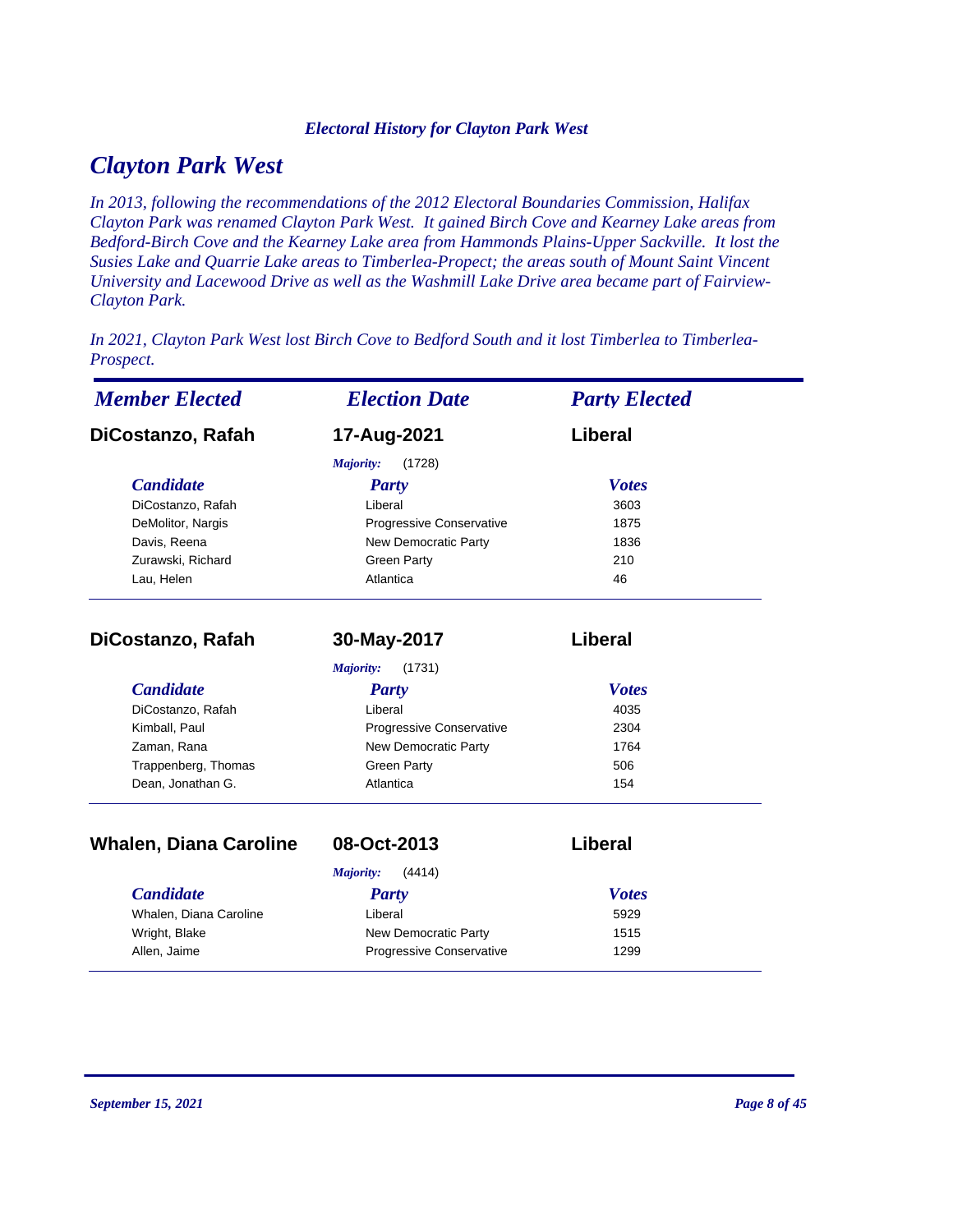*Electoral History for Bedford*

# **Electoral History for Bedford**

*Including Former Electoral District Names*



**Report Created for the Nova Scotia Legislature's website by the Nova Scotia Legislative Library**

*The returns as presented here are not official. Every effort has been made to make these results as accurate as possible. Return information was compiled from official electoral return reports and from newspapers of the day.*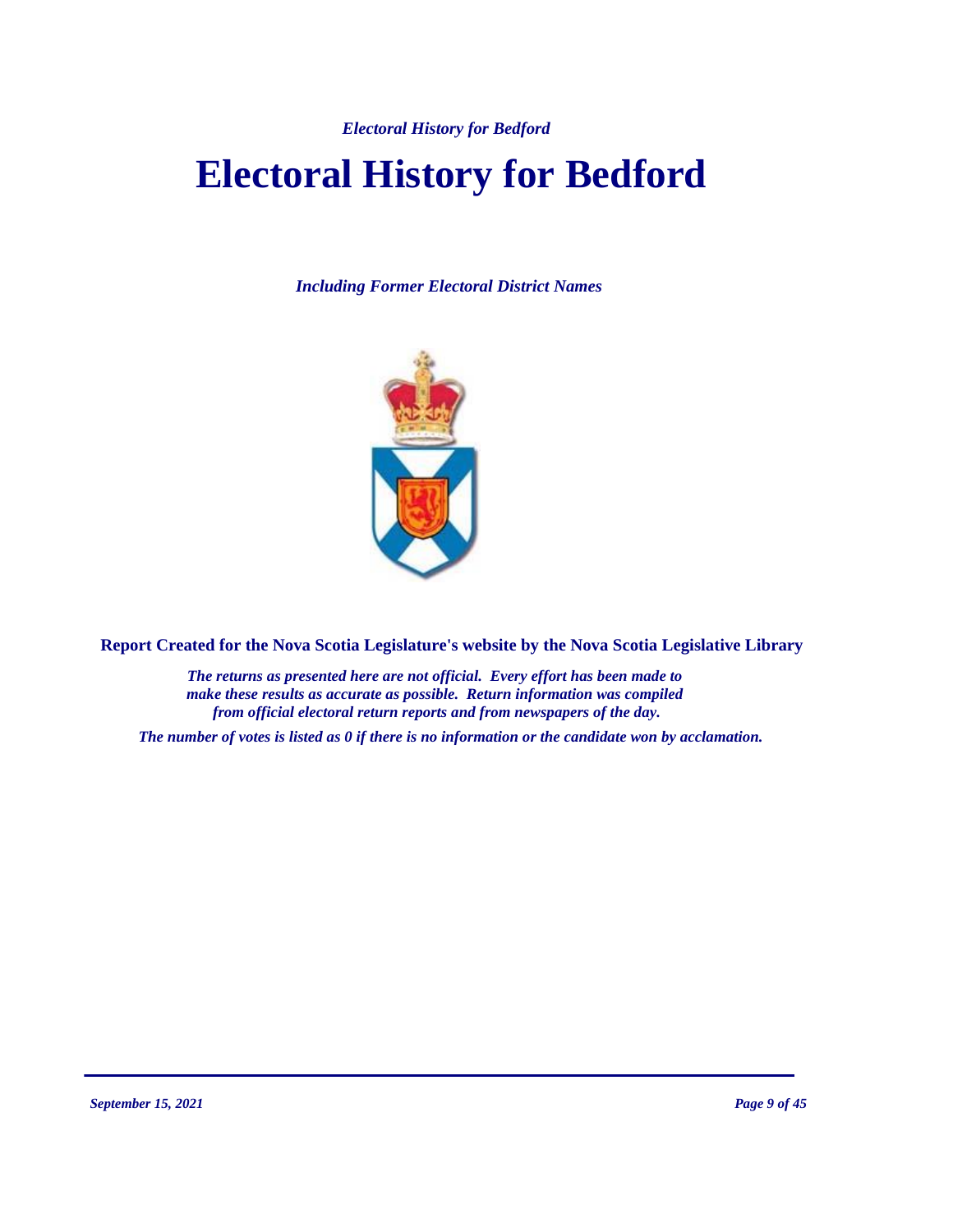#### *Electoral History for Bedford*

# *Bedford*

*In 2003, Bedford-Fall River lost the Fall River and Waverley areas and gained part of Bedford Basin, as well an as area along the Hammonds Plains Road (including Giles Avenue and the Peerless subdivision). (SNS 2002, c.34, sl)*

| <b>Member Elected</b>         | <b>Election Date</b>      | <b>Party Elected</b>            |
|-------------------------------|---------------------------|---------------------------------|
| Goucher, Leonard (Len)        | 13-Jun-2006               | <b>Progressive Conservative</b> |
|                               | (804)<br><i>Majority:</i> |                                 |
| <b>Candidate</b>              | <b>Party</b>              | <b>Votes</b>                    |
| Goucher, Leonard              | Progressive Conservative  | 4090                            |
| MacKenzie, Francis            | Liberal                   | 3286                            |
| Buckland, John                | New Democratic Party      | 2019                            |
| McLaughlan, Mary              | <b>Green Party</b>        | 192                             |
| <b>Christie, Peter Gordon</b> | 05-Aug-2003               | <b>Progressive Conservative</b> |
|                               | (906)<br>Majority:        |                                 |
| <b>Candidate</b>              | Party                     | <b>Votes</b>                    |
| Christie, Peter Gordon        | Progressive Conservative  | 4114                            |
| Zurawski, Richard             | Liberal                   | 3208                            |
| Watson, Bob                   | New Democratic Party      | 2055                            |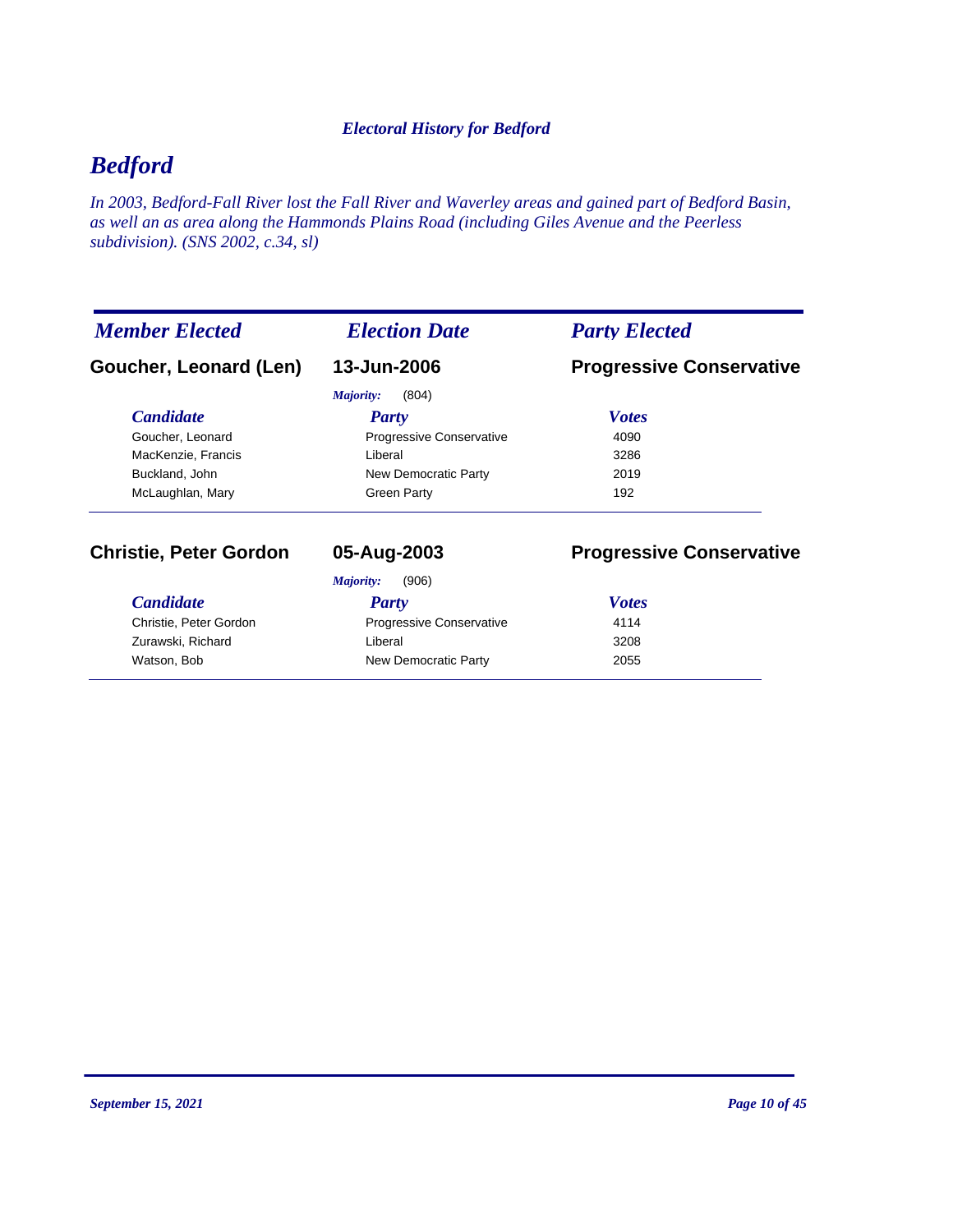#### *Electoral History for Bedford-Birch Cove*

# **Electoral History for Bedford-Birch Cove**

*Including Former Electoral District Names*



**Report Created for the Nova Scotia Legislature's website by the Nova Scotia Legislative Library**

*The returns as presented here are not official. Every effort has been made to make these results as accurate as possible. Return information was compiled from official electoral return reports and from newspapers of the day.*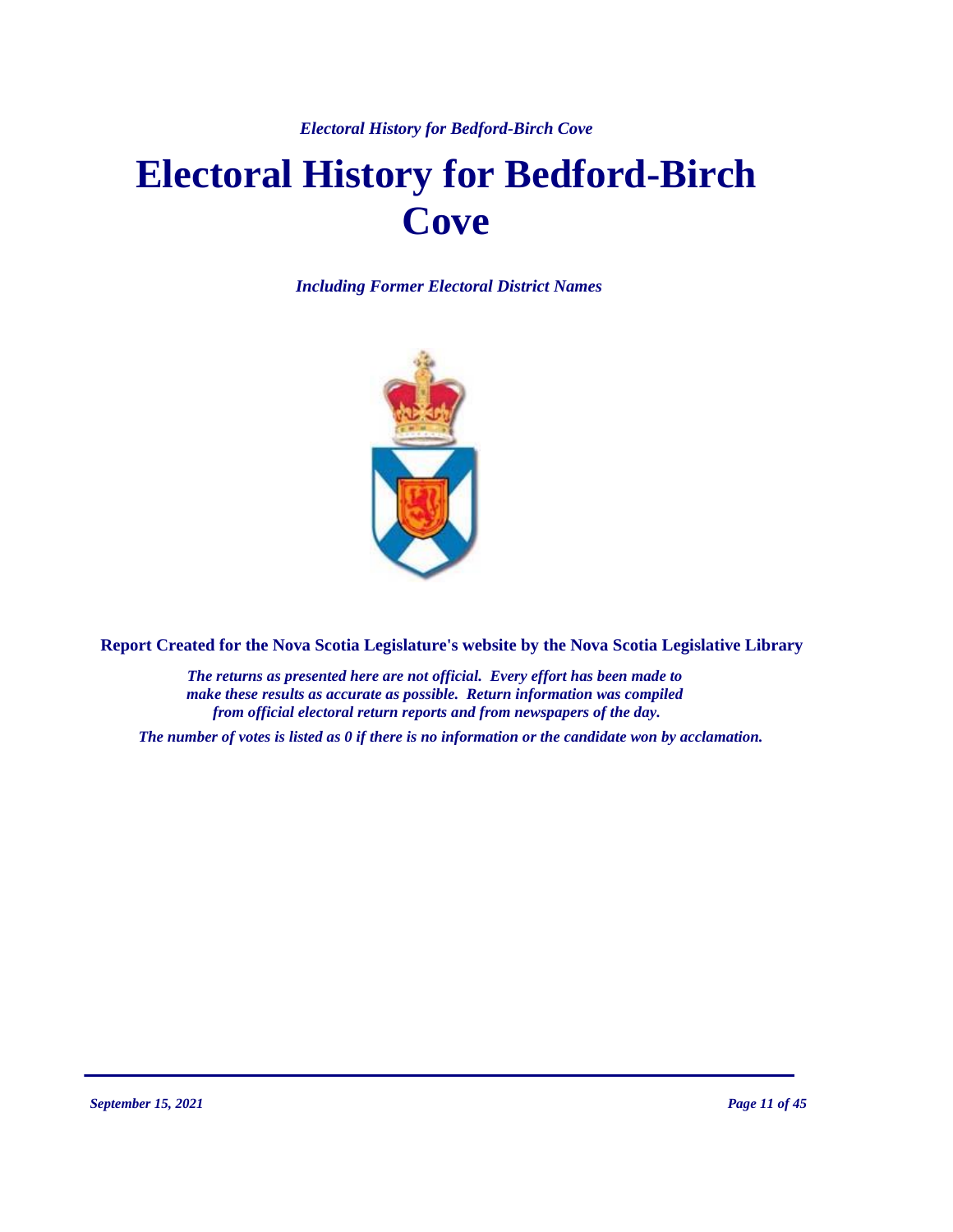#### *Electoral History for Bedford-Birch Cove*

# *Bedford-Birch Cove*

*On September 30, 2008 the name of the Bedford district was officially changed to Bedford-Birch Cove. On September 7, 2013, the name of the district officially changed back to Bedford*

| <b>Member Elected</b> | <b>Election Date</b>            | <b>Party Elected</b> |
|-----------------------|---------------------------------|----------------------|
| Regan, Kelly Maureen  | 09-Jun-2009                     | Liberal              |
|                       | (1309)<br>Majority:             |                      |
| <b>Candidate</b>      | Party                           | <b>Votes</b>         |
| Regan, Kelly          | Liberal                         | 4861                 |
| Mosher, Brian         | New Democratic Party            | 3552                 |
| Goucher, Leonard      | <b>Progressive Conservative</b> | 2268                 |
| Green, Neil           | Green Party                     | 248                  |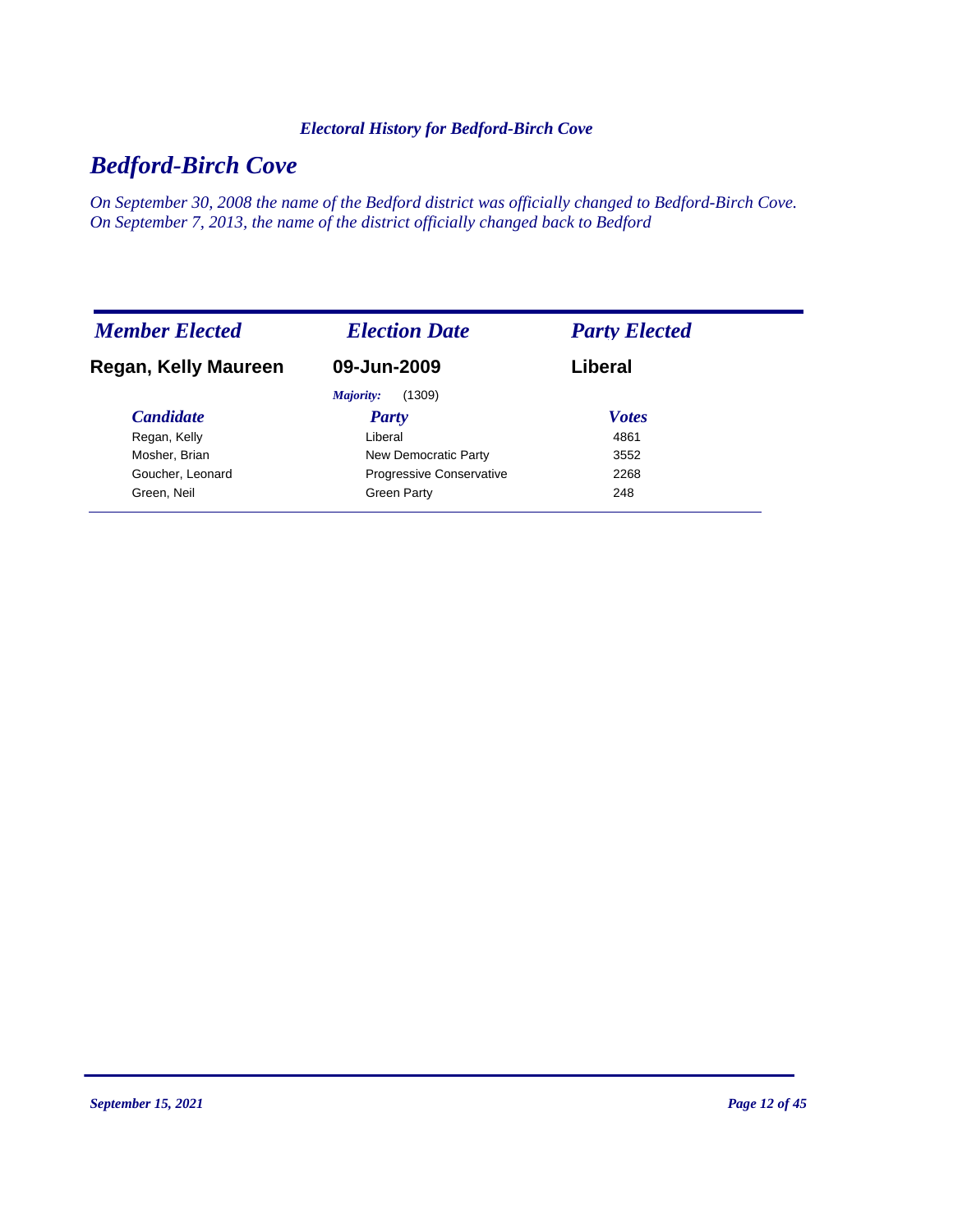*Electoral History for Bedford-Fall River* 

# **Electoral History for Bedford-Fall River**

*Including Former Electoral District Names*



**Report Created for the Nova Scotia Legislature's website by the Nova Scotia Legislative Library**

*The returns as presented here are not official. Every effort has been made to make these results as accurate as possible. Return information was compiled from official electoral return reports and from newspapers of the day.*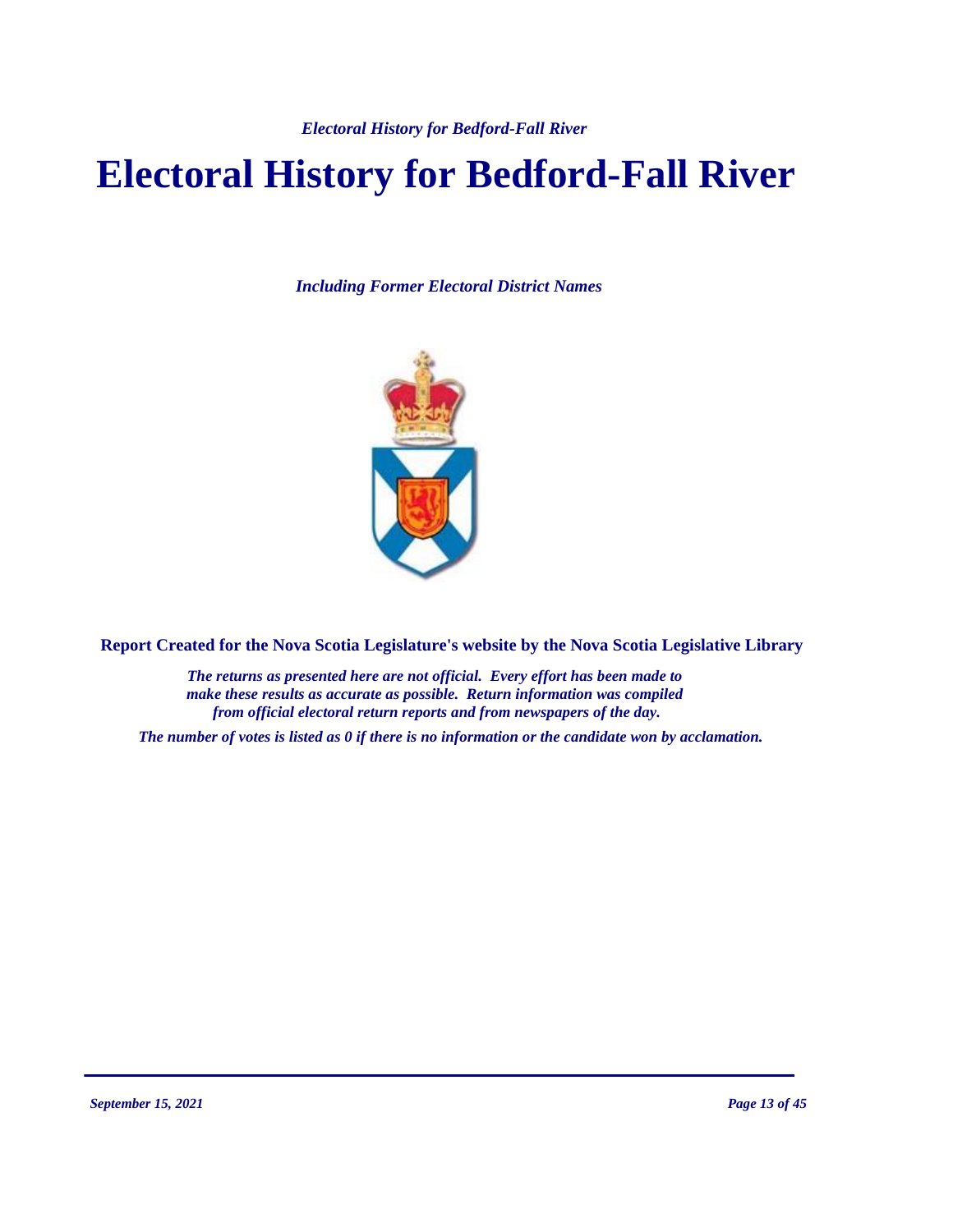#### *Electoral History for Bedford-Fall River*

# *Bedford-Fall River*

*The name of Bedford-Musquodoboit Valley was changed to Bedford-Fall River following the 1992 Electoral Boundaries Commission Report. At the same time the boundaries were re-drawn to encompass the Bedford area, formerly part of Halifax-St. Margaret's and to include the Musquodoboit Valley, Windsor Junction/Fall River Station and Lakeview areas.*

#### *In 2003, Bedford-Fall River became Bedford (SNS 2002, c34 s1).*

| <b>Member Elected</b>         | <b>Election Date</b><br>27-Jul-1999 | <b>Party Elected</b><br><b>Progressive Conservative</b> |
|-------------------------------|-------------------------------------|---------------------------------------------------------|
| <b>Christie, Peter Gordon</b> |                                     |                                                         |
|                               | Majority:<br>(3866)                 |                                                         |
| <b>Candidate</b>              | <b>Party</b>                        | <b>Votes</b>                                            |
| Christie, Peter Gordon        | <b>Progressive Conservative</b>     | 6566                                                    |
| Earle, Jane                   | New Democratic Party                | 2700                                                    |
| St. Armand, Gerry             | Liberal                             | 2197                                                    |
| Cosman, Francene Jen          | 24-Mar-1998                         | <b>Liberal</b>                                          |
|                               | Majority:<br>(313)                  |                                                         |
| <b>Candidate</b>              | <b>Party</b>                        | <b>Votes</b>                                            |
| Cosman, Francene Jen          | Liberal                             | 4205                                                    |
| Christie, Peter Gordon        | <b>Progressive Conservative</b>     | 3892                                                    |
| Silver, Marvin                | New Democratic Party                | 3091                                                    |
| Cosman, Francene Jen          | 25-May-1993                         | <b>Liberal</b>                                          |
|                               | (393)<br>Majority:                  |                                                         |
| <b>Candidate</b>              | <b>Party</b>                        | <b>Votes</b>                                            |
| Cosman, Francene Jen          | Liberal                             | 4794                                                    |
| Kelly, Peter                  | Progressive Conservative            | 4401                                                    |
| Kidney, Ryan                  | <b>New Democratic Party</b>         | 1653                                                    |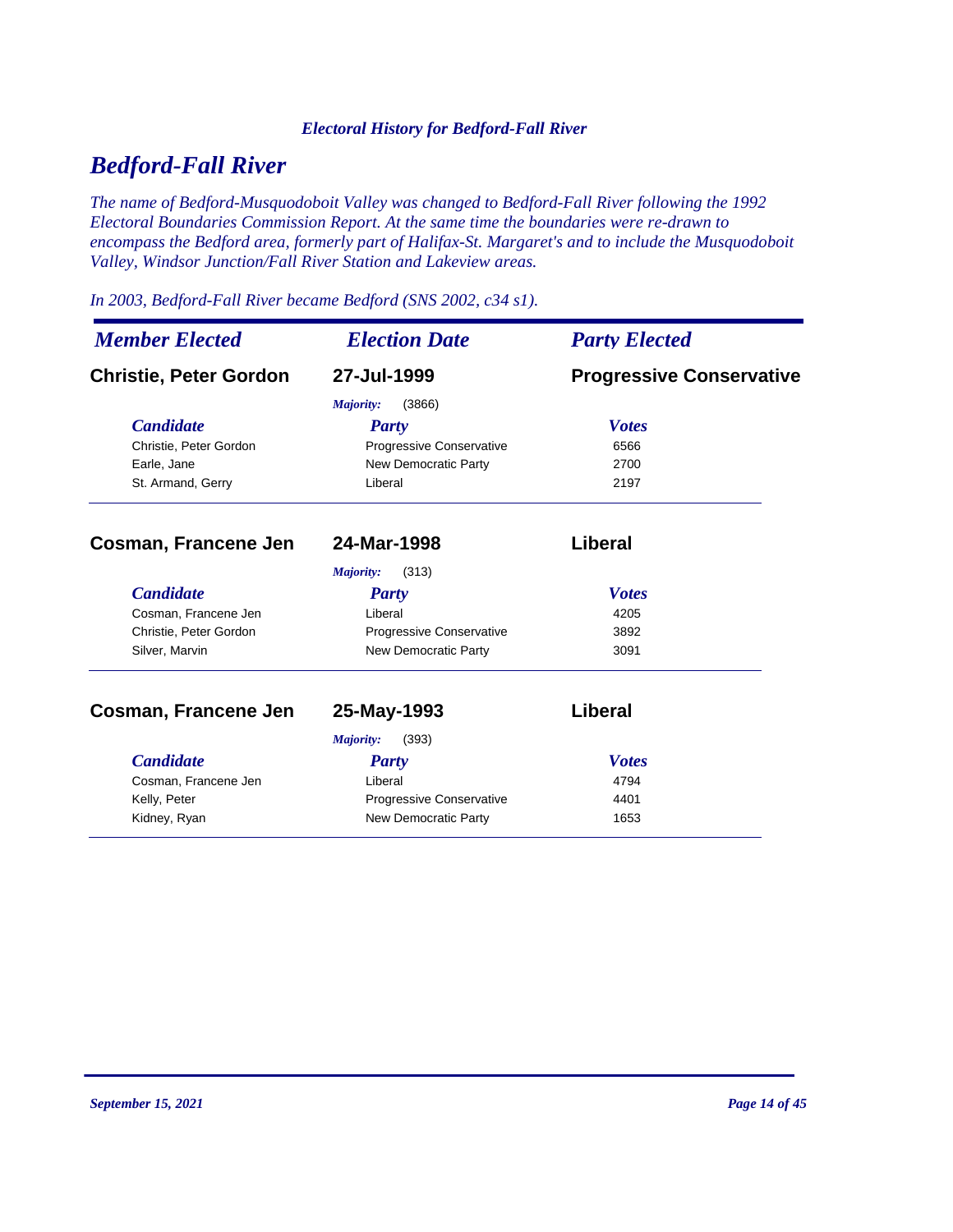*Electoral History for Bedford-Musquodoboit Valley* 

# **Electoral History for Bedford-Musquodoboit Valley**

*Including Former Electoral District Names*



**Report Created for the Nova Scotia Legislature's website by the Nova Scotia Legislative Library**

*The returns as presented here are not official. Every effort has been made to make these results as accurate as possible. Return information was compiled from official electoral return reports and from newspapers of the day.*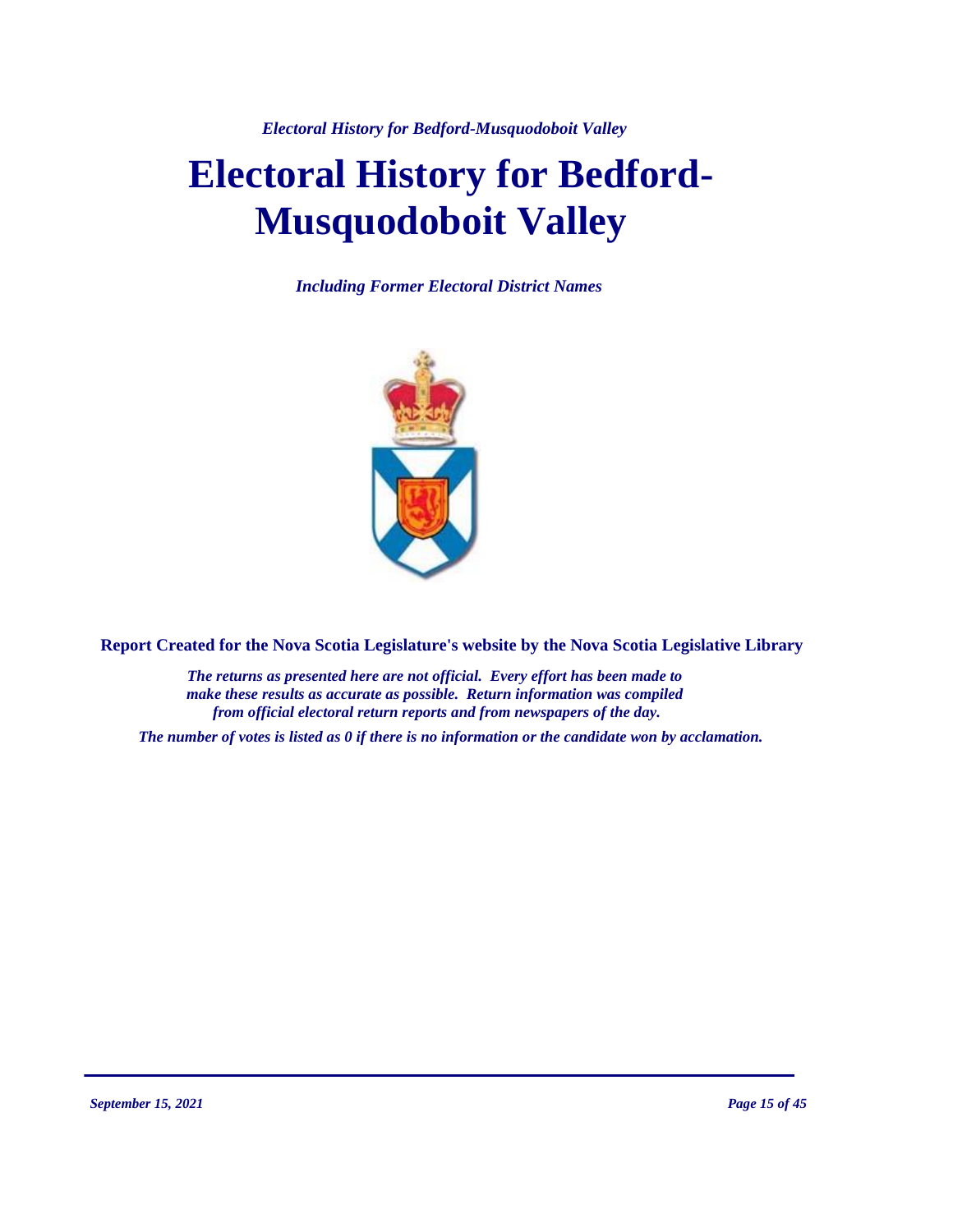#### *Electoral History for Bedford-Musquodoboit Valley*

## *Bedford-Musquodoboit Valley*

*Bedford-Musquodoboit Valley was created in 1978 when the large riding of Halifax Cobequid was divided up into the ridings: Sackville, Halifax-Bedford Basin, Bedford-Musquodoboit Valley, and Cole Harbour.*

*The name of Bedford-Musquodoboit Valley was changed to Bedford-Fall River following the 1992 Electoral Boundaries Commission Report.*

| <b>Member Elected</b>   | <b>Election Date</b>       | <b>Party Elected</b>            |
|-------------------------|----------------------------|---------------------------------|
| Streatch, Kenneth (Ken) | 06-Sep-1988                | <b>Progressive Conservative</b> |
|                         | (1937)<br><b>Majority:</b> |                                 |
| <b>Candidate</b>        | <b>Party</b>               | <b>Votes</b>                    |
| Streatch, Kenneth       | Progressive Conservative   | 5740                            |
| Regan, Geoff            | Liberal                    | 3803                            |
| Coldwell, Susan         | New Democratic Party       | 1604                            |
|                         | (3198)<br>Majority:        |                                 |
| <b>Candidate</b>        | <b>Party</b>               | <b>Votes</b>                    |
| Streatch, Kenneth       | Progressive Conservative   | 4953                            |
| Dillon, John M.         | Liberal                    | 1755                            |
| Coldwell, Susan         | New Democratic Party       | 1468                            |
| Nieforth, Alfred        | Labour                     | 82                              |
| Streatch, Kenneth (Ken) | 06-Oct-1981                | <b>Progressive Conservative</b> |
|                         | (2683)<br>Maiority:        |                                 |

| <b>Candidate</b>  | Party                           | <b>Votes</b> |
|-------------------|---------------------------------|--------------|
| Streatch, Kenneth | <b>Progressive Conservative</b> | 4929         |
| Isenor, Dwight    | Liberal                         | 2246         |
| Carroll, Bruce    | New Democratic Party            | 1379         |

#### **Streatch, Kenneth (Ken) 19-Sep-1978 Progressive Conservative**

*Majority:* (2208)

| Maiority:<br>(2200) |                                 |              |  |
|---------------------|---------------------------------|--------------|--|
| <b>Candidate</b>    | Party                           | <b>Votes</b> |  |
| Streatch, Kenneth   | <b>Progressive Conservative</b> | 4951         |  |
| MacLean, Jim        | Liberal                         | 2743         |  |
| Hoganson, Gerald B. | New Democratic Party            | 708          |  |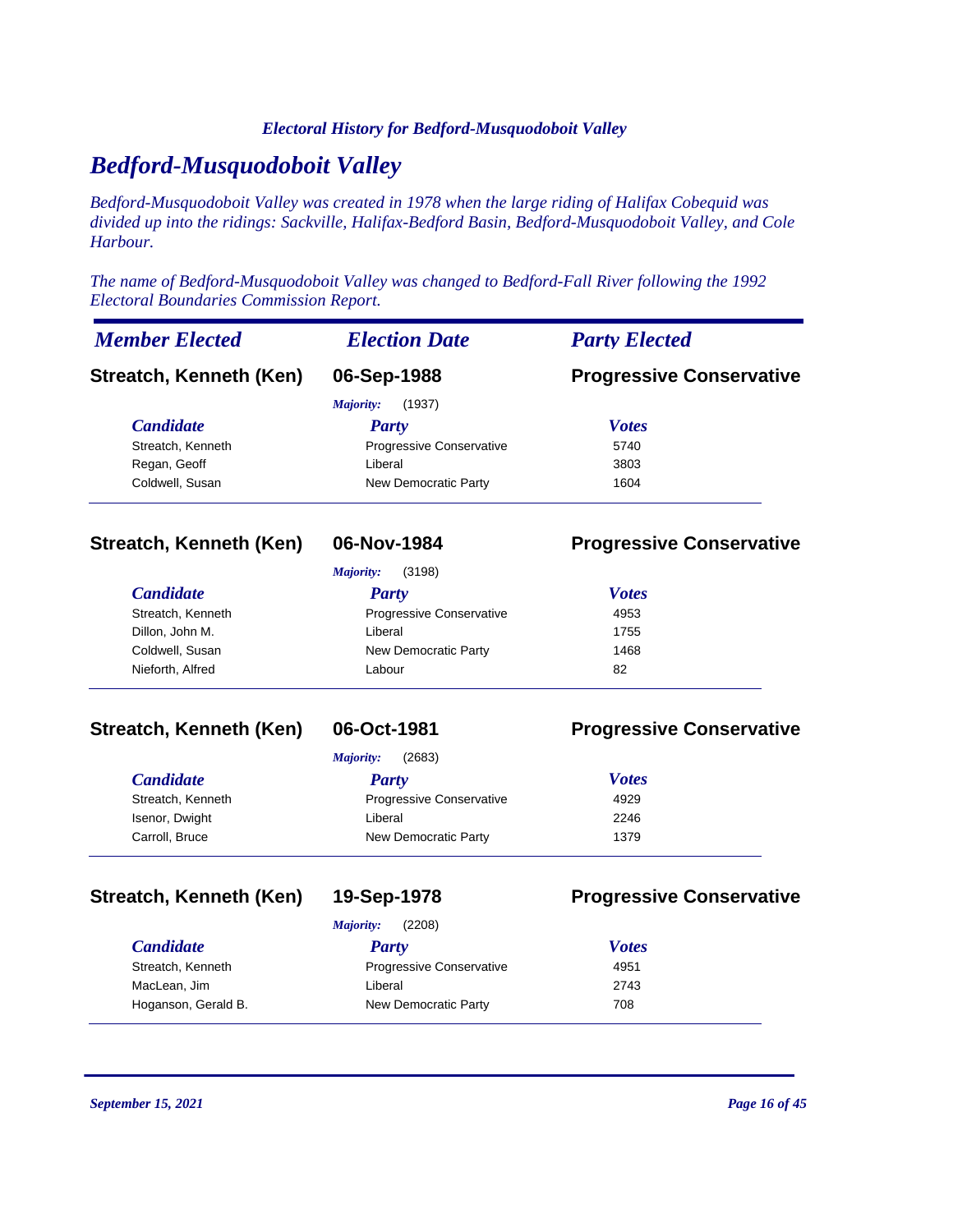*Electoral History for Halifax Cobequid*

# **Electoral History for Halifax Cobequid**

*Including Former Electoral District Names*



**Report Created for the Nova Scotia Legislature's website by the Nova Scotia Legislative Library**

*The returns as presented here are not official. Every effort has been made to make these results as accurate as possible. Return information was compiled from official electoral return reports and from newspapers of the day.*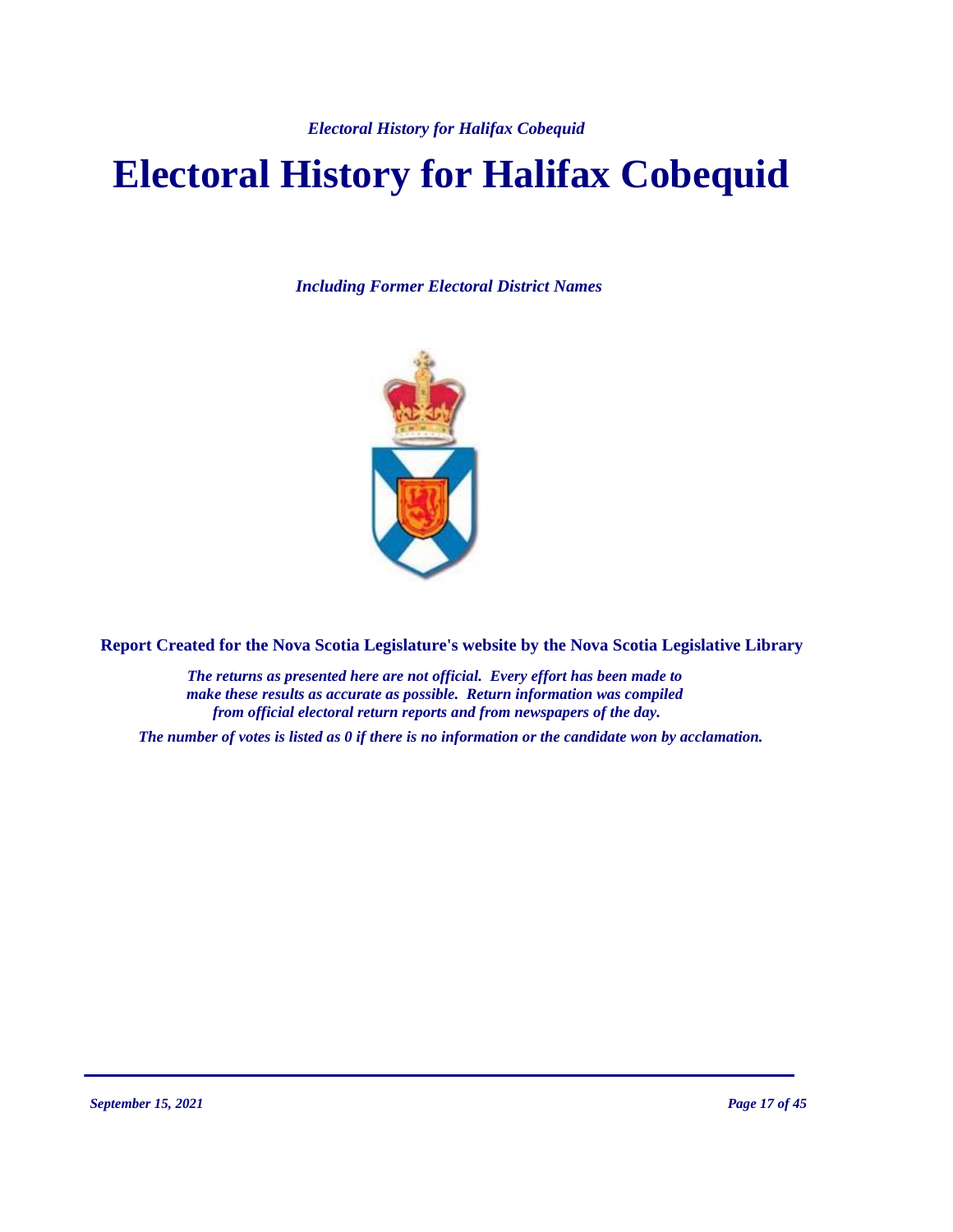#### *Electoral History for Halifax Cobequid*

# *Halifax Cobequid*

*In 1967, the electoral district named Halifax County North West was renamed Halifax Cobequid (SNS 1966, c. 34, s2 i ).*

*In 1978, the large riding of Halifax Cobequid was divided up into the ridings: Sackville, Halifax-Bedford Basin, Bedford-Musquodoboit Valley, and Cole Harbour.*

| <b>Member Elected</b>                              | <b>Election Date</b>        | <b>Party Elected</b>            |
|----------------------------------------------------|-----------------------------|---------------------------------|
| Doucet, George Raymond 02-Apr-1974<br>(Gerry)      |                             | Liberal                         |
|                                                    | (1813)<br>Majority:         |                                 |
| <b>Candidate</b>                                   | <b>Party</b>                | <b>Votes</b>                    |
| Doucet, George Raymond                             | Liberal                     | 8691                            |
| Hudson, Silvia                                     | Progressive Conservative    | 6878                            |
| Cann, George C.                                    | <b>New Democratic Party</b> | 1964                            |
| <b>Riley, George Stuart</b>                        | 13-Oct-1970                 | Liberal                         |
|                                                    | (1026)<br><b>Majority:</b>  |                                 |
| <b>Candidate</b>                                   | Party                       | <b>Votes</b>                    |
| Riley, George Stuart                               | Liberal                     | 6453                            |
| Fitzgerald, Gordon Howard                          | Progressive Conservative    | 5427                            |
| Dombrowski, Bruno                                  | <b>New Democratic Party</b> | 833                             |
| <b>Fitzgerald, Gordon</b><br><b>Howard (Paddy)</b> | 30-May-1967                 | <b>Progressive Conservative</b> |
|                                                    | (320)<br>Majority:          |                                 |
| <b>Candidate</b>                                   | Party                       | <b>Votes</b>                    |
| Fitzgerald, Gordon Howard                          | Progressive Conservative    | 5463                            |
| Cruickshank, John F.                               | Liberal                     | 5143                            |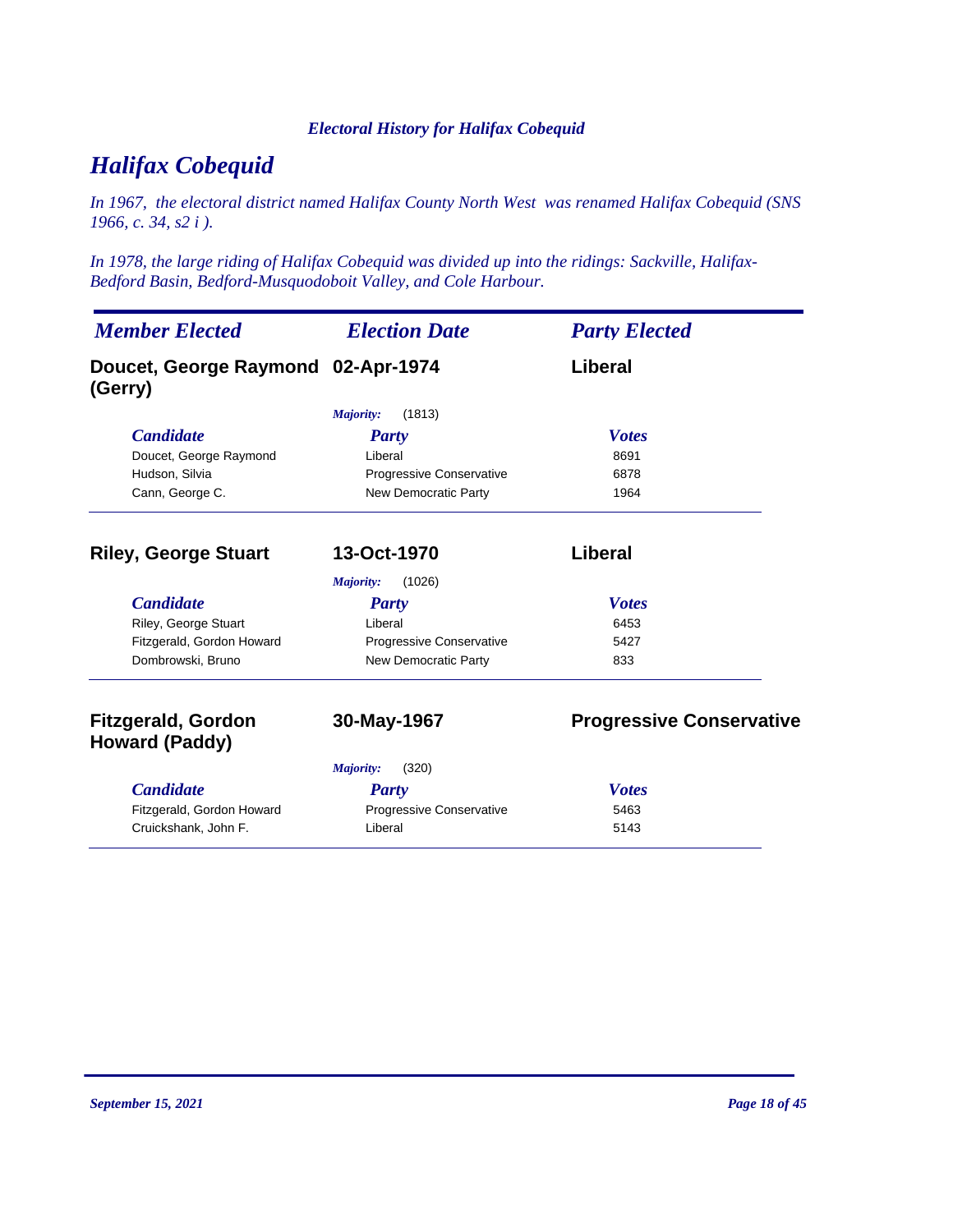# **Electoral History for Halifax Northwest**

*Including Former Electoral District Names*



**Report Created for the Nova Scotia Legislature's website by the Nova Scotia Legislative Library**

*The returns as presented here are not official. Every effort has been made to make these results as accurate as possible. Return information was compiled from official electoral return reports and from newspapers of the day.*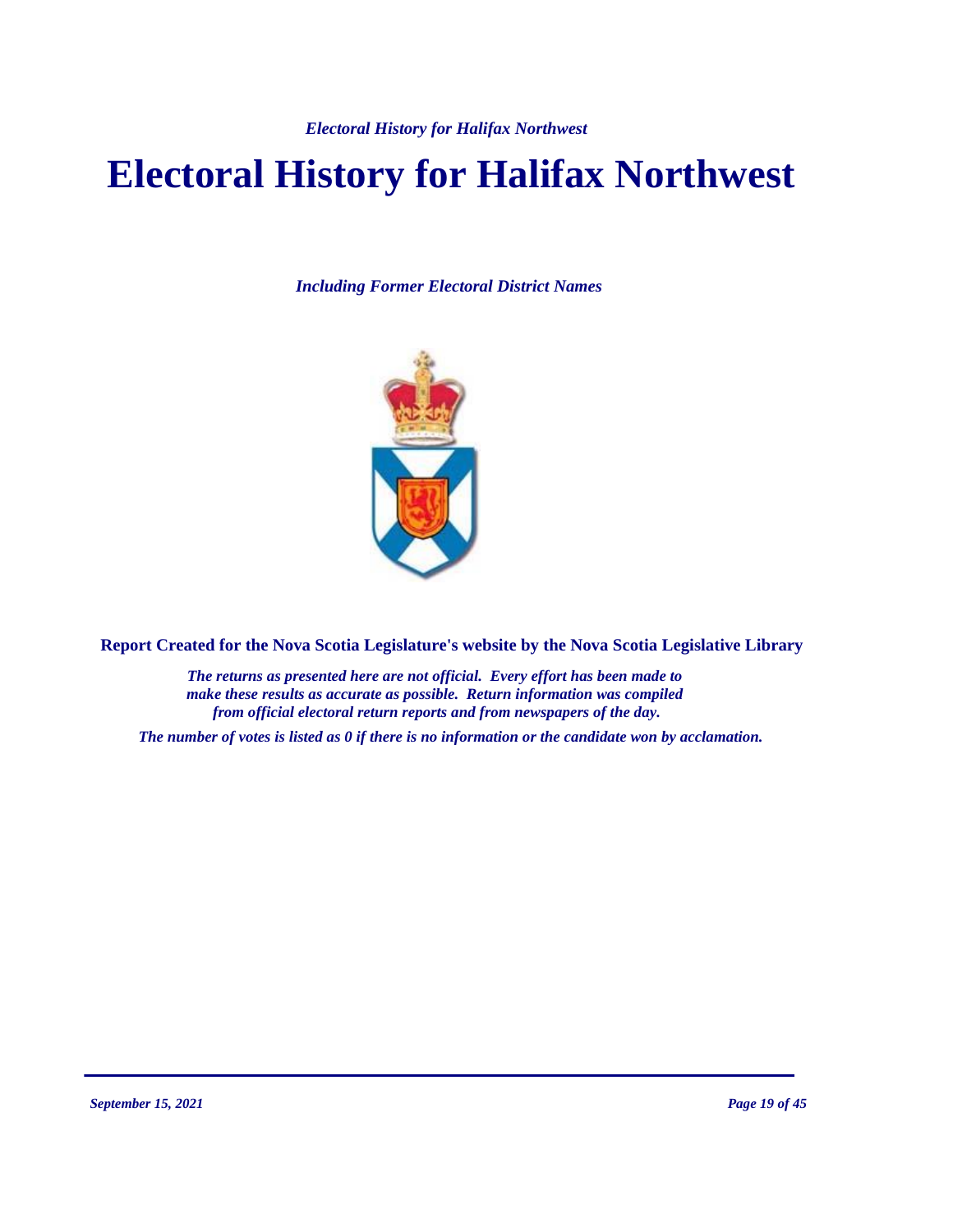## *Halifax Northwest*

*Chapter 27 of the Statutes of Nova Scotia for 1955 created the district of Halifax Northwest, consisting of that portion of the County of Halifax contained in polling districts 8, 23, 24, 25, 26, and 27. These districts were formerly part of Halifax West.*

*In 1967, Halifax Northwest, which had been renamed Halifax County North West (SNS 1966, c. 34, 2 i ), was renamed Halifax Cobequid. (SNS 1967, c. 46,s. 2(9))*

| <b>Member Elected</b>                              | <b>Election Date</b>                         | <b>Party Elected</b>            |
|----------------------------------------------------|----------------------------------------------|---------------------------------|
| <b>Fitzgerald, Gordon</b><br><b>Howard (Paddy)</b> | 08-Oct-1963                                  | <b>Progressive Conservative</b> |
|                                                    | (1532)<br>Majority:                          |                                 |
| <b>Candidate</b>                                   | Party                                        | <b>Votes</b>                    |
| Fitzgerald, Gordon Howard                          | Progressive Conservative                     | 5559                            |
| Burris, George D.                                  | Liberal                                      | 4027                            |
| Guptil, Gerald A.                                  | New Democratic Party                         | 329                             |
| <b>Fitzgerald, Gordon</b><br>Howard (Paddy)        | 07-Jun-1960                                  | <b>Progressive Conservative</b> |
|                                                    | (27)<br>Majority:                            |                                 |
| <b>Candidate</b>                                   | <b>Party</b>                                 | <b>Votes</b>                    |
| Fitzgerald, Gordon Howard                          | Progressive Conservative                     | 4209                            |
| Fielding, Ronald Manning                           | Liberal                                      | 4182                            |
| Wilson, Lloyd C.                                   | CCF (Cooperative Commonwealth<br>Federation) | 650                             |

### **Fielding, Ronald Manning 30-Oct-1956 Liberal**

| (190)<br>Majority:       |                                                      |              |
|--------------------------|------------------------------------------------------|--------------|
| <i>Candidate</i>         | Party                                                | <b>Votes</b> |
| Fielding, Ronald Manning | Liberal                                              | 3763         |
| Haverstock, Samuel E.    | <b>Progressive Conservative</b>                      | 3573         |
| Wilson, Lloyd C.         | <b>CCF (Cooperative Commonwealth)</b><br>Federation) | 130          |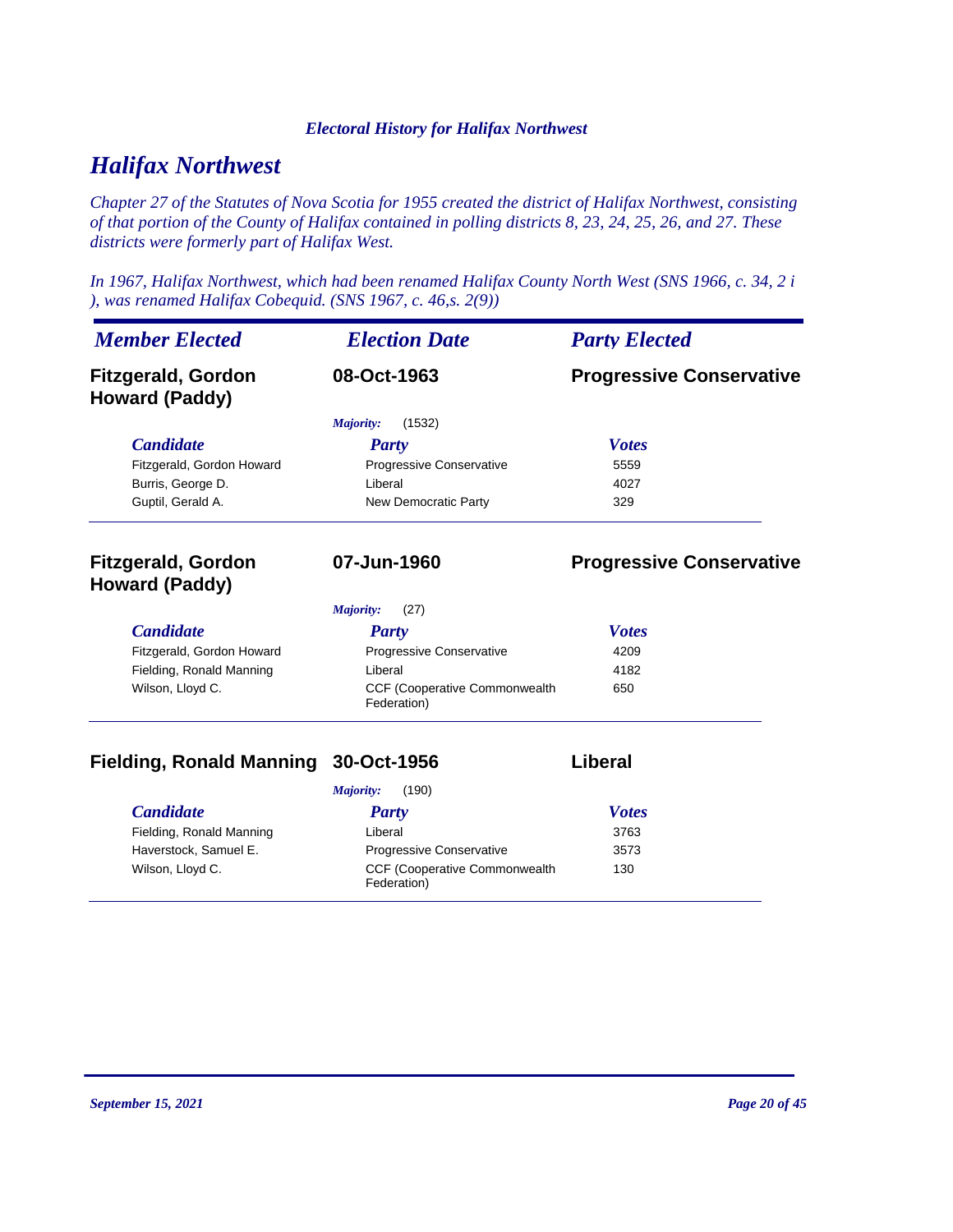# **Electoral History for Halifax West**

*Including Former Electoral District Names*



**Report Created for the Nova Scotia Legislature's website by the Nova Scotia Legislative Library**

*The returns as presented here are not official. Every effort has been made to make these results as accurate as possible. Return information was compiled from official electoral return reports and from newspapers of the day.*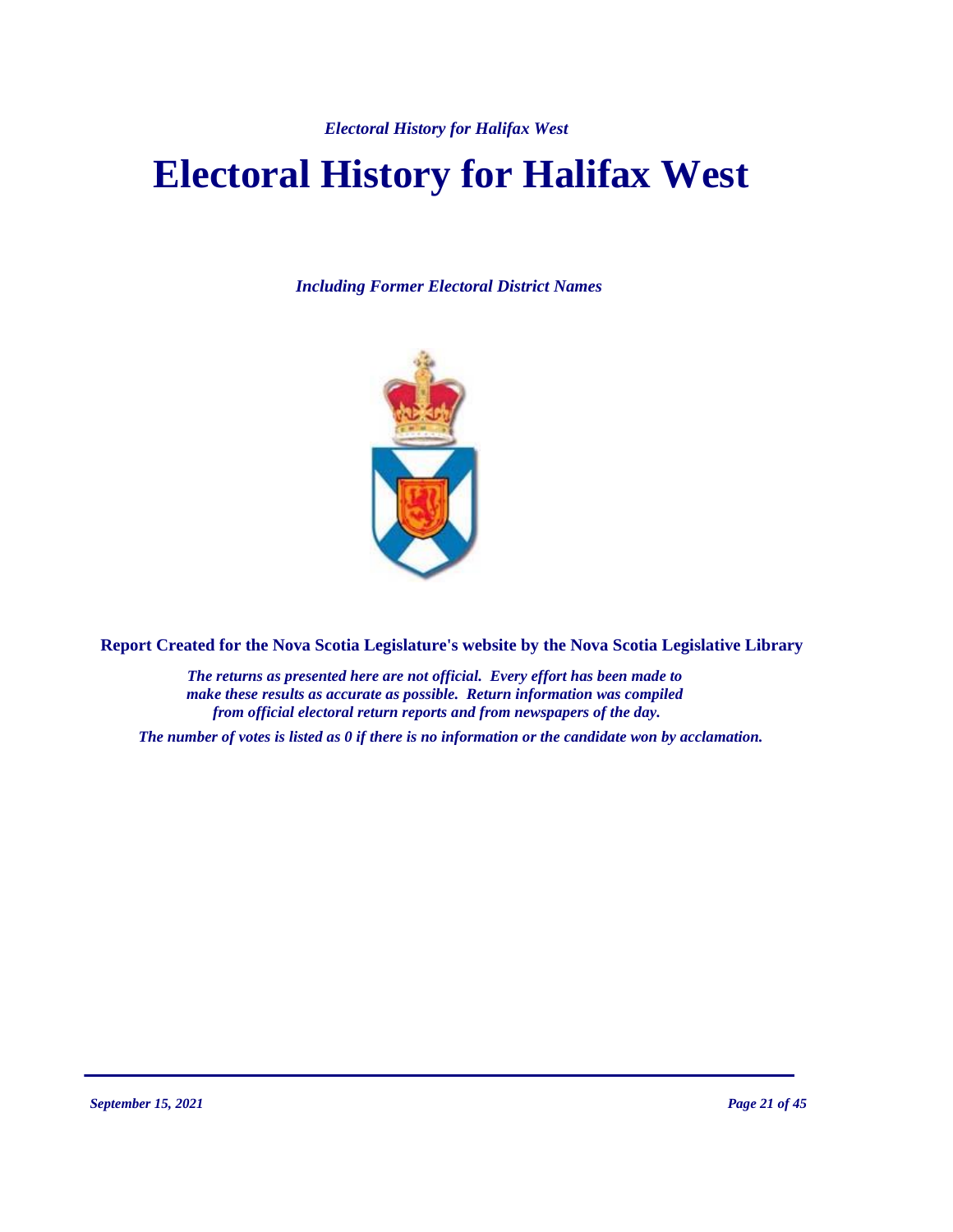# *Halifax West*

*Chapter 19 of the Statutes of Nova Scotia for 1932 divided the County of Halifax into five electoral districts: Halifax South, Halifax Centre, Halifax North, Halifax West, and Halifax East.*

*Chapter 27 of the Statutes of Nova Scotia for 1955 divided Halifax West into Halifax West and Halifax Northwest.*

*Chapter 34 of the Statues of Nova Scotia for 1966 renamed the district Halifax County West. It was subsequently renamed Halifax St. Margaret's in 1967.*

| <b>Member Elected</b>                      | <b>Election Date</b>                         | <b>Party Elected</b>            |
|--------------------------------------------|----------------------------------------------|---------------------------------|
| <b>McNeil, Douglas Charles</b><br>(Dugger) | 08-Oct-1963                                  | <b>Progressive Conservative</b> |
|                                            | (2666)<br>Majority:                          |                                 |
| <b>Candidate</b>                           | Party                                        | <b>Votes</b>                    |
| McNeil, Douglas Charles                    | Progressive Conservative                     | 8792                            |
| Reardon, Charles Henry                     | Liberal                                      | 6126                            |
| Martell, Harold J.                         | New Democratic Party                         | 506                             |
| <b>Reardon, Charles Henry</b>              | 07-Jun-1960                                  | Liberal                         |
|                                            | (241)<br>Majority:                           |                                 |
| <b>Candidate</b>                           | <b>Party</b>                                 | <b>Votes</b>                    |
| Reardon, Charles Henry                     | Liberal                                      | 6925                            |
| McNeil, Douglas Charles                    | Progressive Conservative                     | 6684                            |
| Martell, Harold J.                         | CCF (Cooperative Commonwealth<br>Federation) | 1225                            |
| <b>Reardon, Charles Henry</b>              | 30-Oct-1956                                  | Liberal                         |
|                                            | Majority:<br>(244)                           |                                 |
| <b>Candidate</b>                           | Party                                        | <b>Votes</b>                    |
| Reardon, Charles Henry                     | Liberal                                      | 6119                            |
| Dalton, William J.                         | Progressive Conservative                     | 5875                            |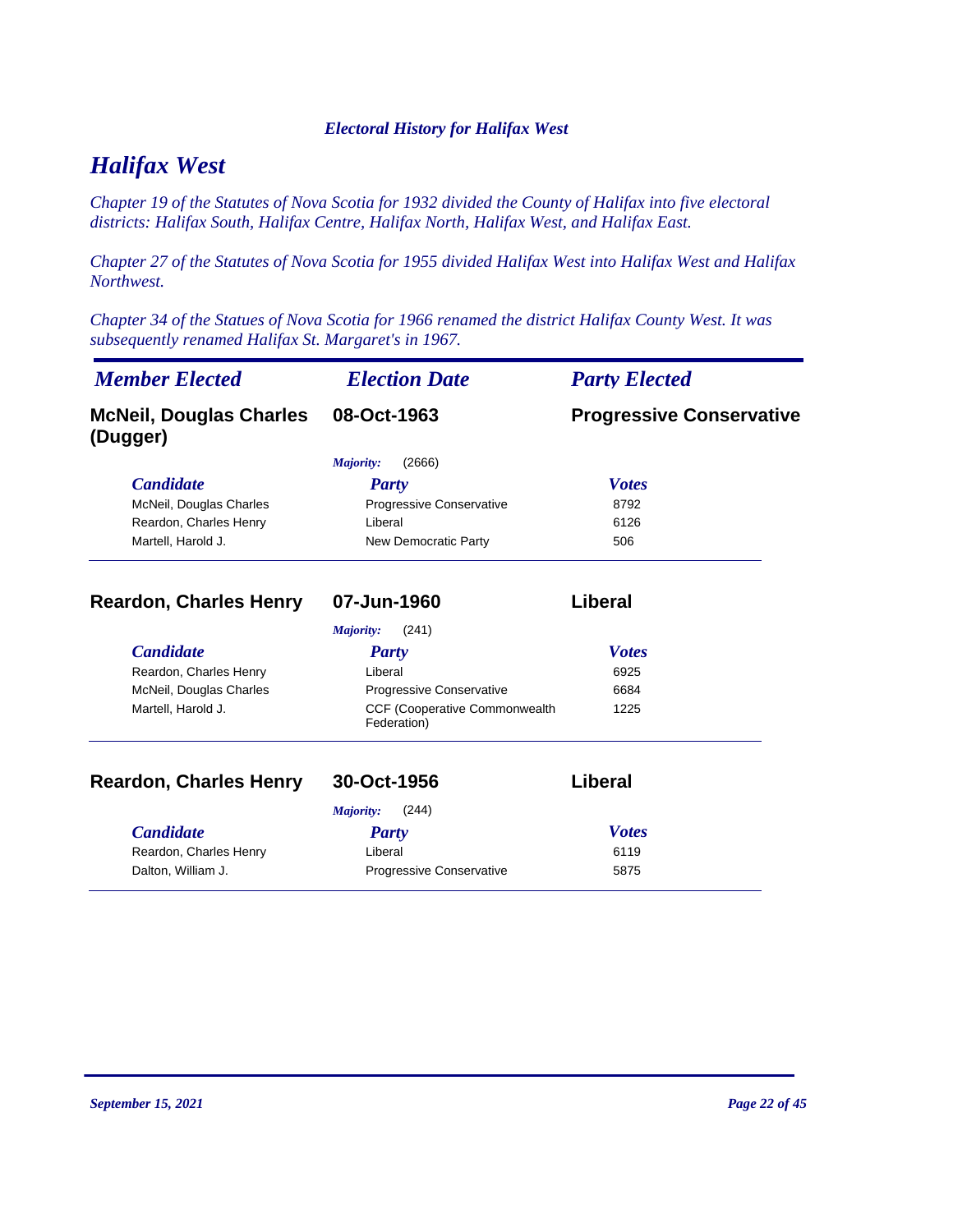| Fielding, Ronald Manning 26-May-1953 |                                                      | Liberal      |
|--------------------------------------|------------------------------------------------------|--------------|
|                                      | (1134)<br>Majority:                                  |              |
| <i>Candidate</i>                     | Party                                                | <b>Votes</b> |
| Fielding, Ronald Manning             | Liberal                                              | 8061         |
| Haverstock, Earl                     | <b>Progressive Conservative</b>                      | 6927         |
| Wilson, Lloyd C.                     | <b>CCF (Cooperative Commonwealth)</b><br>Federation) | 723          |

## **Fielding, Ronald Manning 09-Jun-1949 Liberal**

|                          | (2993)<br>Majority:                                  |              |
|--------------------------|------------------------------------------------------|--------------|
| <i>Candidate</i>         | Party                                                | <b>Votes</b> |
| Fielding, Ronald Manning | Liberal                                              | 6788         |
| Walker, Malcolm Edgbert  | <b>Progressive Conservative</b>                      | 3795         |
| Young, Fred              | <b>CCF (Cooperative Commonwealth)</b><br>Federation) | 3027         |

### **Fielding, Ronald Manning 23-Oct-1945 Liberal**

|                          | (2211)<br>Majority:                                  |              |  |
|--------------------------|------------------------------------------------------|--------------|--|
| <i>Candidate</i>         | Party                                                | <b>Votes</b> |  |
| Fielding, Ronald Manning | Liberal                                              | 4997         |  |
| Walker, Malcolm Edgbert  | <b>Progressive Conservative</b>                      | 2786         |  |
| Young, Fred              | <b>CCF (Cooperative Commonwealth)</b><br>Federation) | 2392         |  |

## **Fielding, Ronald Manning 28-Oct-1941**

| .iberal |
|---------|
|---------|

|                          | (1279)<br><i>Majority:</i>      |              |
|--------------------------|---------------------------------|--------------|
| <i>Candidate</i>         | Party                           | <b>Votes</b> |
| Fielding, Ronald Manning | Liberal                         | 4459         |
| Roper, John Shenstoneg   | <b>Progressive Conservative</b> | 3180         |

| Hagen, George E.                                     | 28-Oct-1940 (By-election) Liberal |              |
|------------------------------------------------------|-----------------------------------|--------------|
|                                                      | (Acclamation)<br>Majority:        |              |
| <b>Candidate</b>                                     | <b>Party</b>                      | <b>Votes</b> |
| Hagen, George E.                                     | Liberal                           | 0            |
| Hagen won by acclamation. He died November 11, 1940. |                                   |              |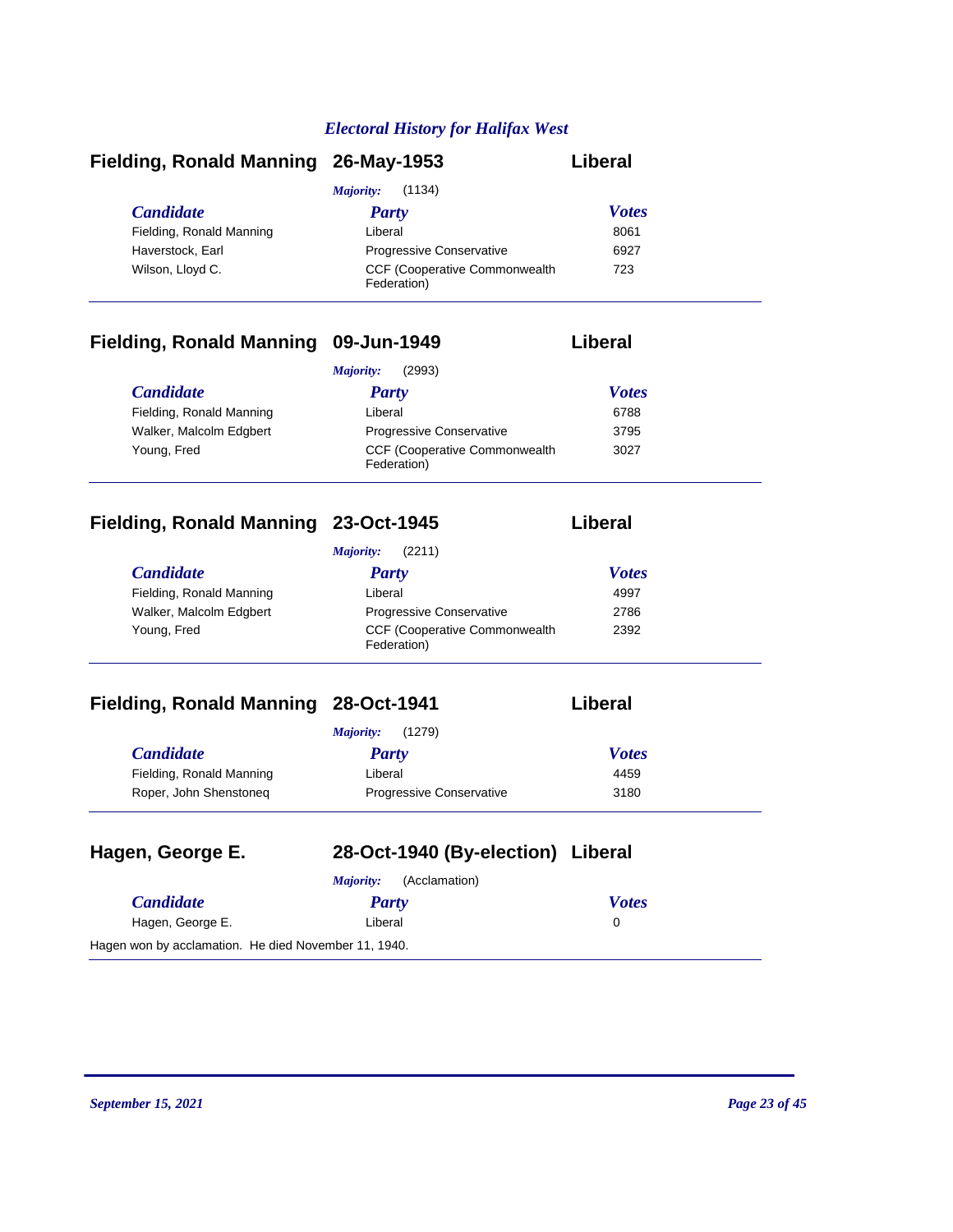| Hagen, George E.        | 29-Jun-1937                     | Liberal      |  |
|-------------------------|---------------------------------|--------------|--|
|                         | (746)<br>Majority:              |              |  |
| <b>Candidate</b>        | Party                           | <b>Votes</b> |  |
| Hagen, George E.        | Liberal                         | 5034         |  |
| Phinney, Earle C.       | <b>Progressive Conservative</b> | 4288         |  |
| Hagen, George E.        | 22-Aug-1933                     | Liberal      |  |
|                         | Majority:<br>(847)              |              |  |
| <b>Candidate</b>        | Party                           | <b>Votes</b> |  |
| Hagen, George E.        | Liberal                         | 4804         |  |
| Morton, Angus MacDonald | Liberal Conservative            | 3957         |  |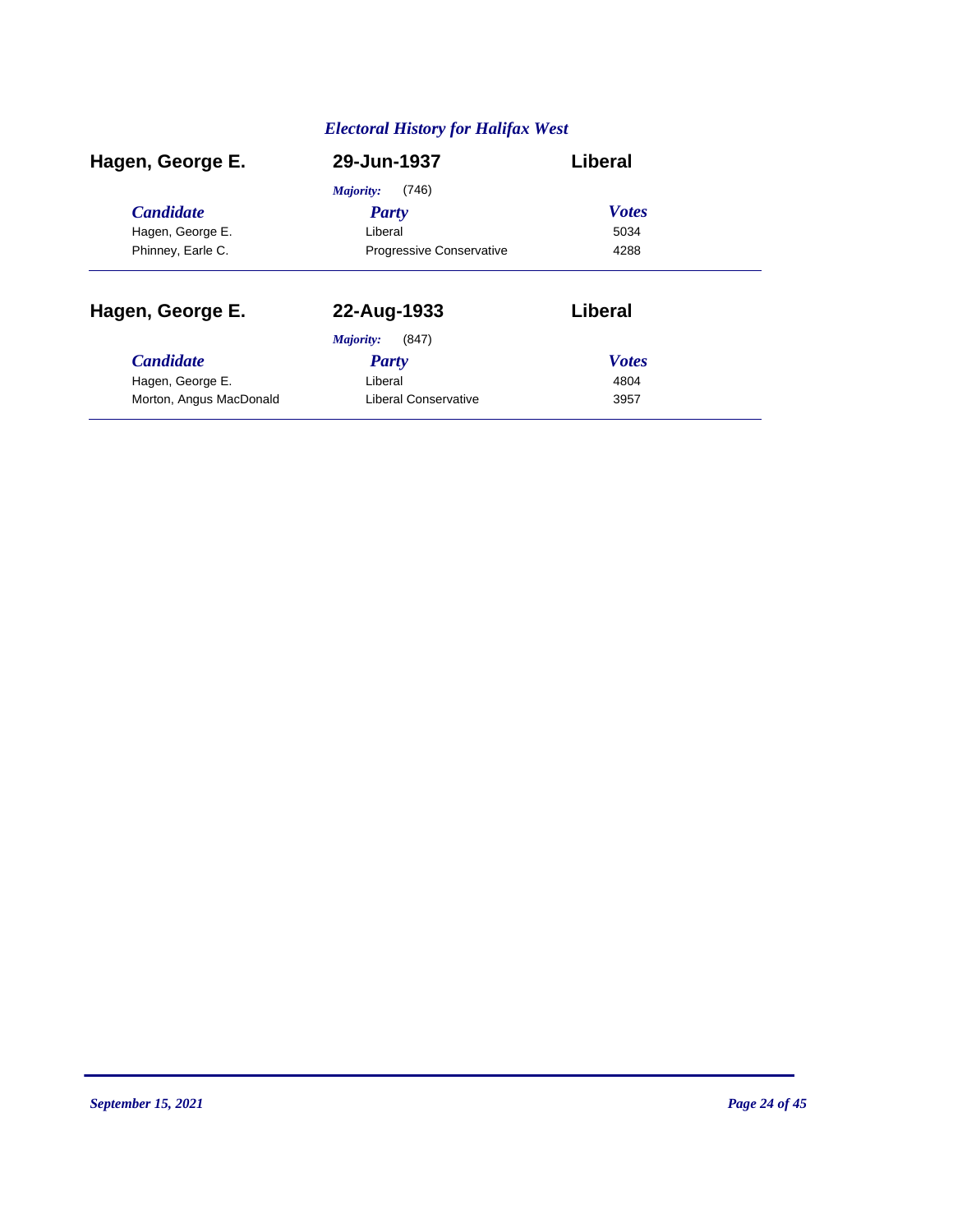# **Electoral History for Halifax County**

*Including Former Electoral District Names*



**Report Created for the Nova Scotia Legislature's website by the Nova Scotia Legislative Library**

*The returns as presented here are not official. Every effort has been made to make these results as accurate as possible. Return information was compiled from official electoral return reports and from newspapers of the day.*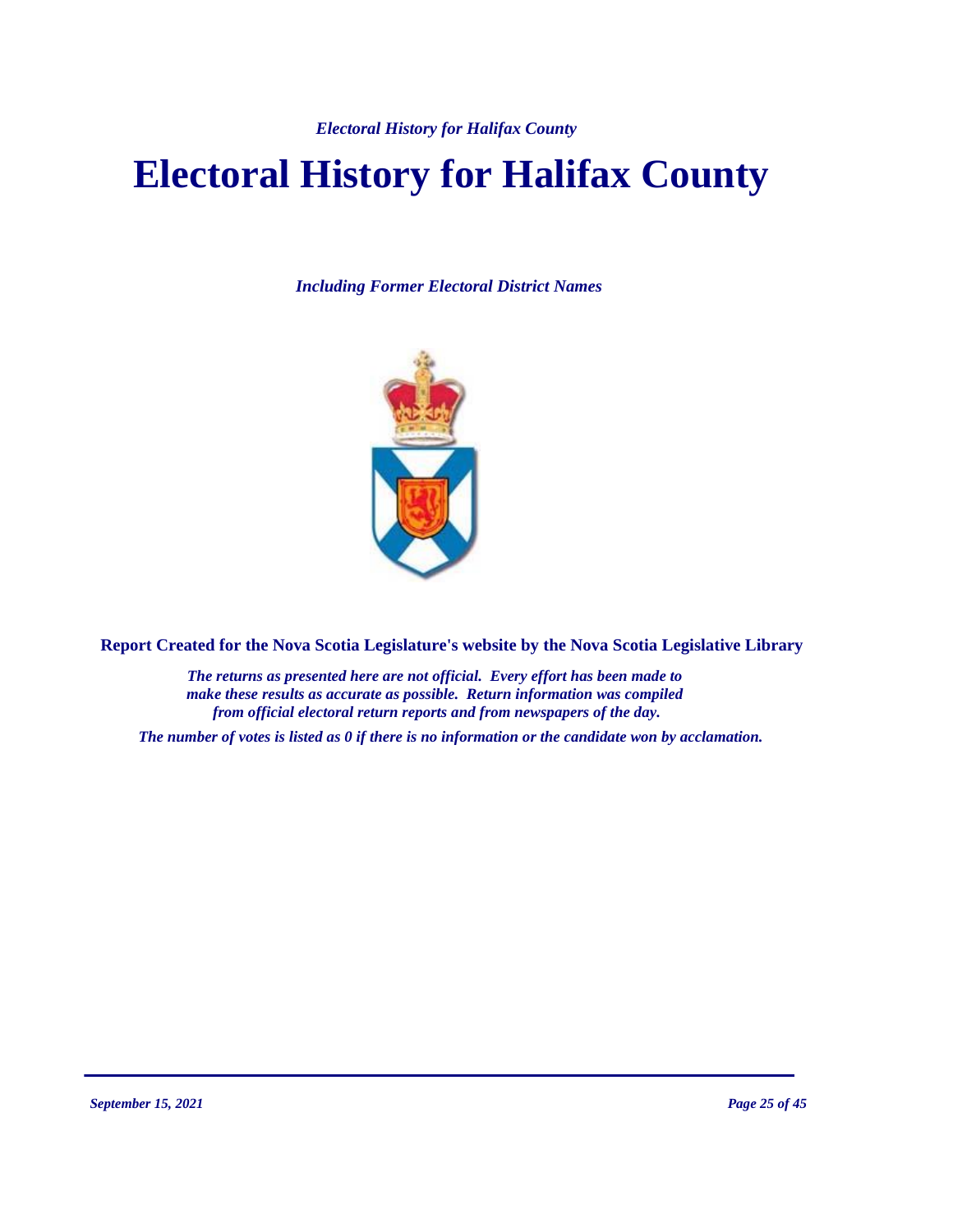# *Halifax County*

*Chapter 19 of the Statutes of Nova Scotia for 1932 divided the County of Halifax into five electoral districts: Halifax South, Halifax Centre, Halifax North, Halifax West, and Halifax East.*

| <b>Member Elected</b>                                                        | <b>Election Date</b>                           | <b>Party Elected</b>        |
|------------------------------------------------------------------------------|------------------------------------------------|-----------------------------|
| Murphy, George Henry                                                         | 21-Jan-1930 (By-election) Liberal Conservative |                             |
|                                                                              | (5128)<br>Majority:                            |                             |
| <b>Candidate</b>                                                             | Party                                          | <b>Votes</b>                |
| Murphy, George Henry                                                         | <b>Liberal Conservative</b>                    | 17954                       |
| Finn, Robert Emmett                                                          | Liberal                                        | 12826                       |
| <b>Morton, Angus</b><br><b>MacDonald</b>                                     | 01-Oct-1928                                    | <b>Liberal Conservative</b> |
|                                                                              | (191)<br>Majority:                             |                             |
| <b>Candidate</b>                                                             | <b>Party</b>                                   | <b>Votes</b>                |
| Mahoney, John Francis                                                        | <b>Liberal Conservative</b>                    | 11589                       |
| Isnor, Gordon B.                                                             | Liberal                                        | 11357                       |
| Fraser, Josiah Frederick                                                     | <b>Liberal Conservative</b>                    | 11298                       |
| Morton, Angus MacDonald                                                      | <b>Liberal Conservative</b>                    | 11273                       |
| Cragg, Edward Joseph                                                         | Liberal                                        | 11215                       |
| Bligh, Frederick P.                                                          | <b>Liberal Conservative</b>                    | 11082                       |
| Walker, John Archibald                                                       | <b>Liberal Conservative</b>                    | 11076                       |
| Byrne, Thomas J.                                                             | Liberal                                        | 10939                       |
| Russell, Bernard W.                                                          | Liberal                                        | 10855                       |
| Kennedy, William J.                                                          | Liberal                                        | 10591                       |
| Mahoney, died September 2, 1929. Cragg resigned to contest federal election. |                                                |                             |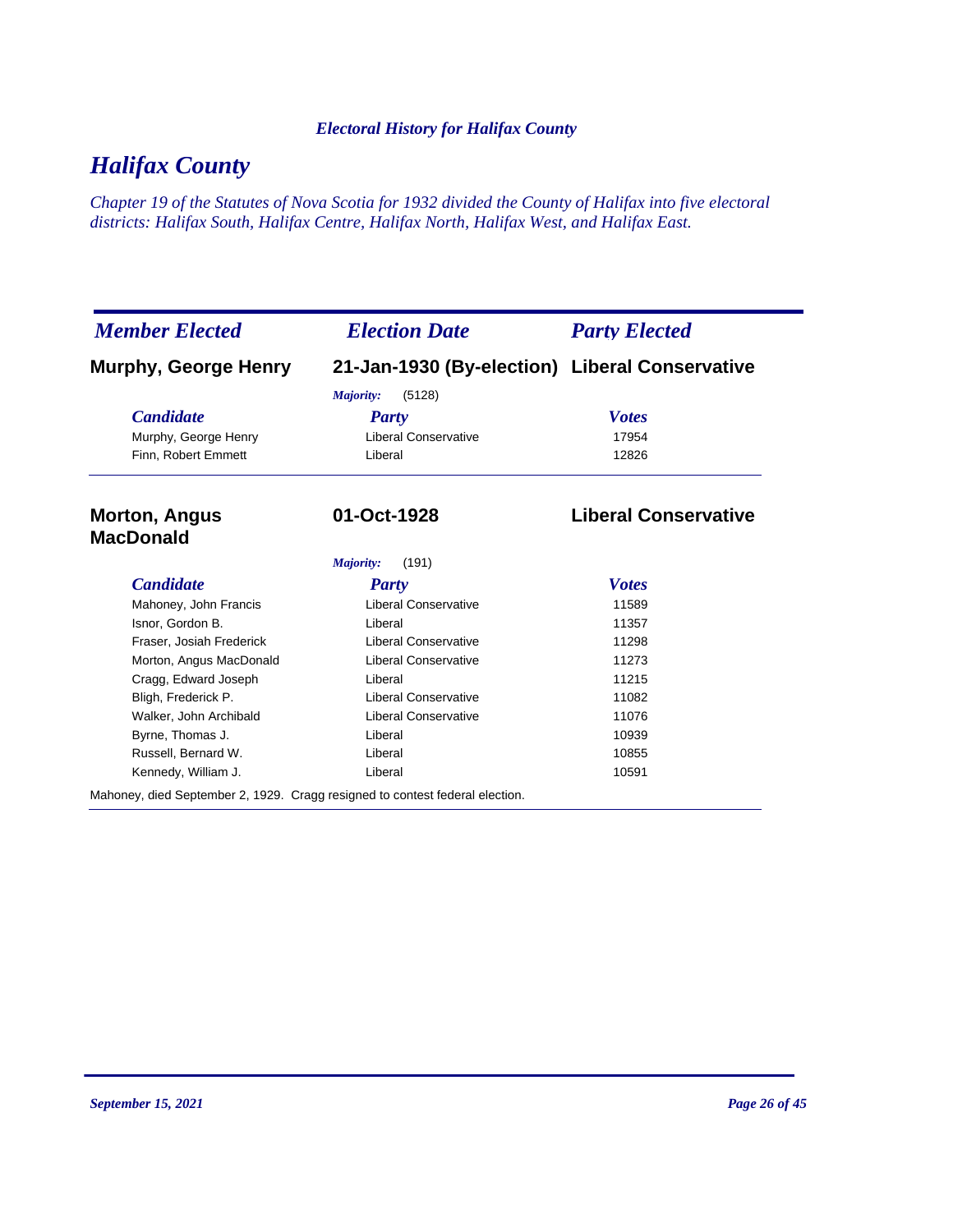#### **Mahoney, John Francis 01-Oct-1928 Liberal Conservative**

|                          | Majority:<br>(507)   |              |
|--------------------------|----------------------|--------------|
| <i>Candidate</i>         | Party                | <b>Votes</b> |
| Mahoney, John Francis    | Liberal Conservative | 11589        |
| Isnor, Gordon B.         | Liberal              | 11357        |
| Fraser, Josiah Frederick | Liberal Conservative | 11298        |
| Morton, Angus MacDonald  | Liberal Conservative | 11273        |
| Cragg, Edward Joseph     | I iberal             | 11215        |
| Bligh, Frederick P.      | Liberal Conservative | 11082        |
| Walker, John Archibald   | Liberal Conservative | 11076        |
| Byrne, Thomas J.         | Liberal              | 10939        |
| Russell, Bernard W.      | I iberal             | 10855        |
| Kennedy, William J.      | I iberal             | 10591        |

Mahoney, died September 2, 1929. Cragg resigned to contest federal election.

#### **Isnor, Gordon B. 01-Oct-1928 Liberal**

| (275)<br>Majority:       |                      |              |
|--------------------------|----------------------|--------------|
| <i>Candidate</i>         | Party                | <b>Votes</b> |
| Mahoney, John Francis    | Liberal Conservative | 11589        |
| Isnor, Gordon B.         | Liberal              | 11357        |
| Fraser, Josiah Frederick | Liberal Conservative | 11298        |
| Morton, Angus MacDonald  | Liberal Conservative | 11273        |
| Cragg, Edward Joseph     | Liberal              | 11215        |
| Bligh, Frederick P.      | Liberal Conservative | 11082        |
| Walker, John Archibald   | Liberal Conservative | 11076        |
| Byrne, Thomas J.         | Liberal              | 10939        |
| Russell, Bernard W.      | Liberal              | 10855        |
| Kennedy, William J.      | Liberal              | 10591        |

Mahoney, died September 2, 1929. Cragg resigned to contest federal election.

### **Fraser, Josiah Frederick 01-Oct-1928 Liberal Conservative**

| (216)<br>Majority:       |                      |              |
|--------------------------|----------------------|--------------|
| <b>Candidate</b>         | Party                | <b>Votes</b> |
| Mahoney, John Francis    | Liberal Conservative | 11589        |
| Isnor, Gordon B.         | Liberal              | 11357        |
| Fraser, Josiah Frederick | Liberal Conservative | 11298        |
| Morton, Angus MacDonald  | Liberal Conservative | 11273        |
| Cragg, Edward Joseph     | Liberal              | 11215        |
| Bligh, Frederick P.      | Liberal Conservative | 11082        |
| Walker, John Archibald   | Liberal Conservative | 11076        |
| Byrne, Thomas J.         | Liberal              | 10939        |
| Russell, Bernard W.      | Liberal              | 10855        |
| Kennedy, William J.      | Liberal              | 10591        |

Mahoney, died September 2, 1929. Cragg resigned to contest federal election.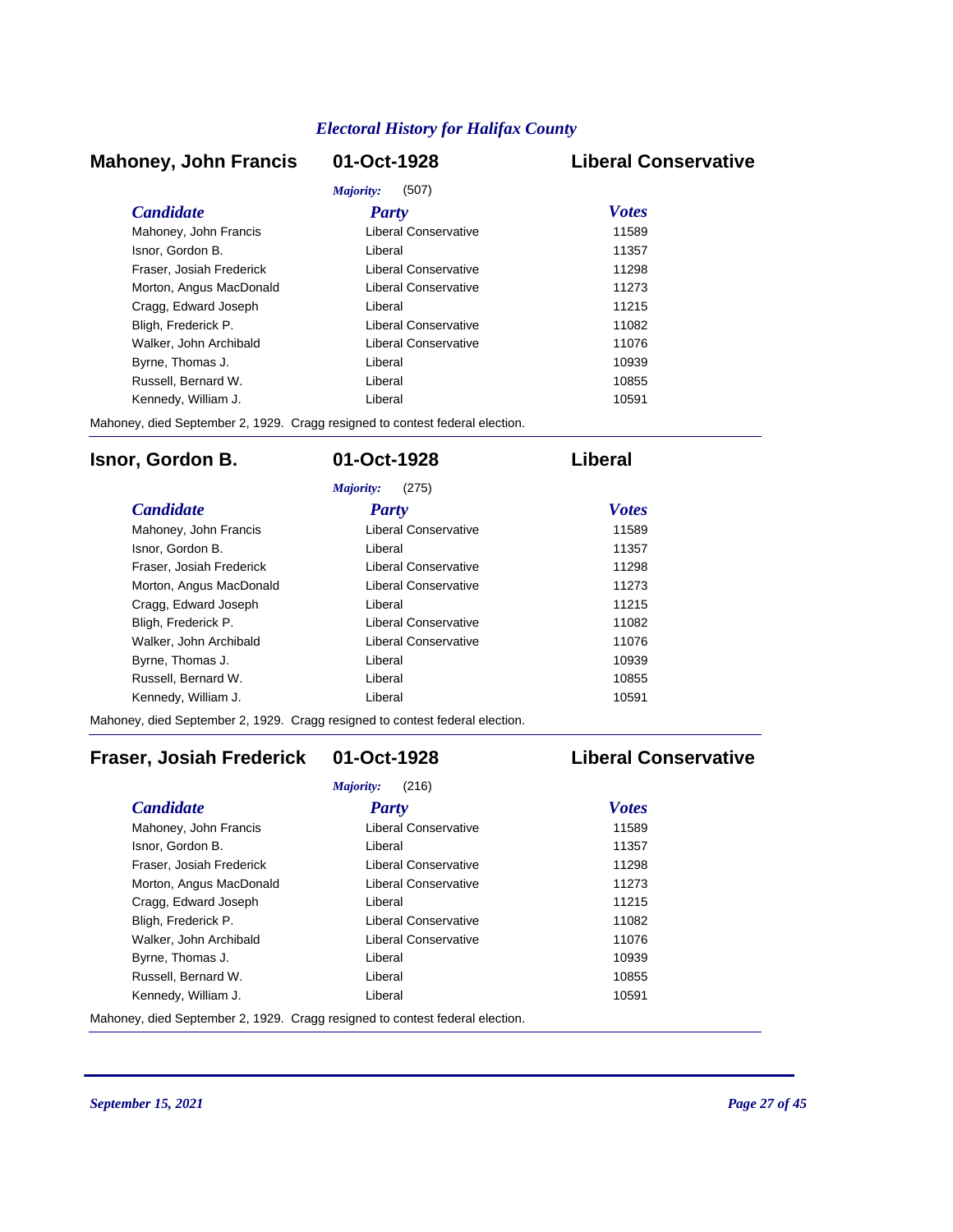#### *Candidate Party Votes* **Cragg, Edward Joseph 01-Oct-1928 Liberal** *Majority:* (133) Mahoney, John Francis **Liberal Conservative** 11589 Isnor, Gordon B. Liberal 11357 Fraser, Josiah Frederick Liberal Conservative 11298 Morton, Angus MacDonald **Liberal Conservative** 11273 Cragg, Edward Joseph Liberal 11215 Bligh, Frederick P. Liberal Conservative 11082 Walker, John Archibald **Liberal Conservative** 11076 Byrne, Thomas J. Christian Liberal Liberal Christian Museum and the 10939 Russell, Bernard W. Liberal 10855 Kennedy, William J. Christian Liberal Liberal Christian Museum of the 10591

Mahoney, died September 2, 1929. Cragg resigned to contest federal election.

#### **Walker, John Archibald 01-Aug-1925 (By-election) Liberal Conservative**

|                            | (Acclamation)<br>Maiority: |              |
|----------------------------|----------------------------|--------------|
| <i>Candidate</i>           | Party                      | <b>Votes</b> |
| Walker, John Archibald     | Liberal Conservative       |              |
| Walker won by acclamation. |                            |              |

#### *Candidate Party Votes* **Walker, John Archibald 25-Jun-1925 Liberal Conservative** *Majority:* (7388) Fraser, Josiah Frederick Liberal Conservative 15985 Montgomerie, Alexander **Liberal Conservative** 15952 Mahoney, John Francis **Liberal Conservative** 15899 Walker, John Archibald **Liberal Conservative** 15679 Piercey, William Drysdale **Liberal Conservative** 15672 Murphy, John **Base Communist Communist Communist Communist Communist Communist Communist Communist Communist Communist Communist Communist Communist Communist Communist Communist Communist Communist Communist Communist Com** MacDougall, John G. Christian Muslim Liberal Christian Muslim Bacher 8256 Douglas, John Brown **Digest Example 2018** Liberal *T905* 7905 Bauld, Henry Gibson Liberal 7900 O'Hearn, Walter Joseph Aloysius Liberal Liberal 27872 Mosher, Walter **Contract Contract Contract Contract Contract Contract Contract Contract Contract Contract Contract Contract Contract Contract Contract Contract Contract Contract Contract Contract Contract Contract Contract** Daw, Robert 280 and 200 km control and 200 km control and 200 km control and 200 km control and 200 km control and 200 km control and 200 km control and 200 km control and 200 km control and 200 km control and 200 km contr Breen, Alban L. Labour 392

Walker was appointed Minister of Natural Resources and Provincial Development, July 16, 1925. He was re-elected August 1, 1925.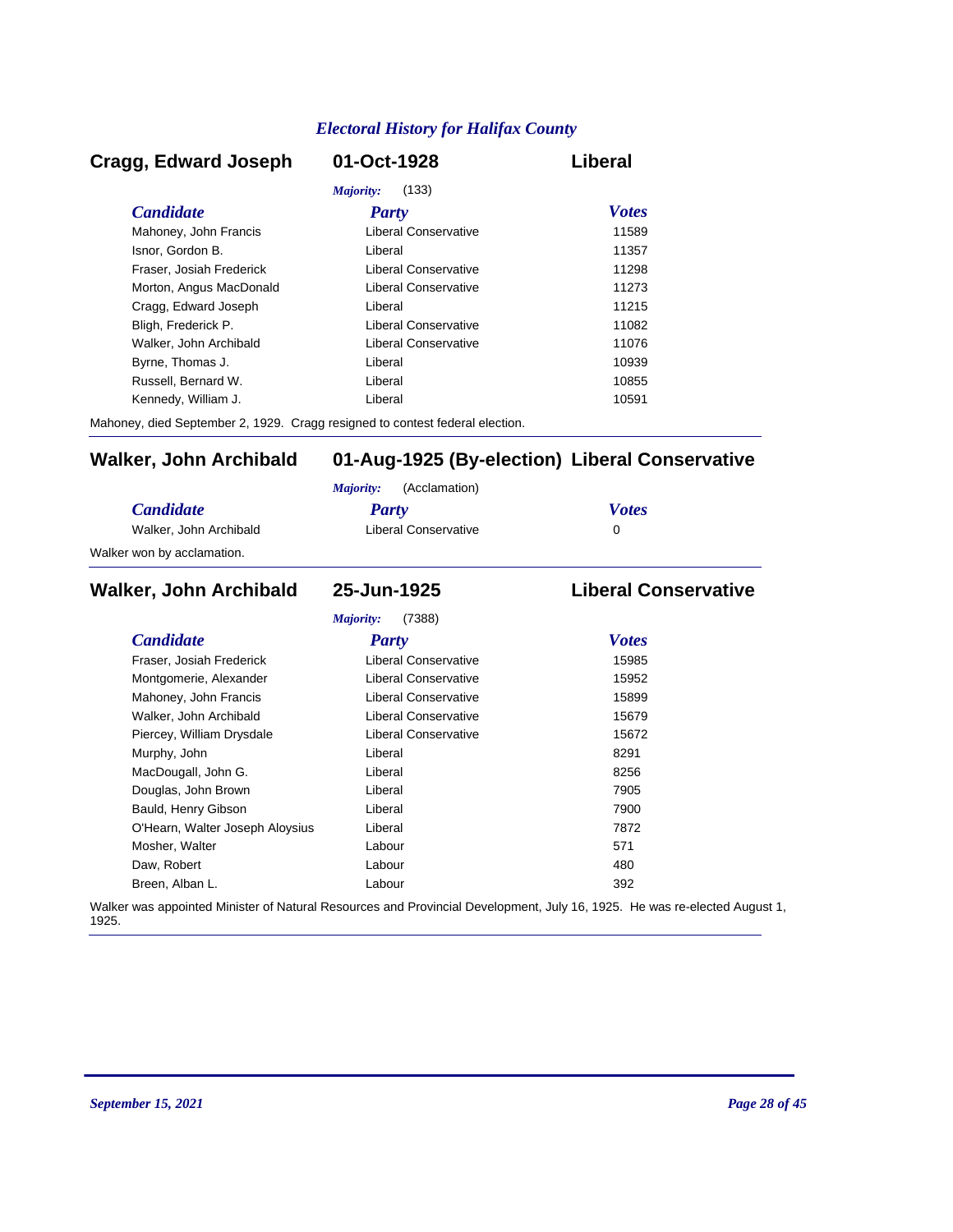#### **Piercey, William Drysdale 25-Jun-1925 Liberal Conservative**

| Majority:<br>(7381)             |                             |              |  |
|---------------------------------|-----------------------------|--------------|--|
| <b>Candidate</b>                | <b>Party</b>                | <b>Votes</b> |  |
| Fraser, Josiah Frederick        | Liberal Conservative        | 15985        |  |
| Montgomerie, Alexander          | Liberal Conservative        | 15952        |  |
| Mahoney, John Francis           | <b>Liberal Conservative</b> | 15899        |  |
| Walker, John Archibald          | <b>Liberal Conservative</b> | 15679        |  |
| Piercey, William Drysdale       | Liberal Conservative        | 15672        |  |
| Murphy, John                    | Liberal                     | 8291         |  |
| MacDougall, John G.             | Liberal                     | 8256         |  |
| Douglas, John Brown             | Liberal                     | 7905         |  |
| Bauld, Henry Gibson             | Liberal                     | 7900         |  |
| O'Hearn, Walter Joseph Aloysius | Liberal                     | 7872         |  |
| Mosher, Walter                  | Labour                      | 571          |  |
| Daw, Robert                     | Labour                      | 480          |  |
| Breen, Alban L.                 | Labour                      | 392          |  |
|                                 |                             |              |  |

Walker was appointed Minister of Natural Resources and Provincial Development, July 16, 1925. He was re-elected August 1, 1925.

### **Montgomerie, Alexander 25-Jun-1925 Liberal Conservative**

#### *Majority:* (7661)

| <b>Candidate</b>                | Party                       | <b>Votes</b> |
|---------------------------------|-----------------------------|--------------|
| Fraser, Josiah Frederick        | Liberal Conservative        | 15985        |
| Montgomerie, Alexander          | Liberal Conservative        | 15952        |
| Mahoney, John Francis           | <b>Liberal Conservative</b> | 15899        |
| Walker, John Archibald          | <b>Liberal Conservative</b> | 15679        |
| Piercey, William Drysdale       | Liberal Conservative        | 15672        |
| Murphy, John                    | Liberal                     | 8291         |
| MacDougall, John G.             | Liberal                     | 8256         |
| Douglas, John Brown             | Liberal                     | 7905         |
| Bauld, Henry Gibson             | Liberal                     | 7900         |
| O'Hearn, Walter Joseph Aloysius | Liberal                     | 7872         |
| Mosher, Walter                  | Labour                      | 571          |
| Daw, Robert                     | Labour                      | 480          |
| Breen, Alban L.                 | Labour                      | 392          |

Walker was appointed Minister of Natural Resources and Provincial Development, July 16, 1925. He was re-elected August 1, 1925.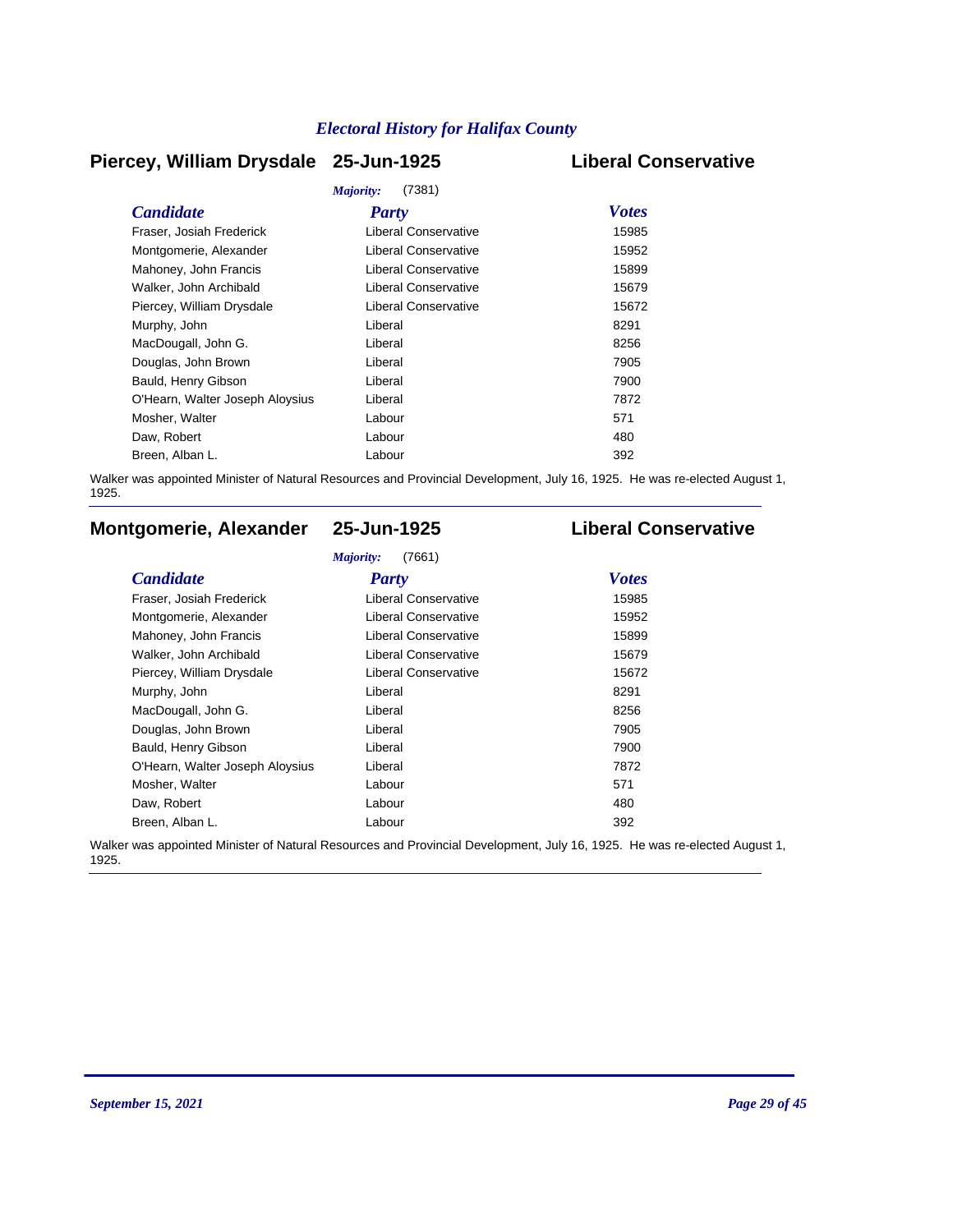#### **Mahoney, John Francis 25-Jun-1925 Liberal Conservative**

# *Majority:* (7608)

| <i>Majority:</i><br>(7608)      |                             |              |  |
|---------------------------------|-----------------------------|--------------|--|
| <b>Candidate</b>                | <b>Party</b>                | <b>Votes</b> |  |
| Fraser, Josiah Frederick        | Liberal Conservative        | 15985        |  |
| Montgomerie, Alexander          | <b>Liberal Conservative</b> | 15952        |  |
| Mahoney, John Francis           | Liberal Conservative        | 15899        |  |
| Walker, John Archibald          | Liberal Conservative        | 15679        |  |
| Piercey, William Drysdale       | Liberal Conservative        | 15672        |  |
| Murphy, John                    | Liberal                     | 8291         |  |
| MacDougall, John G.             | Liberal                     | 8256         |  |
| Douglas, John Brown             | Liberal                     | 7905         |  |
| Bauld, Henry Gibson             | Liberal                     | 7900         |  |
| O'Hearn, Walter Joseph Aloysius | Liberal                     | 7872         |  |
| Mosher, Walter                  | Labour                      | 571          |  |
| Daw, Robert                     | Labour                      | 480          |  |
| Breen, Alban L.                 | Labour                      | 392          |  |

Walker was appointed Minister of Natural Resources and Provincial Development, July 16, 1925. He was re-elected August 1, 1925.

### **Fraser, Josiah Frederick 25-Jun-1925 Liberal Conservative**

| <b>Candidate</b>                | <b>Party</b>                | <b>Votes</b> |
|---------------------------------|-----------------------------|--------------|
| Fraser, Josiah Frederick        | Liberal Conservative        | 15985        |
| Montgomerie, Alexander          | <b>Liberal Conservative</b> | 15952        |
| Mahoney, John Francis           | <b>Liberal Conservative</b> | 15899        |
| Walker, John Archibald          | <b>Liberal Conservative</b> | 15679        |
| Piercey, William Drysdale       | <b>Liberal Conservative</b> | 15672        |
| Murphy, John                    | Liberal                     | 8291         |
| MacDougall, John G.             | Liberal                     | 8256         |
| Douglas, John Brown             | Liberal                     | 7905         |
| Bauld, Henry Gibson             | Liberal                     | 7900         |
| O'Hearn, Walter Joseph Aloysius | Liberal                     | 7872         |
| Mosher, Walter                  | Labour                      | 571          |
| Daw, Robert                     | Labour                      | 480          |
| Breen, Alban L.                 | Labour                      | 392          |

Walker was appointed Minister of Natural Resources and Provincial Development, July 16, 1925. He was re-elected August 1, 1925.

#### **O'Hearn, Walter Joseph 16-Jan-1923 (By-election) Liberal Aloysius**

|                                 | (Acclamation)<br><i>Majority:</i> |              |
|---------------------------------|-----------------------------------|--------------|
| <i>Candidate</i>                | Party                             | <b>Votes</b> |
| O'Hearn, Walter Joseph Aloysius | Liberal                           |              |
| O'Hearn won by acclamation.     |                                   |              |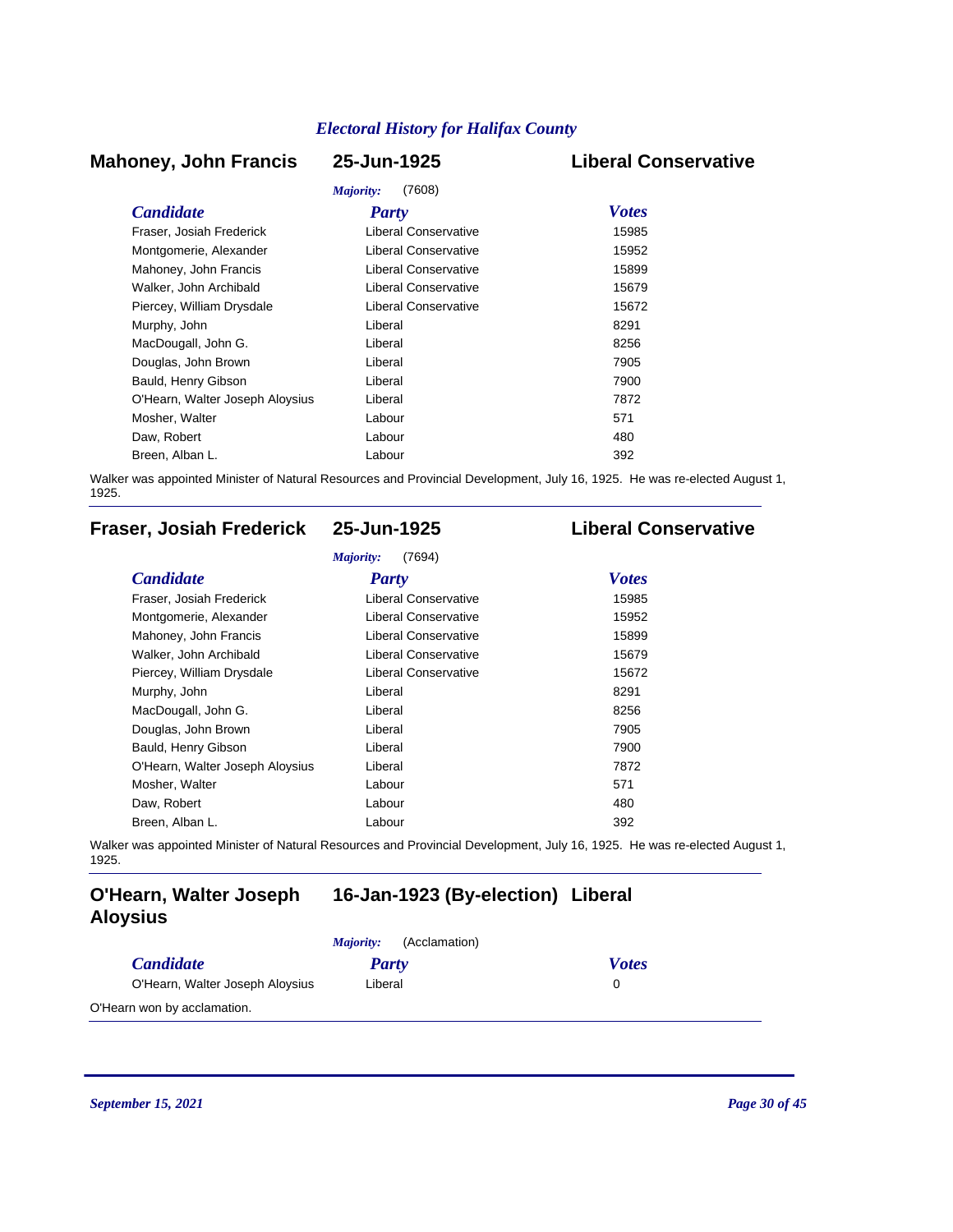### **Finn, Robert Emmett 27-Jul-1920 Liberal**

| (2240)<br>Majority:   |                             |              |  |
|-----------------------|-----------------------------|--------------|--|
| <b>Candidate</b>      | <b>Party</b>                | <b>Votes</b> |  |
| Bauld, Henry Gibson   | Liberal                     | 6554         |  |
| Finn, Robert Emmett   | Liberal                     | 6285         |  |
| Douglas, John Brown   | Liberal                     | 6057         |  |
| Burris, Adam Dunlap   | Liberal                     | 5936         |  |
| Connolly, John Lane   | Liberal                     | 5817         |  |
| Archibald, John B.    | Liberal Conservative        | 4045         |  |
| Brenton, Robert A.    | Liberal Conservative        | 3860         |  |
| Stevens, Frederick W. | <b>Liberal Conservative</b> | 3642         |  |
| Gillis, Francis A.    | Liberal Conservative        | 3595         |  |
| Wallace, Joseph S.    | <b>Farmers' Party</b>       | 3409         |  |
| McDonald, Ronald A.   | Labour                      | 3369         |  |
| Healy, Patrick J.     | Labour                      | 3336         |  |
| Power, Edward L.      | Liberal Conservative        | 3236         |  |
| Kuhn, Peter McN       | <b>Farmers' Party</b>       | 3165         |  |
| McKenzie, Joseph H.   | Labour                      | 3157         |  |
|                       |                             |              |  |

Finn resigned to contest the federal by-election of December 4, 1922. He was replaced by Walter J. O'Hearn

### **Douglas, John Brown 27-Jul-1920 Liberal**

| <b>Candidate</b>      | <b>Party</b>                | <b>Votes</b> |
|-----------------------|-----------------------------|--------------|
| Bauld, Henry Gibson   | Liberal                     | 6554         |
| Finn, Robert Emmett   | Liberal                     | 6285         |
| Douglas, John Brown   | Liberal                     | 6057         |
| Burris, Adam Dunlap   | Liberal                     | 5936         |
| Connolly, John Lane   | Liberal                     | 5817         |
| Archibald, John B.    | Liberal Conservative        | 4045         |
| Brenton, Robert A.    | <b>Liberal Conservative</b> | 3860         |
| Stevens, Frederick W. | <b>Liberal Conservative</b> | 3642         |
| Gillis, Francis A.    | <b>Liberal Conservative</b> | 3595         |
| Wallace, Joseph S.    | <b>Farmers' Party</b>       | 3409         |
| McDonald, Ronald A.   | Labour                      | 3369         |
| Healy, Patrick J.     | Labour                      | 3336         |
| Power, Edward L.      | Liberal Conservative        | 3236         |
| Kuhn, Peter McN       | <b>Farmers' Party</b>       | 3165         |
| McKenzie, Joseph H.   | Labour                      | 3157         |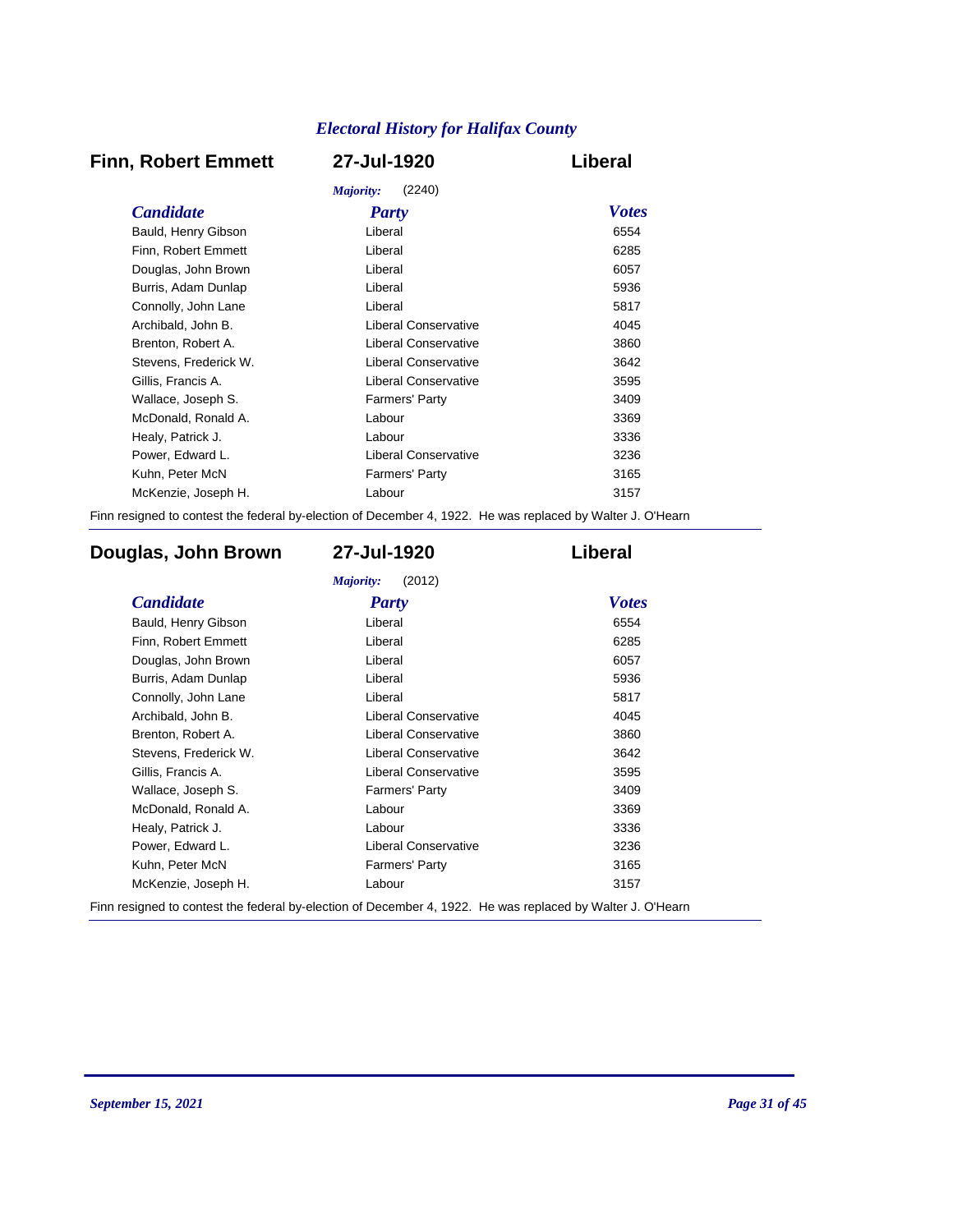### **Connolly, John Lane 27-Jul-1920 Liberal**

| Majority:<br>(1772)   |                             |              |  |
|-----------------------|-----------------------------|--------------|--|
| <b>Candidate</b>      | Party                       | <b>Votes</b> |  |
| Bauld, Henry Gibson   | Liberal                     | 6554         |  |
| Finn, Robert Emmett   | Liberal                     | 6285         |  |
| Douglas, John Brown   | Liberal                     | 6057         |  |
| Burris, Adam Dunlap   | Liberal                     | 5936         |  |
| Connolly, John Lane   | Liberal                     | 5817         |  |
| Archibald, John B.    | Liberal Conservative        | 4045         |  |
| Brenton, Robert A.    | <b>Liberal Conservative</b> | 3860         |  |
| Stevens, Frederick W. | <b>Liberal Conservative</b> | 3642         |  |
| Gillis, Francis A.    | Liberal Conservative        | 3595         |  |
| Wallace, Joseph S.    | <b>Farmers' Party</b>       | 3409         |  |
| McDonald, Ronald A.   | Labour                      | 3369         |  |
| Healy, Patrick J.     | Labour                      | 3336         |  |
| Power, Edward L.      | <b>Liberal Conservative</b> | 3236         |  |
| Kuhn, Peter McN       | <b>Farmers' Party</b>       | 3165         |  |
| McKenzie, Joseph H.   | Labour                      | 3157         |  |
|                       |                             |              |  |

Finn resigned to contest the federal by-election of December 4, 1922. He was replaced by Walter J. O'Hearn

### **Burris, Adam Dunlap 27-Jul-1920 Liberal**

| <b>Candidate</b>      | <b>Party</b>                | <b>Votes</b> |
|-----------------------|-----------------------------|--------------|
| Bauld, Henry Gibson   | Liberal                     | 6554         |
| Finn, Robert Emmett   | Liberal                     | 6285         |
| Douglas, John Brown   | Liberal                     | 6057         |
| Burris, Adam Dunlap   | Liberal                     | 5936         |
| Connolly, John Lane   | Liberal                     | 5817         |
| Archibald, John B.    | Liberal Conservative        | 4045         |
| Brenton, Robert A.    | <b>Liberal Conservative</b> | 3860         |
| Stevens, Frederick W. | <b>Liberal Conservative</b> | 3642         |
| Gillis, Francis A.    | <b>Liberal Conservative</b> | 3595         |
| Wallace, Joseph S.    | <b>Farmers' Party</b>       | 3409         |
| McDonald, Ronald A.   | Labour                      | 3369         |
| Healy, Patrick J.     | Labour                      | 3336         |
| Power, Edward L.      | <b>Liberal Conservative</b> | 3236         |
| Kuhn, Peter McN       | <b>Farmers' Party</b>       | 3165         |
| McKenzie, Joseph H.   | Labour                      | 3157         |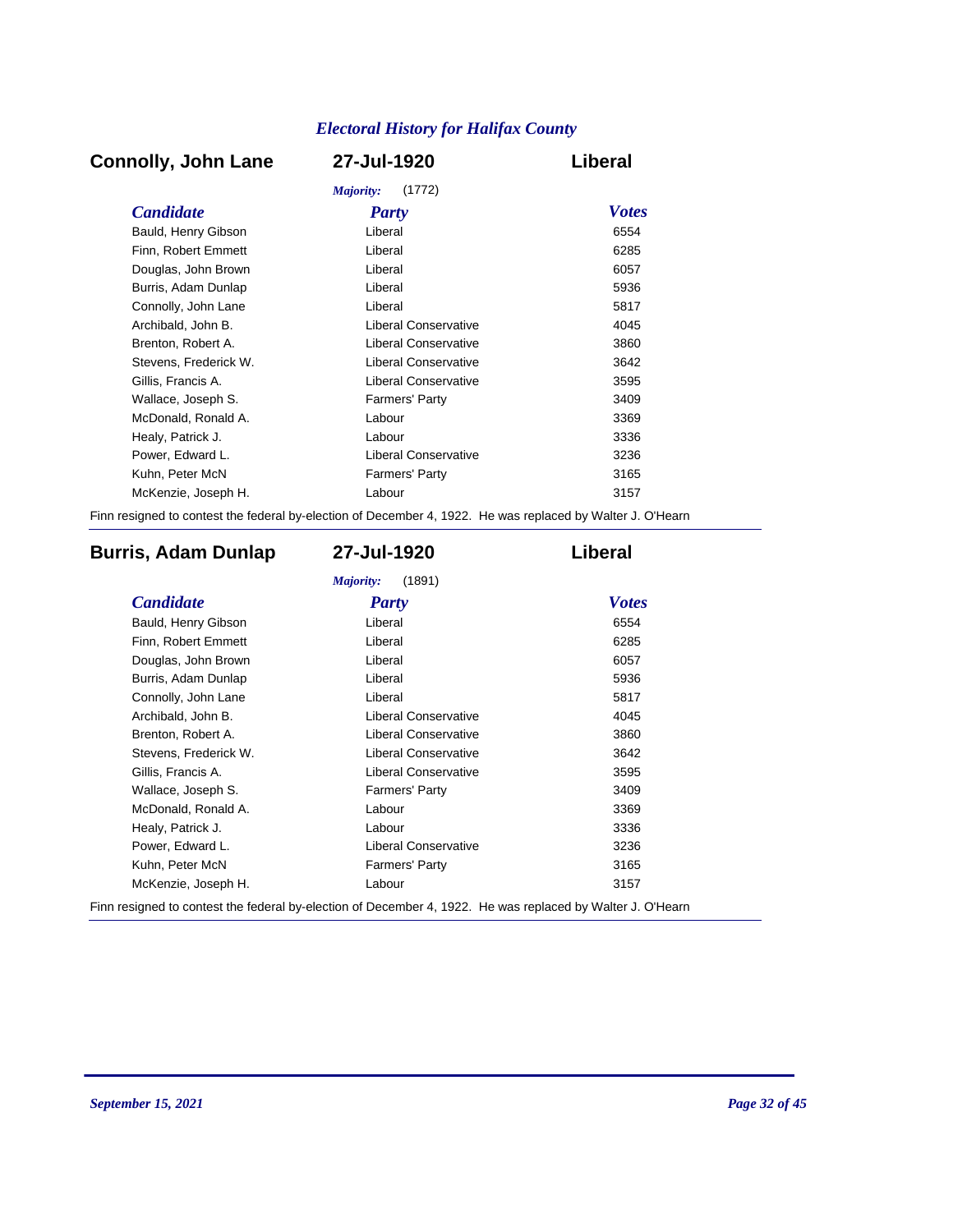### **Bauld, Henry Gibson 27-Jul-1920 Liberal**

|                       | (2509)<br>Majority:   |              |
|-----------------------|-----------------------|--------------|
| <b>Candidate</b>      | <b>Party</b>          | <b>Votes</b> |
| Bauld, Henry Gibson   | Liberal               | 6554         |
| Finn, Robert Emmett   | Liberal               | 6285         |
| Douglas, John Brown   | Liberal               | 6057         |
| Burris, Adam Dunlap   | Liberal               | 5936         |
| Connolly, John Lane   | Liberal               | 5817         |
| Archibald, John B.    | Liberal Conservative  | 4045         |
| Brenton, Robert A.    | Liberal Conservative  | 3860         |
| Stevens. Frederick W. | Liberal Conservative  | 3642         |
| Gillis, Francis A.    | Liberal Conservative  | 3595         |
| Wallace, Joseph S.    | <b>Farmers' Party</b> | 3409         |
| McDonald, Ronald A.   | Labour                | 3369         |
| Healy, Patrick J.     | Labour                | 3336         |
| Power, Edward L.      | Liberal Conservative  | 3236         |
| Kuhn, Peter McN       | <b>Farmers' Party</b> | 3165         |
| McKenzie, Joseph H.   | Labour                | 3157         |
|                       |                       |              |

Finn resigned to contest the federal by-election of December 4, 1922. He was replaced by Walter J. O'Hearn

### **McInnes, Hector 20-Jun-1916 Liberal Conservative**

*Majority:* (348)

| <b>Candidate</b>         | Party                       | <b>Votes</b> |
|--------------------------|-----------------------------|--------------|
| Bauld, Henry Gibson      | Liberal                     | 6855         |
| McInnes, Hector          | Liberal Conservative        | 6735         |
| Finn, Robert Emmett      | Liberal                     | 6703         |
| Faulkner, George Everett | Liberal                     | 6606         |
| Connolly, John Lane      | Liberal                     | 6545         |
| Regan, John W.           | <b>Liberal Conservative</b> | 6387         |
| Quinn, Felix P.          | Liberal Conservative        | 6370         |
| Douglas, John Brown      | Liberal                     | 6359         |
| Williams, E. F.          | Liberal Conservative        | 6266         |
| Bligh, F. P.             | <b>Liberal Conservative</b> | 6213         |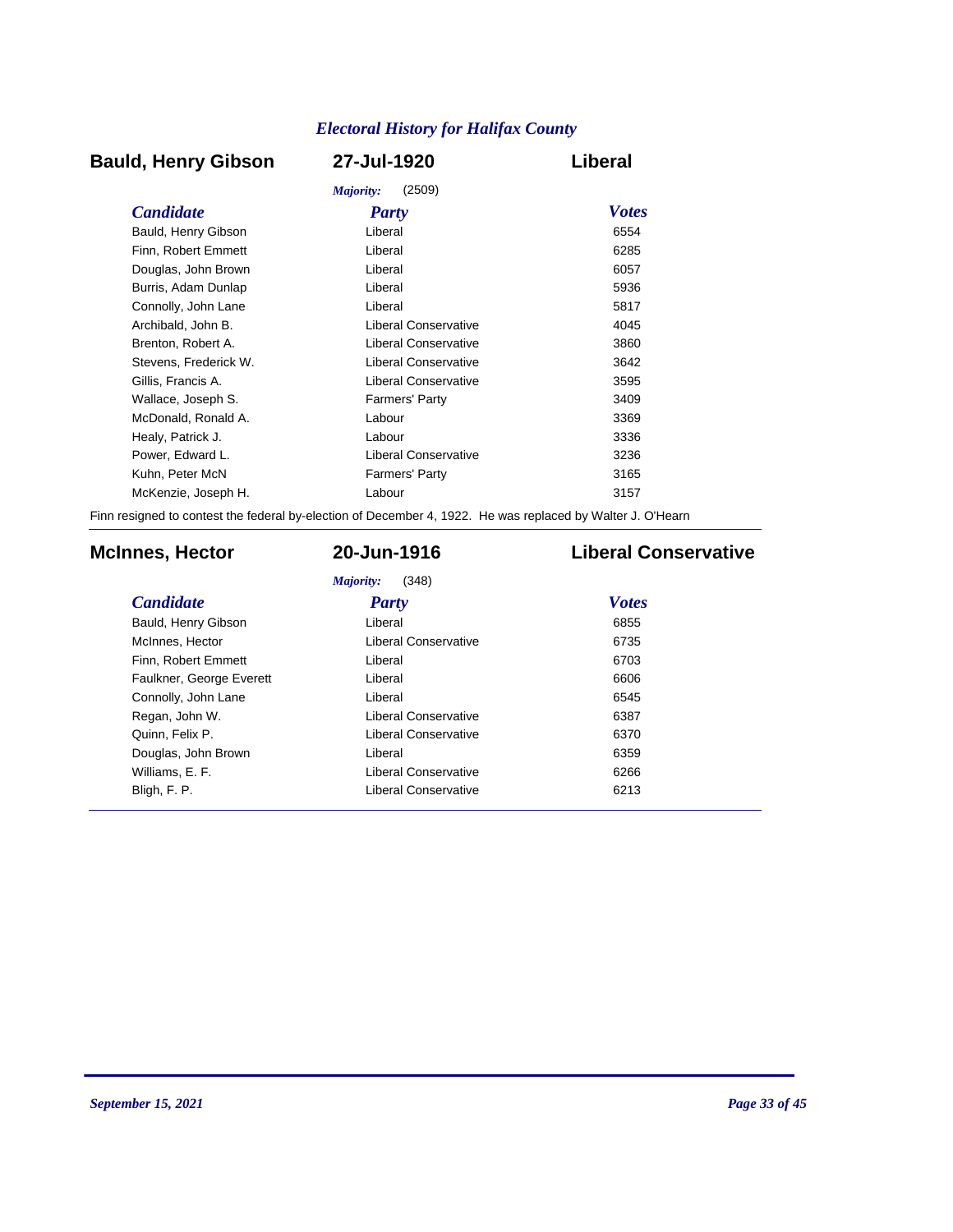### **Finn, Robert Emmett 20-Jun-1916 Liberal**

| (316)<br>Majority:       |                      |              |
|--------------------------|----------------------|--------------|
| <b>Candidate</b>         | Party                | <b>Votes</b> |
| Bauld, Henry Gibson      | Liberal              | 6855         |
| McInnes, Hector          | Liberal Conservative | 6735         |
| Finn. Robert Emmett      | Liberal              | 6703         |
| Faulkner, George Everett | Liberal              | 6606         |
| Connolly, John Lane      | Liberal              | 6545         |
| Regan, John W.           | Liberal Conservative | 6387         |
| Quinn, Felix P.          | Liberal Conservative | 6370         |
| Douglas, John Brown      | Liberal              | 6359         |
| Williams, E. F.          | Liberal Conservative | 6266         |
| Bligh, F. P.             | Liberal Conservative | 6213         |

## **Faulkner, George Everett 20-Jun-1916 Liberal**

|                          | (219)<br>Majority:   |              |
|--------------------------|----------------------|--------------|
| <i>Candidate</i>         | Party                | <b>Votes</b> |
| Bauld, Henry Gibson      | Liberal              | 6855         |
| McInnes, Hector          | Liberal Conservative | 6735         |
| Finn, Robert Emmett      | Liberal              | 6703         |
| Faulkner, George Everett | Liberal              | 6606         |
| Connolly, John Lane      | Liberal              | 6545         |
| Regan, John W.           | Liberal Conservative | 6387         |
| Quinn, Felix P.          | Liberal Conservative | 6370         |
| Douglas, John Brown      | Liberal              | 6359         |
| Williams, E. F.          | Liberal Conservative | 6266         |
| Bligh, F. P.             | Liberal Conservative | 6213         |

### **Connolly, John Lane 20-Jun-1916 Liberal**

|                          | (158)<br>Majority:   |              |
|--------------------------|----------------------|--------------|
| <b>Candidate</b>         | Party                | <b>Votes</b> |
| Bauld, Henry Gibson      | Liberal              | 6855         |
| McInnes, Hector          | Liberal Conservative | 6735         |
| Finn, Robert Emmett      | Liberal              | 6703         |
| Faulkner, George Everett | Liberal              | 6606         |
| Connolly, John Lane      | Liberal              | 6545         |
| Regan, John W.           | Liberal Conservative | 6387         |
| Quinn, Felix P.          | Liberal Conservative | 6370         |
| Douglas, John Brown      | Liberal              | 6359         |
| Williams, E. F.          | Liberal Conservative | 6266         |
| Bligh, F. P.             | Liberal Conservative | 6213         |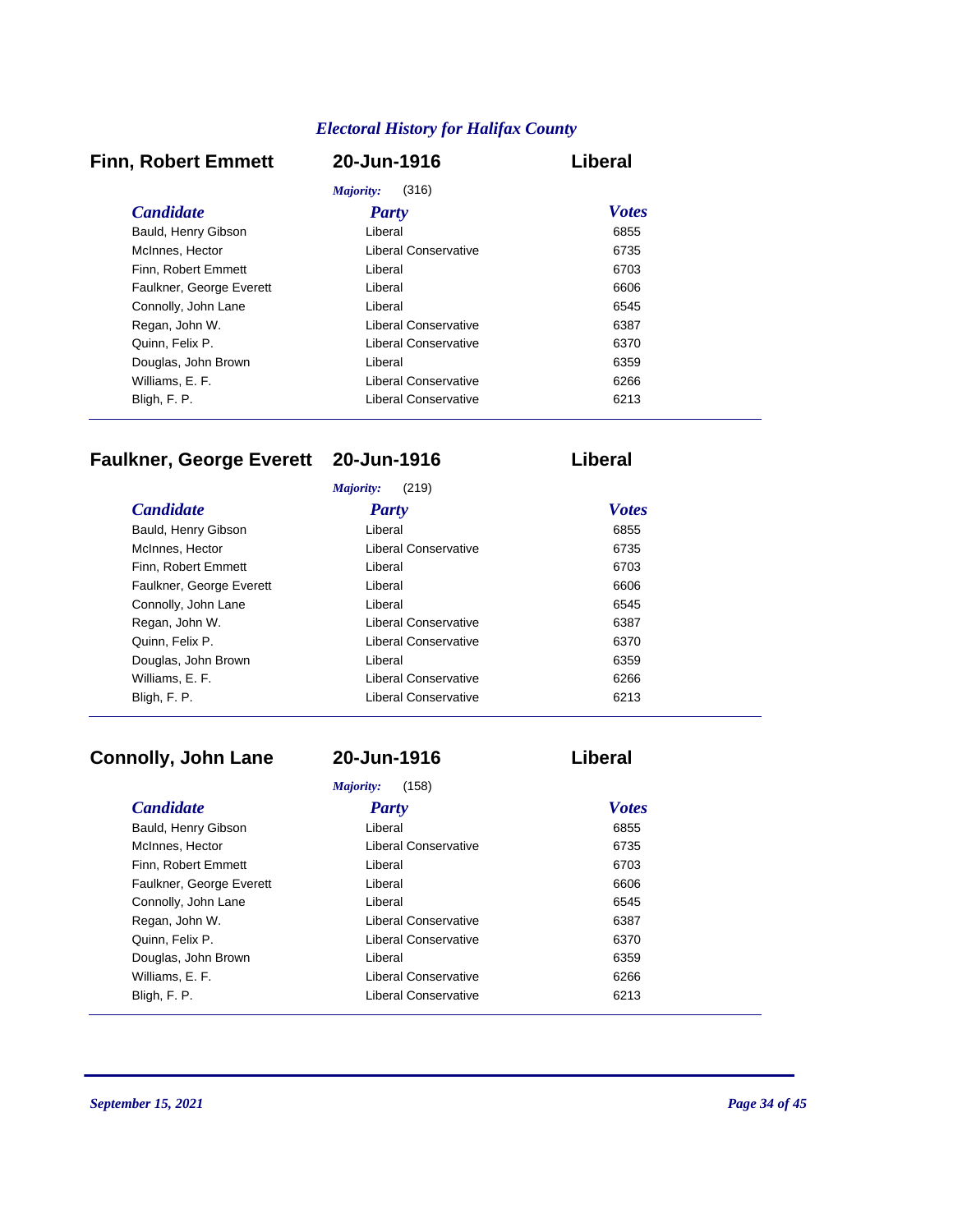### **Bauld, Henry Gibson 20-Jun-1916 Liberal**

| Majority:<br>(468)       |                      |              |
|--------------------------|----------------------|--------------|
| <i>Candidate</i>         | Party                | <i>Votes</i> |
| Bauld, Henry Gibson      | Liberal              | 6855         |
| McInnes, Hector          | Liberal Conservative | 6735         |
| Finn. Robert Emmett      | Liberal              | 6703         |
| Faulkner, George Everett | Liberal              | 6606         |
| Connolly, John Lane      | Liberal              | 6545         |
| Regan, John W.           | Liberal Conservative | 6387         |
| Quinn, Felix P.          | Liberal Conservative | 6370         |
| Douglas, John Brown      | Liberal              | 6359         |
| Williams, E. F.          | Liberal Conservative | 6266         |
| Bligh, F. P.             | Liberal Conservative | 6213         |

### **Logan, Fulton Johnson 14-Jun-1911 Liberal**

| (955)<br>Majority:       |                      |              |  |
|--------------------------|----------------------|--------------|--|
| <i>Candidate</i>         | <b>Party</b>         | <b>Votes</b> |  |
| Logan, Fulton Johnson    | Liberal              | 6142         |  |
| Faulkner, George Everett | Liberal              | 6120         |  |
| Finn, Robert Emmett      | Liberal              | 5836         |  |
| Bligh, F. P.             | Liberal Conservative | 5187         |  |
| Smith, Nelson R.         | Liberal Conservative | 4825         |  |

## **Finn, Robert Emmett 14-Jun-1911 Liberal**

O'Mullin, J. C. Liberal Conservative 3937 Joy, John T. Labour 2575

*Majority:* (649)

| <b>Candidate</b>         | <b>Party</b>                | <b>Votes</b> |
|--------------------------|-----------------------------|--------------|
| Logan, Fulton Johnson    | Liberal                     | 6142         |
| Faulkner, George Everett | Liberal                     | 6120         |
| Finn, Robert Emmett      | Liberal                     | 5836         |
| Bligh, F. P.             | Liberal Conservative        | 5187         |
| Smith, Nelson R.         | <b>Liberal Conservative</b> | 4825         |
| O'Mullin, J. C.          | Liberal Conservative        | 3937         |
| Joy, John T.             | Labour                      | 2575         |
|                          |                             |              |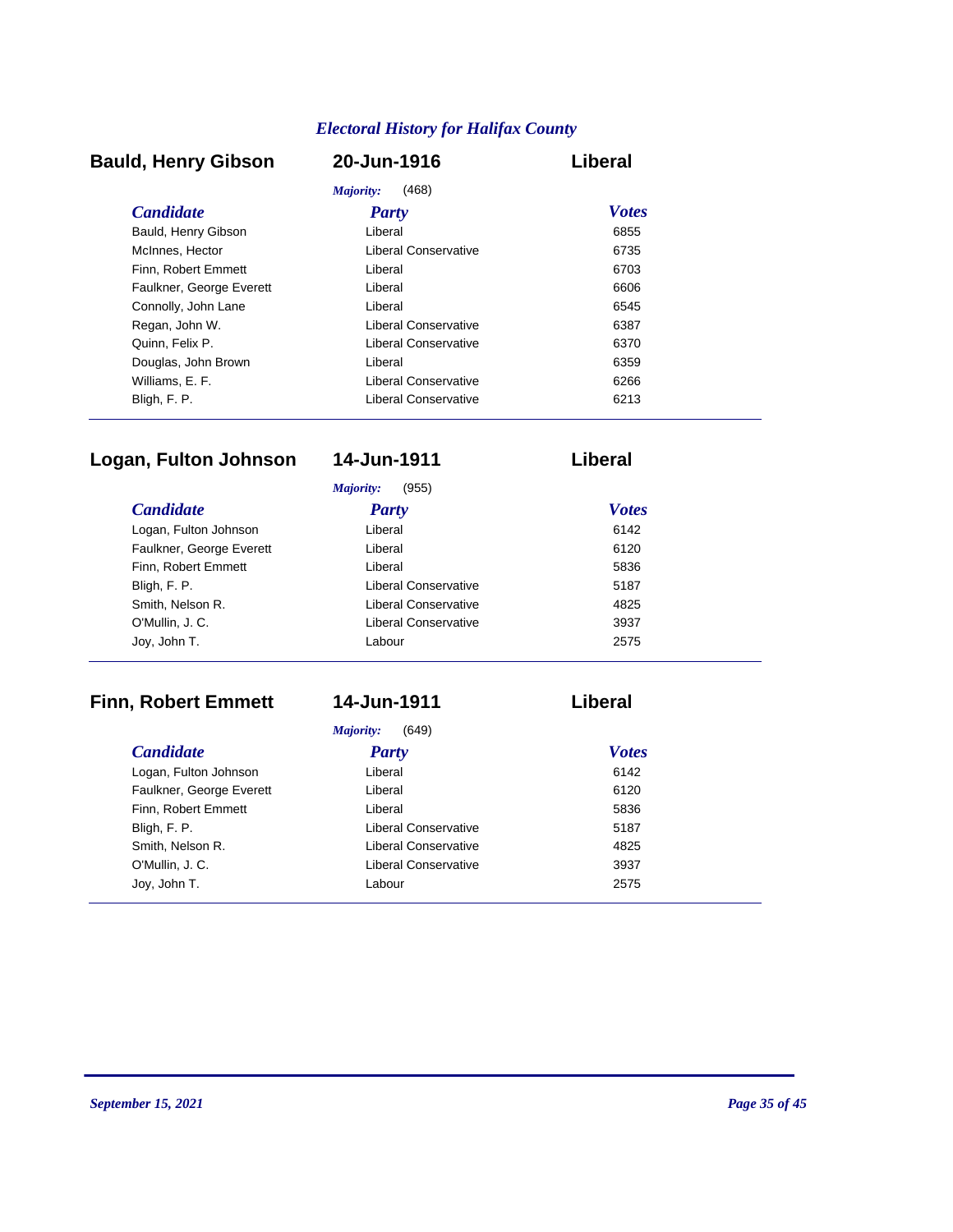| <b>Faulkner, George Everett</b> | 14-Jun-1911          | Liberal      |
|---------------------------------|----------------------|--------------|
|                                 | Majority:<br>(933)   |              |
| <b>Candidate</b>                | <b>Party</b>         | <b>Votes</b> |
| Logan, Fulton Johnson           | Liberal              | 6142         |
| Faulkner, George Everett        | Liberal              | 6120         |
| Finn. Robert Emmett             | Liberal              | 5836         |
| Bligh, F. P.                    | Liberal Conservative | 5187         |
| Smith, Nelson R.                | Liberal Conservative | 4825         |
| O'Mullin, J.C.                  | Liberal Conservative | 3937         |
| Joy, John T.                    | Labour               | 2575         |

| <b>McPherson, David</b>  | 20-Jun-1906                 | Liberal      |  |
|--------------------------|-----------------------------|--------------|--|
|                          | Majority:<br>(1127)         |              |  |
| <b>Candidate</b>         | Party                       | <b>Votes</b> |  |
| McPherson, David         | Liberal                     | 5550         |  |
| Faulkner, George Everett | Liberal                     | 5475         |  |
| Finn, Robert Emmett      | Liberal                     | 5372         |  |
| Campbell, G. M.          | Liberal Conservative        | 4423         |  |
| Sedgewick, W. M.         | Liberal Conservative        | 4093         |  |
| O'Connor, W. F.          | <b>Liberal Conservative</b> | 3943         |  |

| <b>Finn, Robert Emmett</b> | 20-Jun-1906          | Liberal      |  |
|----------------------------|----------------------|--------------|--|
|                            | Majority:<br>(949)   |              |  |
| <b>Candidate</b>           | <b>Party</b>         | <b>Votes</b> |  |
| McPherson, David           | Liberal              | 5550         |  |
| Faulkner, George Everett   | Liberal              | 5475         |  |
| Finn, Robert Emmett        | Liberal              | 5372         |  |
| Campbell, G. M.            | Liberal Conservative | 4423         |  |
| Sedgewick, W. M.           | Liberal Conservative | 4093         |  |
| O'Connor, W. F.            | Liberal Conservative | 3943         |  |

## **Faulkner, George Everett 20-Jun-1906 Liberal**

| (1052)<br>Majority:      |                      |              |
|--------------------------|----------------------|--------------|
| <i>Candidate</i>         | <b>Party</b>         | <b>Votes</b> |
| McPherson, David         | Liberal              | 5550         |
| Faulkner, George Everett | Liberal              | 5475         |
| Finn. Robert Emmett      | Liberal              | 5372         |
| Campbell, G. M.          | Liberal Conservative | 4423         |
| Sedgewick, W. M.         | Liberal Conservative | 4093         |
| O'Connor, W. F.          | Liberal Conservative | 3943         |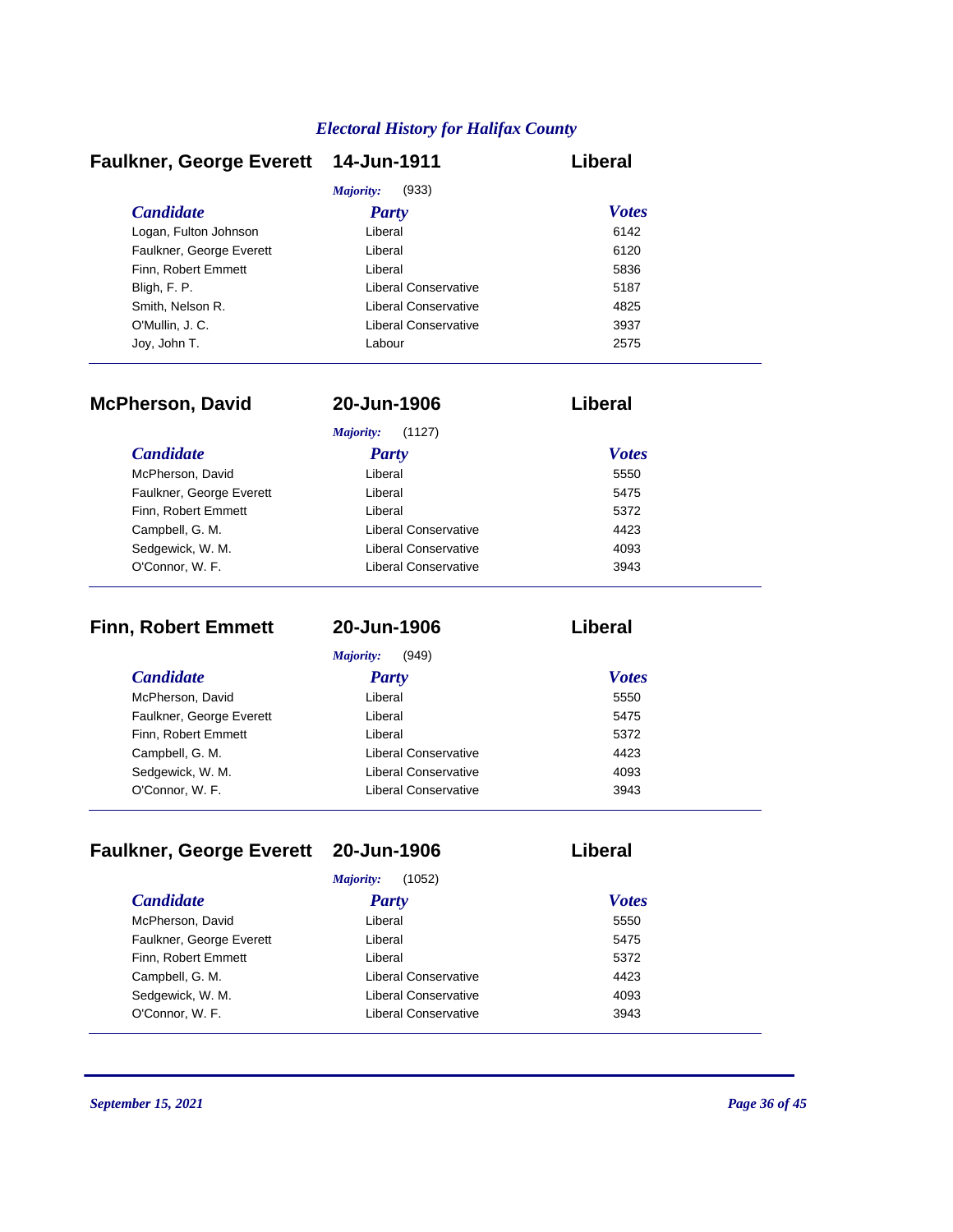| <b>Mitchell, George</b> | 02-Oct-1901          | Liberal      |
|-------------------------|----------------------|--------------|
|                         | (248)<br>Majority:   |              |
| <b>Candidate</b>        | <b>Party</b>         | <b>Votes</b> |
| McPherson, David        | Liberal              | 5049         |
| Mitchell, George        | Liberal              | 4955         |
| Keefe, Michael Edwin    | Liberal              | 4840         |
| Crosby, Adam B.         | Liberal Conservative | 4707         |
| Campbell, G. M.         | Liberal Conservative | 4487         |
| Stewart, J. J.          | Liberal Conservative | 4185         |

| <b>McPherson, David</b> | 02-Oct-1901          | Liberal      |
|-------------------------|----------------------|--------------|
|                         | Majority:<br>(342)   |              |
| <b>Candidate</b>        | Party                | <b>Votes</b> |
| McPherson, David        | Liberal              | 5049         |
| Mitchell, George        | Liberal              | 4955         |
| Keefe, Michael Edwin    | Liberal              | 4840         |
| Crosby, Adam B.         | Liberal Conservative | 4707         |
| Campbell, G. M.         | Liberal Conservative | 4487         |
| Stewart, J. J.          | Liberal Conservative | 4185         |

| Keefe, Michael Edwin | 02-Oct-1901          | Liberal      |
|----------------------|----------------------|--------------|
|                      | Majority:<br>(133)   |              |
| <i>Candidate</i>     | <b>Party</b>         | <b>Votes</b> |
| McPherson, David     | Liberal              | 5049         |
| Mitchell, George     | Liberal              | 4955         |
| Keefe, Michael Edwin | Liberal              | 4840         |
| Crosby, Adam B.      | Liberal Conservative | 4707         |
| Campbell, G. M.      | Liberal Conservative | 4487         |
| Stewart, J. J.       | Liberal Conservative | 4185         |

| Keefe, Michael Edwin |  |
|----------------------|--|
|----------------------|--|

# **Keefe, Michael Edwin 12-Dec-1900 (By-election) Liberal**

|                      | (544)<br><i>Majority:</i> |              |
|----------------------|---------------------------|--------------|
| <b>Candidate</b>     | Party                     | <b>Votes</b> |
| Keefe, Michael Edwin | Liberal                   | 4400         |
| Crosby, Adam B.      | Liberal Conservative      | 3856         |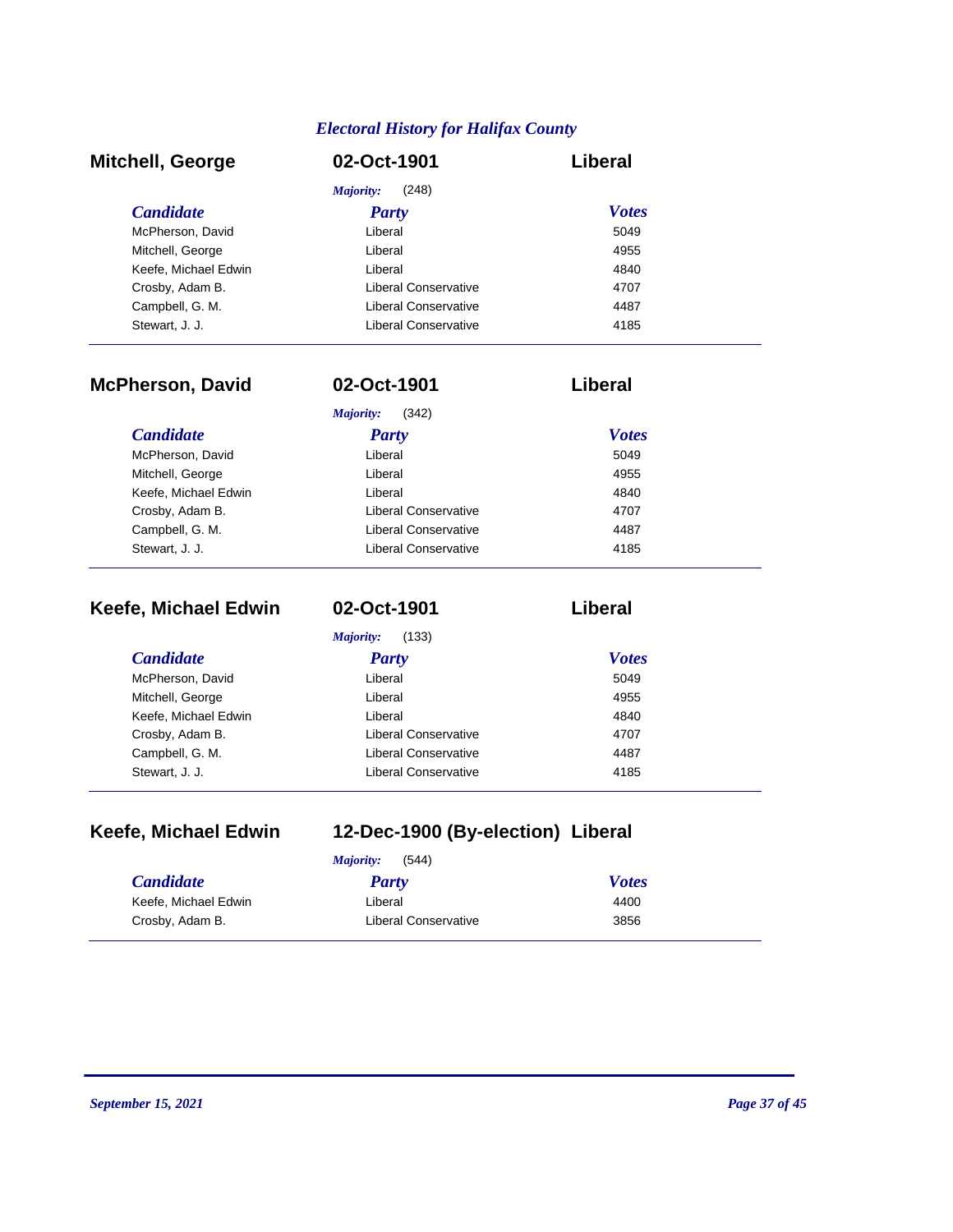| Wallace, William Bernard 20-Apr-1897 |                      | Liberal      |
|--------------------------------------|----------------------|--------------|
|                                      | (347)<br>Majority:   |              |
| <b>Candidate</b>                     | Party                | <b>Votes</b> |
| Mitchell, George                     | Liberal              | 5312         |
| McPherson, David                     | Liberal              | 5307         |
| Wallace, William Bernard             | Liberal              | 5101         |
| Foster, Miner T.                     | Liberal Conservative | 4754         |
| Stairs, John Fitzwilliam             | Liberal Conservative | 4563         |
| Walsh, T. W.                         | Liberal Conservative | 4350         |

Wallace resigned to contest the federal general election of November 7, 1900. He was replaced by Michael Keefe.

| Mitchell, George         | 20-Apr-1897          | Liberal      |
|--------------------------|----------------------|--------------|
|                          | (558)<br>Majority:   |              |
| <i>Candidate</i>         | Party                | <b>Votes</b> |
| Mitchell, George         | Liberal              | 5312         |
| McPherson, David         | Liberal              | 5307         |
| Wallace, William Bernard | Liberal              | 5101         |
| Foster, Miner T.         | Liberal Conservative | 4754         |
| Stairs, John Fitzwilliam | Liberal Conservative | 4563         |
| Walsh, T. W.             | Liberal Conservative | 4350         |

Wallace resigned to contest the federal general election of November 7, 1900. He was replaced by Michael Keefe.

| <b>McPherson, David</b>  | 20-Apr-1897          | Liberal      |
|--------------------------|----------------------|--------------|
|                          | (553)<br>Majority:   |              |
| <i>Candidate</i>         | Party                | <b>Votes</b> |
| Mitchell, George         | Liberal              | 5312         |
| McPherson, David         | Liberal              | 5307         |
| Wallace, William Bernard | Liberal              | 5101         |
| Foster, Miner T.         | Liberal Conservative | 4754         |
| Stairs, John Fitzwilliam | Liberal Conservative | 4563         |
| Walsh, T. W.             | Liberal Conservative | 4350         |

Wallace resigned to contest the federal general election of November 7, 1900. He was replaced by Michael Keefe.

### **Wallace, William Bernard 15-Aug-1896 (By-election) Liberal**

| (Acclamation)<br><i>Majority:</i> |         |              |
|-----------------------------------|---------|--------------|
| <i>Candidate</i>                  | Party   | <b>Votes</b> |
| Wallace, William Bernard          | Liberal |              |
| Wallace won by acclamation.       |         |              |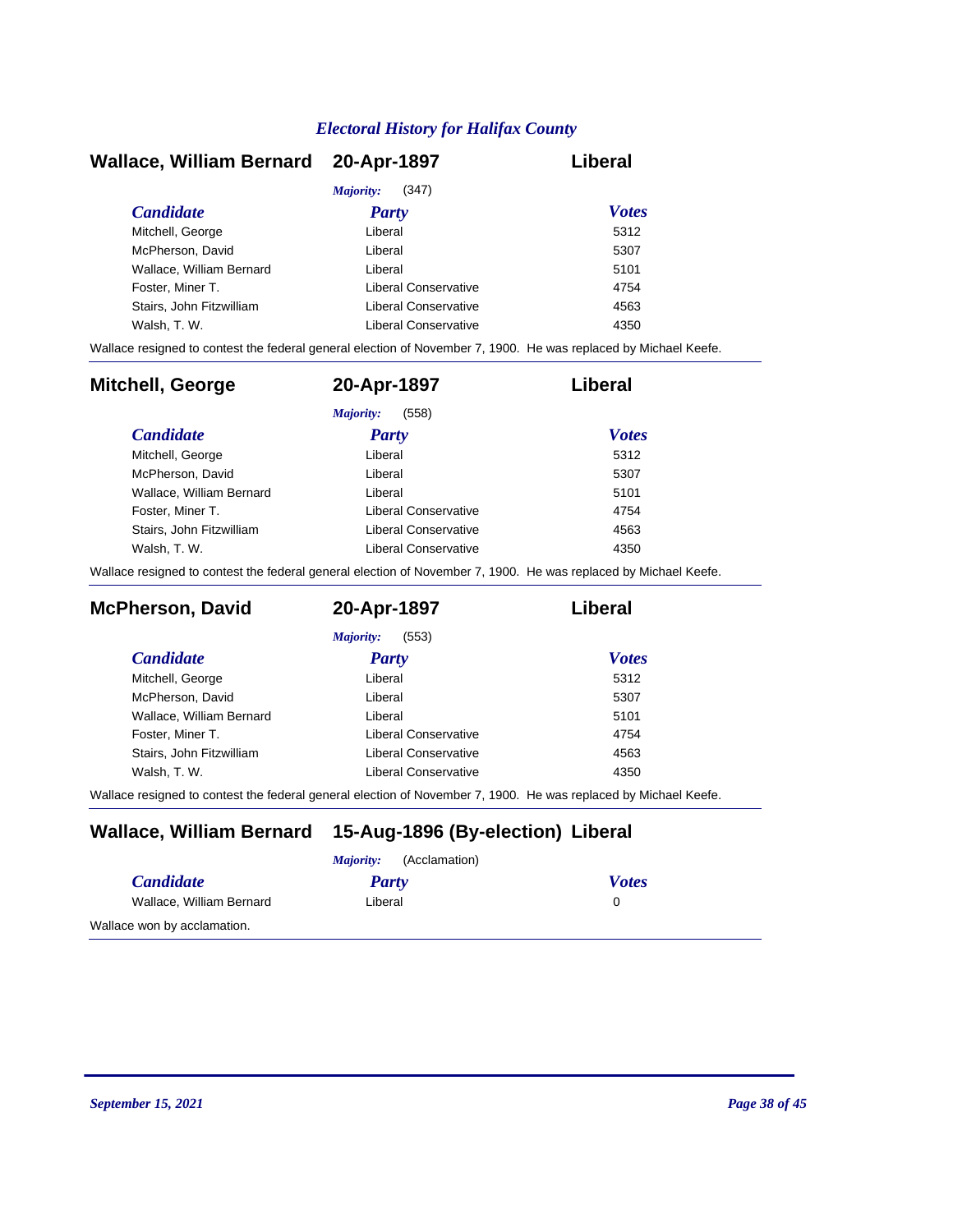| Roche, William            | 15-Mar-1894          | Liberal      |
|---------------------------|----------------------|--------------|
|                           | (245)<br>Majority:   |              |
| <i>Candidate</i>          | <b>Party</b>         | <b>Votes</b> |
| Fielding, William Stevens | Liberal              | 4795         |
| Roche, William            | Liberal              | 4651         |
| Black, William Anderson   | Liberal Conservative | 4570         |
| Morrow, James             | Liberal Conservative | 4406         |
| Power, Michael Joseph     | Liberal              | 4373         |
| Walsh, T. W.              | Liberal Conservative | 4019         |

Fielding resigned to contest the federal by-election of August 5, 1896. He was replaced by William Wallace.

| Fielding, William Stevens 15-Mar-1894 |                      | Liberal      |
|---------------------------------------|----------------------|--------------|
|                                       | (389)<br>Majority:   |              |
| <i>Candidate</i>                      | Party                | <b>Votes</b> |
| Fielding, William Stevens             | Liberal              | 4795         |
| Roche, William                        | Liberal              | 4651         |
| Black, William Anderson               | Liberal Conservative | 4570         |
| Morrow, James                         | Liberal Conservative | 4406         |
| Power, Michael Joseph                 | Liberal              | 4373         |
| Walsh, T. W.                          | Liberal Conservative | 4019         |
|                                       |                      |              |

Fielding resigned to contest the federal by-election of August 5, 1896. He was replaced by William Wallace.

### **Black, William Anderson 15-Mar-1894 Liberal Conservative**

| Liberal              | 4795 |                              |
|----------------------|------|------------------------------|
| Liberal              | 4651 |                              |
| Liberal Conservative | 4570 |                              |
| Liberal Conservative | 4406 |                              |
| Liberal              | 4373 |                              |
| Liberal Conservative | 4019 |                              |
|                      |      | <b>Votes</b><br><b>Party</b> |

Fielding resigned to contest the federal by-election of August 5, 1896. He was replaced by William Wallace.

| Roche, William            | 21-May-1890          | Liberal      |
|---------------------------|----------------------|--------------|
|                           | (609)<br>Majority:   |              |
| <i>Candidate</i>          | Party                | <b>Votes</b> |
| Fielding, William Stevens | Liberal              | 5036         |
| Roche, William            | Liberal              | 4828         |
| Power, Michael Joseph     | Liberal              | 4752         |
| Henry, H. McD             | Liberal Conservative | 4219         |
| O'Mullin, P               | Liberal Conservative | 3946         |
| Stewart, J. J.            | Liberal Conservative | 3928         |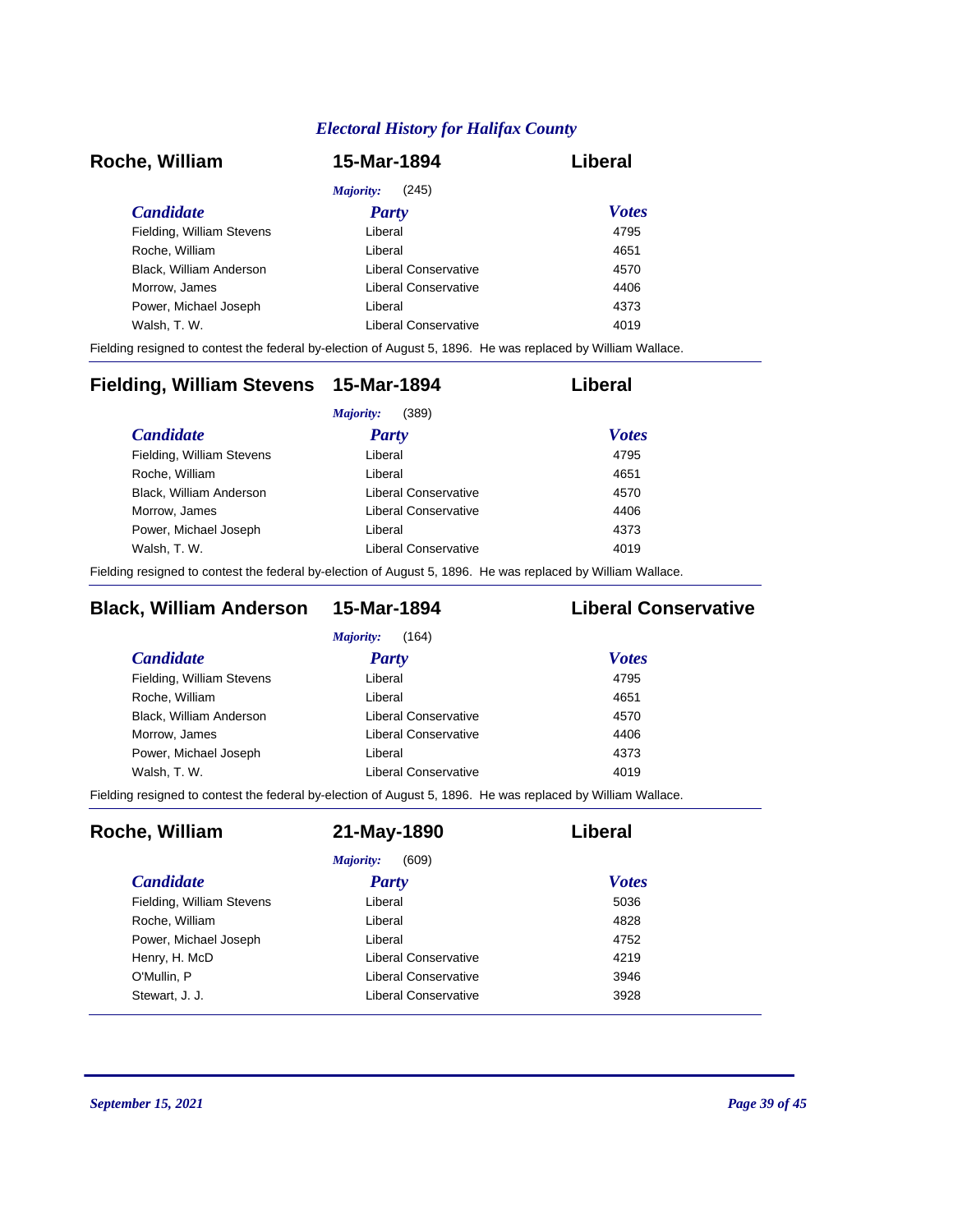| Power, Michael Joseph     | 21-May-1890          | Liberal      |
|---------------------------|----------------------|--------------|
|                           | (533)<br>Majority:   |              |
| <b>Candidate</b>          | <b>Party</b>         | <b>Votes</b> |
| Fielding, William Stevens | Liberal              | 5036         |
| Roche, William            | Liberal              | 4828         |
| Power, Michael Joseph     | Liberal              | 4752         |
| Henry, H. McD             | Liberal Conservative | 4219         |
| O'Mullin, P               | Liberal Conservative | 3946         |
| Stewart, J. J.            | Liberal Conservative | 3928         |

# **Fielding, William Stevens 21-May-1890 Liberal**

|                           | (817)<br>Majority:   |              |
|---------------------------|----------------------|--------------|
| <b>Candidate</b>          | <b>Party</b>         | <b>Votes</b> |
| Fielding, William Stevens | Liberal              | 5036         |
| Roche, William            | Liberal              | 4828         |
| Power, Michael Joseph     | Liberal              | 4752         |
| Henry, H. McD             | Liberal Conservative | 4219         |
| O'Mullin, P               | Liberal Conservative | 3946         |
| Stewart, J. J.            | Liberal Conservative | 3928         |

| Roche, William            | 15-Jun-1886          | Liberal      |
|---------------------------|----------------------|--------------|
|                           | (950)<br>Majority:   |              |
| <i>Candidate</i>          | <b>Party</b>         | <b>Votes</b> |
| Fielding, William Stevens | Liberal              | 4042         |
| Roche, William            | Liberal              | 3931         |
| Power, Michael Joseph     | Liberal              | 3822         |
| Harrington, William D.    | Liberal Conservative | 2981         |
| Lyons, J. N.              | Liberal Conservative | 2866         |
| Payzant, John Y           | Liberal Conservative | 2816         |

| Power, Michael Joseph     | 15-Jun-1886                 | Liberal      |
|---------------------------|-----------------------------|--------------|
|                           | Majority:<br>(841)          |              |
| <i>Candidate</i>          | Party                       | <b>Votes</b> |
| Fielding, William Stevens | Liberal                     | 4042         |
| Roche, William            | Liberal                     | 3931         |
| Power, Michael Joseph     | Liberal                     | 3822         |
| Harrington, William D.    | Liberal Conservative        | 2981         |
| Lyons, J. N.              | <b>Liberal Conservative</b> | 2866         |
| Payzant, John Y           | Liberal Conservative        | 2816         |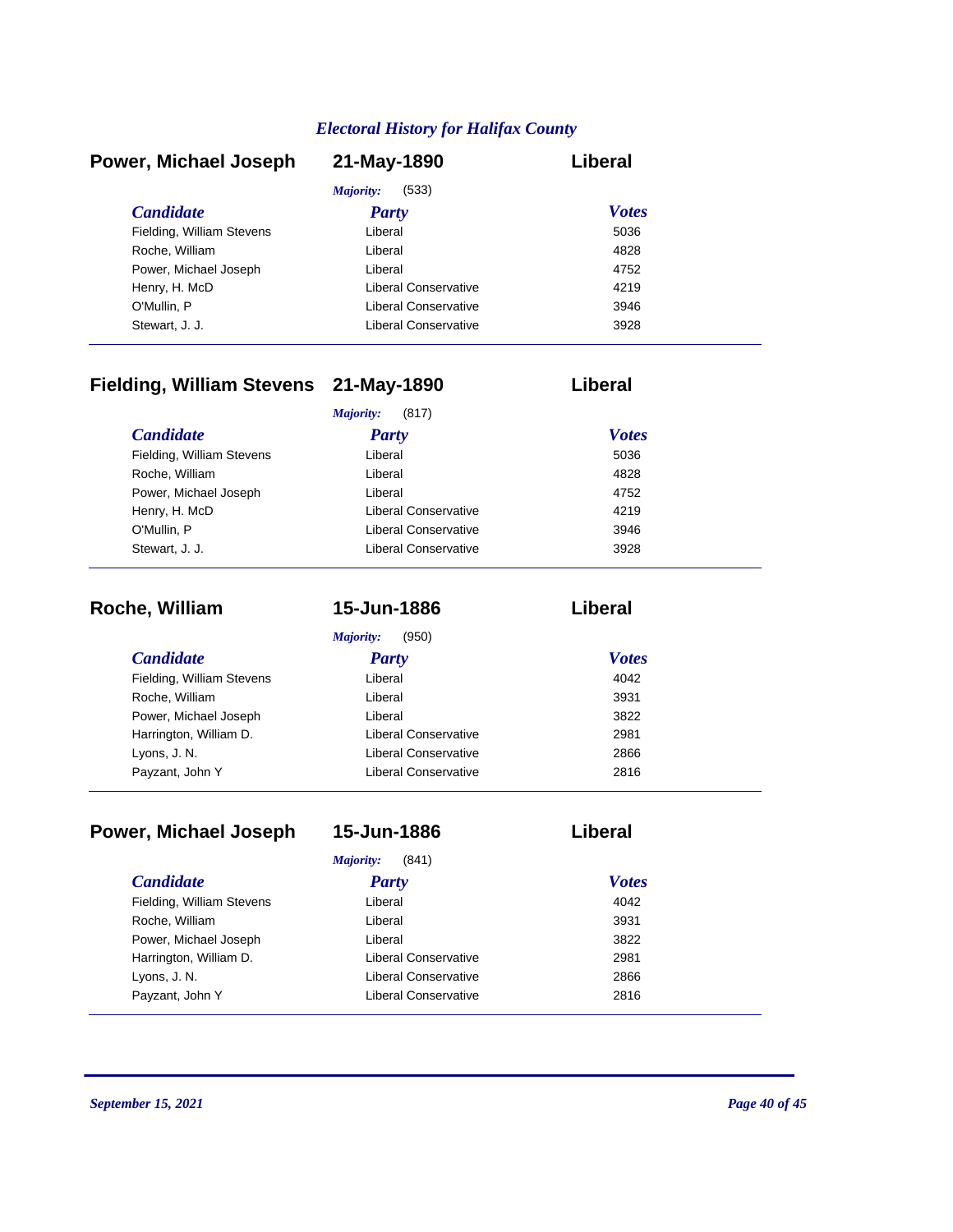| Fielding, William Stevens 15-Jun-1886 |                      | Liberal      |
|---------------------------------------|----------------------|--------------|
|                                       | (1061)<br>Majority:  |              |
| <b>Candidate</b>                      | <b>Party</b>         | <b>Votes</b> |
| Fielding, William Stevens             | Liberal              | 4042         |
| Roche, William                        | Liberal              | 3931         |
| Power, Michael Joseph                 | Liberal              | 3822         |
| Harrington, William D.                | Liberal Conservative | 2981         |
| Lyons, J. N.                          | Liberal Conservative | 2866         |
| Payzant, John Y                       | Liberal Conservative | 2816         |

### **Fielding, William Stevens 20-Aug-1884 (By-election) Liberal**

|                           | (39)<br>Majority:    |              |
|---------------------------|----------------------|--------------|
| <b>Candidate</b>          | Party                | <b>Votes</b> |
| Fielding, William Stevens | Liberal              | 2355         |
| Payzant, John Y           | Liberal Conservative | 2316         |

#### **Power, Michael Joseph 20-Jun-1882 Liberal**

*Majority:* (37)

| <i>Candidate</i>          | Party                       | <b>Votes</b> |
|---------------------------|-----------------------------|--------------|
| Harrington, William D.    | Liberal Conservative        | 2737         |
| Power, Michael Joseph     | Liberal                     | 2591         |
| Fielding, William Stevens | Liberal                     | 2554         |
| Foster, J. G.             | Liberal                     | 2543         |
| Pugh, John                | Liberal Conservative        | 2508         |
| Parsons, J. F. L.         | <b>Liberal Conservative</b> | 2475         |
|                           |                             |              |

Fielding seat declared vacant. He was appointed Provincial Secretary. He was re-elected August 20, 1884.

### **Harrington, William D. 20-Jun-1882 Liberal Conservative**

# *Majority:* (146)

| <b>Candidate</b>          | Party                       | <b>Votes</b> |
|---------------------------|-----------------------------|--------------|
| Harrington, William D.    | Liberal Conservative        | 2737         |
| Power, Michael Joseph     | Liberal                     | 2591         |
| Fielding, William Stevens | Liberal                     | 2554         |
| Foster, J. G.             | Liberal                     | 2543         |
| Pugh, John                | <b>Liberal Conservative</b> | 2508         |
| Parsons. J. F. L.         | <b>Liberal Conservative</b> | 2475         |

Fielding seat declared vacant. He was appointed Provincial Secretary. He was re-elected August 20, 1884.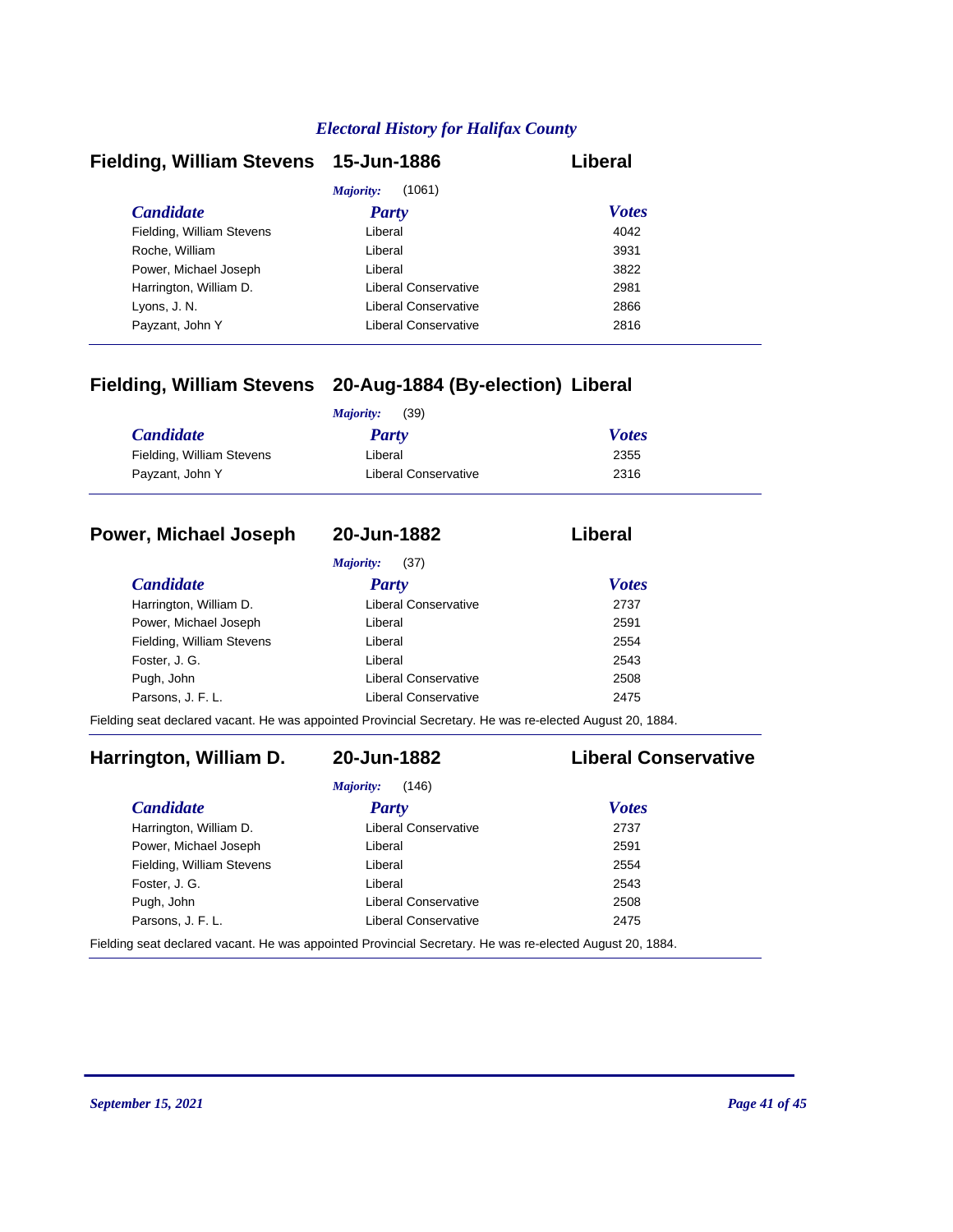#### **Fielding, William Stevens 20-Jun-1882 Liberal**

| <i>Majority:</i> (11)     |                      |              |  |
|---------------------------|----------------------|--------------|--|
| <b>Candidate</b>          | <b>Party</b>         | <b>Votes</b> |  |
| Harrington, William D.    | Liberal Conservative | 2737         |  |
| Power, Michael Joseph     | Liberal              | 2591         |  |
| Fielding, William Stevens | Liberal              | 2554         |  |
| Foster, J. G.             | Liberal              | 2543         |  |
| Pugh, John                | Liberal Conservative | 2508         |  |
| Parsons, J. F. L.         | Liberal Conservative | 2475         |  |
|                           |                      |              |  |

Fielding seat declared vacant. He was appointed Provincial Secretary. He was re-elected August 20, 1884.

### **Stairs, John Fitzwilliam 25-Nov-1879 (By-election) Liberal Conservative**

| (416)<br>Maiority:       |                      |              |
|--------------------------|----------------------|--------------|
| <b>Candidate</b>         | <b>Party</b>         | <b>Votes</b> |
| Stairs, John Fitzwilliam | Liberal Conservative | 2414         |
| Archibald, Donald G.     | Liberal              | 1998         |

#### **Pugh, John 17-Sep-1878 Liberal Conservative**

|                         | (269)<br><i>Majority:</i> |              |
|-------------------------|---------------------------|--------------|
| <b>Candidate</b>        | Party                     | <b>Votes</b> |
| Macdonald, Charles John | Liberal Conservative      | 3375         |
| Harrington, William D.  | Liberal Conservative      | 3353         |
| Pugh, John              | Liberal Conservative      | 3135         |
| Hill, Philip Carteret   | Liberal                   | 2866         |
| Power, Michael Joseph   | Liberal                   | 2739         |
| Archibald, Donald G.    | Liberal                   | 2722         |

Macdonald resigned May 14, 1879. He was appointed post office inspector. He was replaced by John F. Stairs.

### **Macdonald, Charles John 17-Sep-1878 Liberal Conservative**

|                         | (509)<br>Majority:                                                                                                       |              |  |
|-------------------------|--------------------------------------------------------------------------------------------------------------------------|--------------|--|
| <b>Candidate</b>        | <b>Party</b>                                                                                                             | <b>Votes</b> |  |
| Macdonald, Charles John | <b>Liberal Conservative</b>                                                                                              | 3375         |  |
| Harrington, William D.  | Liberal Conservative                                                                                                     | 3353         |  |
| Pugh, John              | <b>Liberal Conservative</b>                                                                                              | 3135         |  |
| Hill, Philip Carteret   | Liberal                                                                                                                  | 2866         |  |
| Power, Michael Joseph   | Liberal                                                                                                                  | 2739         |  |
| Archibald, Donald G.    | Liberal                                                                                                                  | 2722         |  |
|                         | المعاجزات المعاطيات الموجودات والمناصب والمستحدث ومثالية المحمد المناصر معاطر من المنافس المالية المستحدة الماضية المناط |              |  |

Macdonald resigned May 14, 1879. He was appointed post office inspector. He was replaced by John F. Stairs.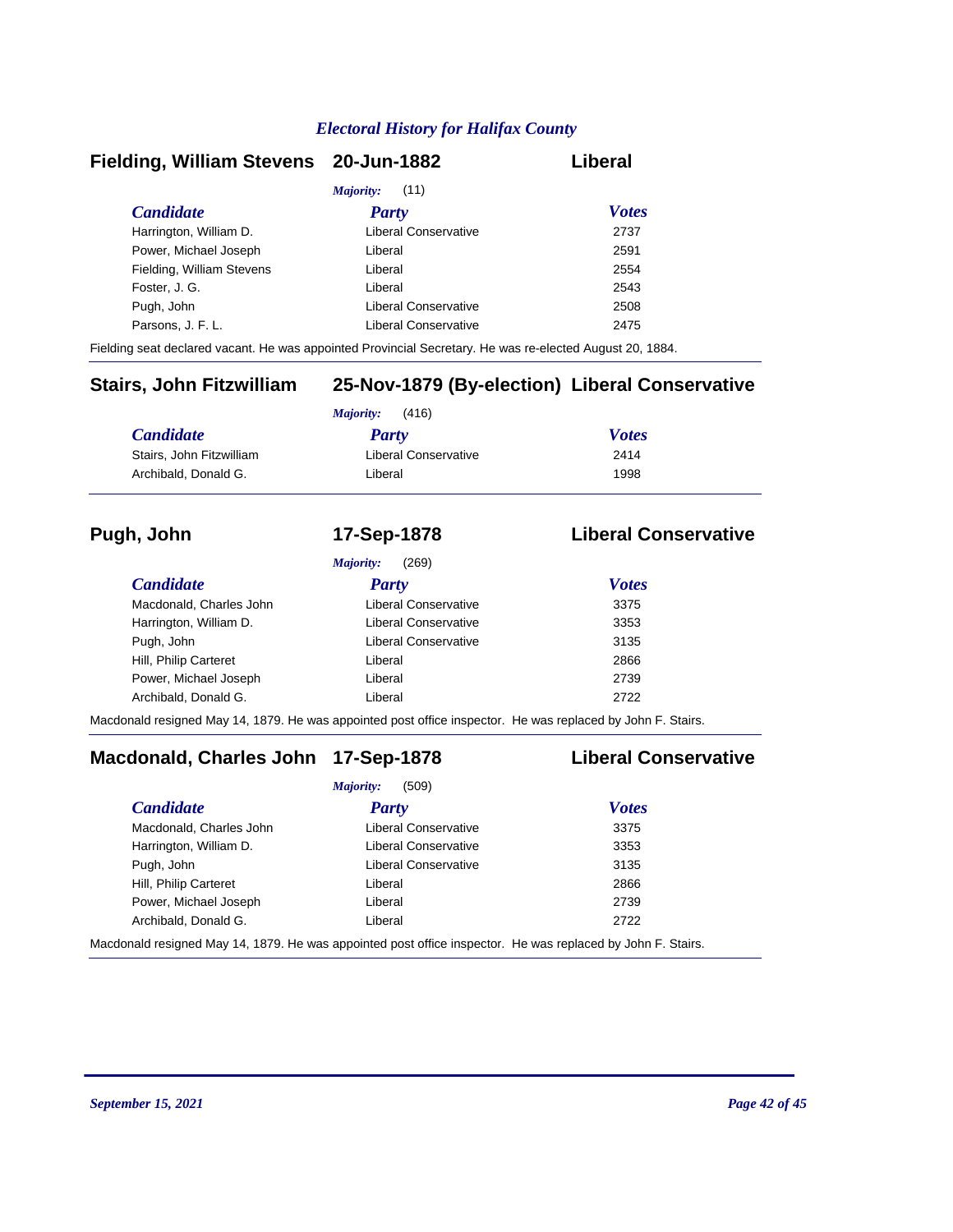#### *Candidate Party Votes* **Harrington, William D. 17-Sep-1878 Liberal Conservative** *Majority:* (487) Macdonald, Charles John Liberal Conservative 3375 Harrington, William D. Ciberal Conservative 3353 Pugh, John **Disk and American Conservative** 3135 Hill, Philip Carteret **Liberal** Liberal 2866 Power, Michael Joseph Liberal Liberal 2739 Archibald, Donald G. Liberal 2722 Macdonald resigned May 14, 1879. He was appointed post office inspector. He was replaced by John F. Stairs. *Candidate Party Votes* **Hill, Philip Carteret 17-Dec-1874 Liberal** *Majority:* (1044) Hill, Philip Carteret Liberal Archibald, Donald G. Liberal 2853 Farrell, Edward 2709 Sedgewick, Robert **Liberal Conservative** 1837 Almon, W. J. Conservative Conservative 1818

| <b>Farrell, Edward</b> | 17-Dec-1874          | Liberal      |
|------------------------|----------------------|--------------|
|                        | (891)<br>Majority:   |              |
| <b>Candidate</b>       | <b>Party</b>         | <b>Votes</b> |
| Hill, Philip Carteret  | Liberal              | 2862         |
| Archibald, Donald G.   | Liberal              | 2853         |
| Farrell, Edward        | Liberal              | 2709         |
| Sedgewick, Robert      | Liberal Conservative | 1837         |
| Almon, W. J.           | Liberal Conservative | 1818         |
| Griffin, M. J.         | Liberal Conservative | 1630         |

Griffin, M. J. **Canadian Conservative** 1630

| Archibald, Donald G.  | 17-Dec-1874          | Liberal      |  |
|-----------------------|----------------------|--------------|--|
|                       | (1035)<br>Majority:  |              |  |
| <i>Candidate</i>      | Party                | <b>Votes</b> |  |
| Hill, Philip Carteret | Liberal              | 2862         |  |
| Archibald, Donald G.  | Liberal              | 2853         |  |
| Farrell, Edward       | Liberal              | 2709         |  |
| Sedgewick, Robert     | Liberal Conservative | 1837         |  |
| Almon, W. J.          | Liberal Conservative | 1818         |  |
| Griffin, M. J.        | Liberal Conservative | 1630         |  |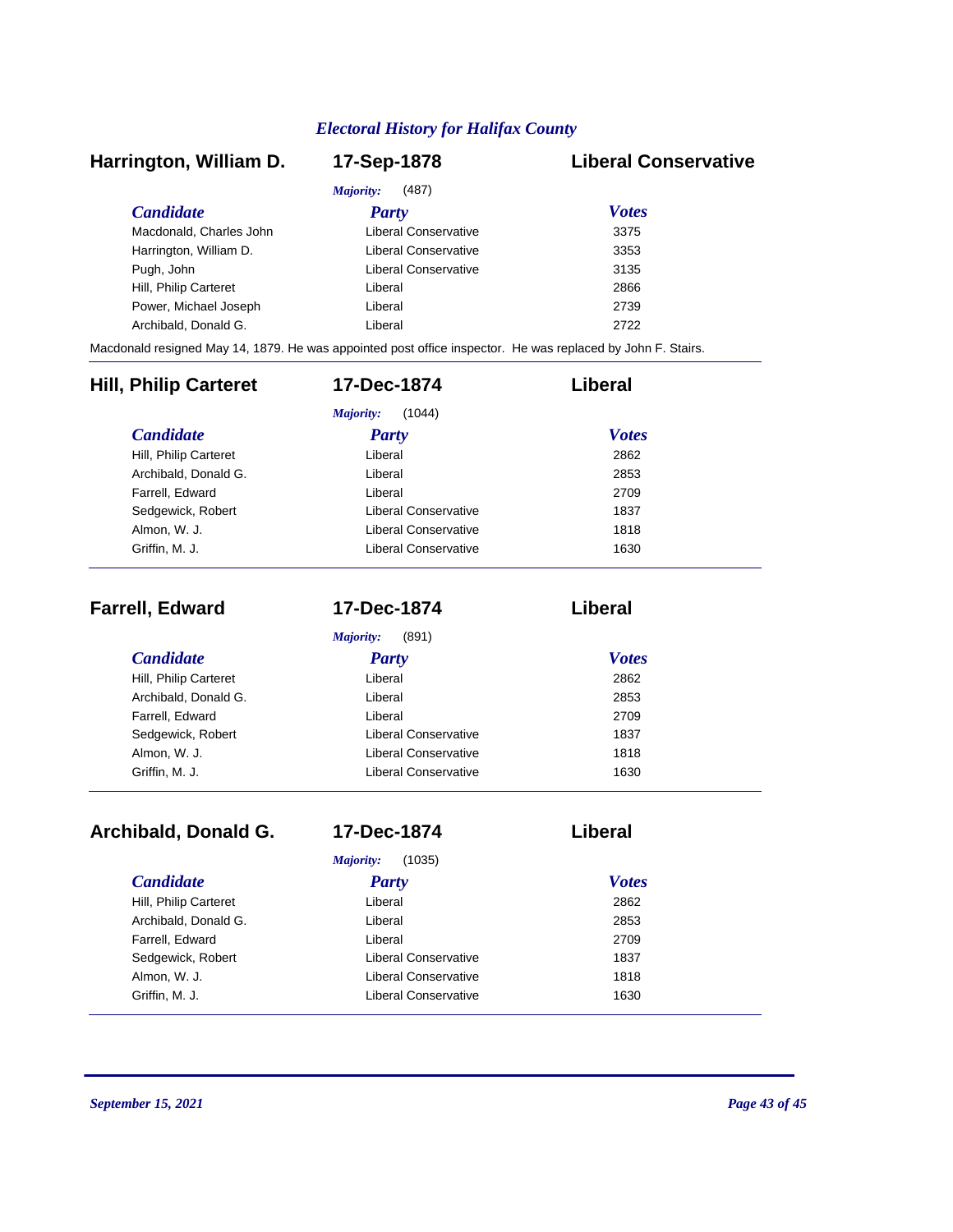| Taylor, John     | 11-Feb-1873 (By-election) Liberal |              |
|------------------|-----------------------------------|--------------|
|                  | (1420)<br>Majority:               |              |
| <i>Candidate</i> | <b>Party</b>                      | <b>Votes</b> |
| Taylor, John     | Liberal                           | 2142         |
| Motton, Robert   | Independent                       | 722          |

Newspapers of the era indicate that Capt. Taylor ran for the "People's Party" and that Robert Motton ran for the "Young Nova Scotia Party". Both candidates were members of the same government party but Capt. Taylor received the nod from the governing liberals.

| Garvie, William                | 16-May-1871                 | Liberal        |
|--------------------------------|-----------------------------|----------------|
|                                | Majority:<br>(255)          |                |
| <b>Candidate</b>               | <b>Party</b>                | <b>Votes</b>   |
| Garvie, William                | Liberal                     | 2752           |
| Flinn, John                    | Liberal                     | 2704           |
| Archibald, Donald G.           | Liberal                     | 2693           |
| Hill, Philip Carteret          | Liberal Conservative        | 2497           |
| Daly, M. B                     | <b>Liberal Conservative</b> | 2492           |
| Geddes, J.                     | <b>Liberal Conservative</b> | 2448           |
| Garvie died December 15, 1872. |                             |                |
| Flinn, John                    | 16-May-1871                 | Liberal        |
|                                | (207)<br>Majority:          |                |
| <b>Candidate</b>               | <b>Party</b>                | <b>Votes</b>   |
| Garvie, William                | Liberal                     | 2752           |
| Flinn, John                    | Liberal                     | 2704           |
| Archibald, Donald G.           | Liberal                     | 2693           |
| Hill, Philip Carteret          | <b>Liberal Conservative</b> | 2497           |
| Daly, M. B                     | <b>Liberal Conservative</b> | 2492           |
| Geddes, J.                     | Liberal Conservative        | 2448           |
| Garvie died December 15, 1872. |                             |                |
| Archibald, Donald G.           | 16-May-1871                 | <b>Liberal</b> |
|                                | Majority:<br>(196)          |                |
| <b>Candidate</b>               | <b>Party</b>                | <b>Votes</b>   |
| Garvie, William                | Liberal                     | 2752           |
| Flinn, John                    | Liberal                     | 2704           |
| Archibald, Donald G.           | Liberal                     | 2693           |
| Hill, Philip Carteret          | <b>Liberal Conservative</b> | 2497           |
| Daly, M. B                     | <b>Liberal Conservative</b> | 2492           |
| Geddes, J.                     | Liberal Conservative        | 2448           |
| Garvie died December 15, 1872. |                             |                |